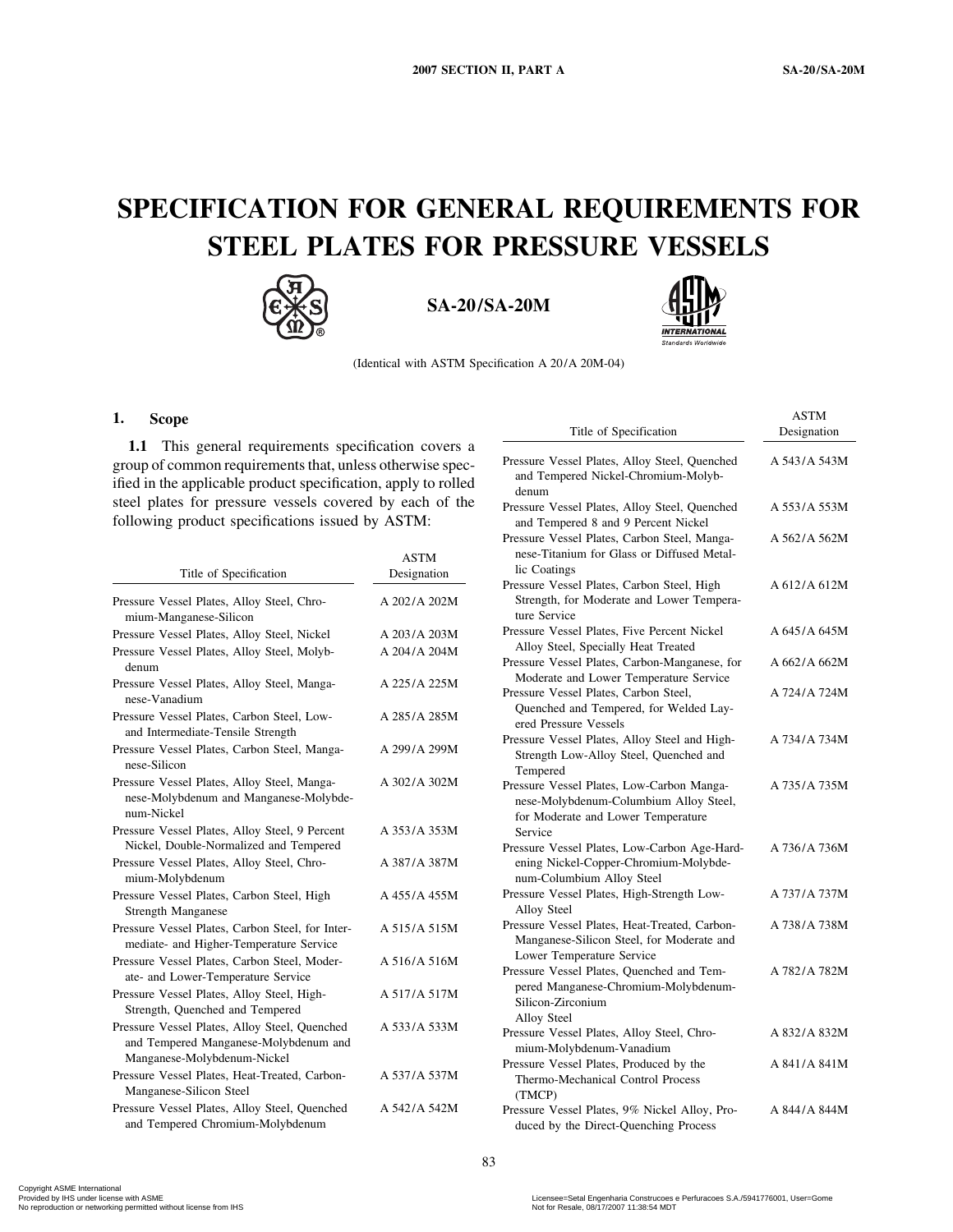1.1.1 This general requirements specification also covers a group of supplementary requirements that are applicable to several of the above product specifications as indicated therein. Such requirements are provided for use if additional testing or additional restriction is required by the purchaser, and apply only if specified individually in the purchase order.

**1.2** Appendix X1 provides information on coil as a source of plates for pressure vessels.

**1.3** Appendix X2 provides information on the variability of tensile properties in plates for pressure vessels.

**1.4** Appendix X3 provides information on the variability of Charpy V-Notch impact test properties in plates for pressure vessels.

**1.5** Appendix X4 provides information on cold bending of plates, including suggested minimum inside radii for cold bending.

**1.6** These materials are intended to be suitable for fusion welding. When the steel is to be welded, it is presupposed that a welding procedure suitable for the grade of steel and intended use or service will be utilized.

**1.7** In case of any conflict in requirements, the requirements of the applicable product specification prevail over those of this general requirements specification.  $\mathbf{j},\mathbf{j},\mathbf{j}$  ,  $\mathbf{j},\mathbf{j}$  ,  $\mathbf{j},\mathbf{j}$  ,  $\mathbf{j},\mathbf{j}$ 

**1.8** Additional requirements that are specified in the purchase order and accepted by the supplier are permitted, provided that such requirements do not negate any of the requirements of this general requirements specification or the applicable product specification.

**1.9** For purposes of determining conformance with this general requirements specification and the applicable product specification values are to be rounded to the nearest unit in the right-hand place of figures used in expressing the limiting values in accordance with the rounding method of Practice E 29.

**1.10** The values stated in either inch-pound units or SI units are to be regarded as standard. Within the text, the SI units are shown in brackets. The values stated in each system are not exact equivalents. Therefore, each system is to be used independently of the other.

**1.11** This general requirements specification and the applicable product specifications are expressed in both inch-pound units and SI units; unless the order specifies the applicable "M" specification designation (SI units), the plates are to be furnished to inch-pound units.

#### **2. Referenced Documents**

**2.1** *ASTM Standards:*

A 202/A 202M Specification for Pressure Vessel Plates, Alloy Steel, Chromium-Manganese-Silicon

- A 203/A 203M Specification for Pressure Vessel Plates, Alloy Steel, Nickel
- A 204/A 204M Specification for Pressure Vessel Plates, Alloy Steel, Molybdenum
- A 225/A 225M Specification for Pressure Vessel Plates, Alloy Steel, Manganese-Vanadium-Nickel
- A 285/A 285M Specification for Pressure Vessel Plates, Carbon Steel, Low- and Intermediate-Tensile Strength
- A 299/A 299M Specification for Pressure Vessel Plates, Carbon Steel, Manganese-Silicon
- A 302/A 302M Specification for Pressure Vessel Plates, Alloy Steel, Manganese-Molybdenum and Manganese-Molybdenum-Nickel
- A 353/A 353M Specification for Pressure Vessel Plates, Alloy Steel, 9 Percent Nickel, Double-Normalized and Tempered
- A 370 Test Methods and Definitions for Mechanical Testing of Steel Products
- A 387/A 387M Specification for Pressure Vessel Plates, Alloy Steel, Chromium-Molybdenum
- A 435/A 435M Specification for Straight-Beam Ultrasonic Examination of Steel Plates
- A 455/A 455M Specification for Pressure Vessel Plates, Carbon Steel, High Strength Manganese
- A 515/A 515M Specification for Pressure Vessel Plates, Carbon Steel, for Intermediate- and Higher-Temperature Service
- A 516/A 516M Specification for Pressure Vessel Plates, Carbon Steel, for Moderate- and Lower-Temperature Service
- A 517/A 517M Specification for Pressure Vessel Plates, Alloy Steel, High-Strength, Quenched and Tempered
- A 533/A 533M Specification for Pressure Vessel Plates, Alloy Steel, Quenched and Tempered Manganese-Molybdenum and Manganese-Molybdenum-Nickel
- A 537/A 537M Specification for Pressure Vessel Plates, Heat-Treated, Carbon-Manganese-Silicon Steel
- A 542/A 542M Specification for Pressure Vessel Plates, Alloy Steel, Quenched and Tempered Chromium-Molybdenum and Chromium-Molybdenum-Vanadium
- A 543/A 543M Specification for Pressure Vessel Plates, Alloy Steel, Quenched and Tempered Nickel-Chromium-Molybdenum
- A 553/A 553M Specification for Pressure Vessel Plates, Alloy Steel, Quenched and Tempered 8 and 9 Percent Nickel
- A 562/A 562M Specification for Pressure Vessel Plates, Carbon Steel, Manganese-Titanium for Glass or Diffused Metallic Coatings
- A 577/A 577M Specification for Ultrasonic Angle-Beam Examination of Steel Plates
- A 578/A 578M Specification for Straight-Beam Ultrasonic Examination of Plain and Clad Steel Plates for Special Applications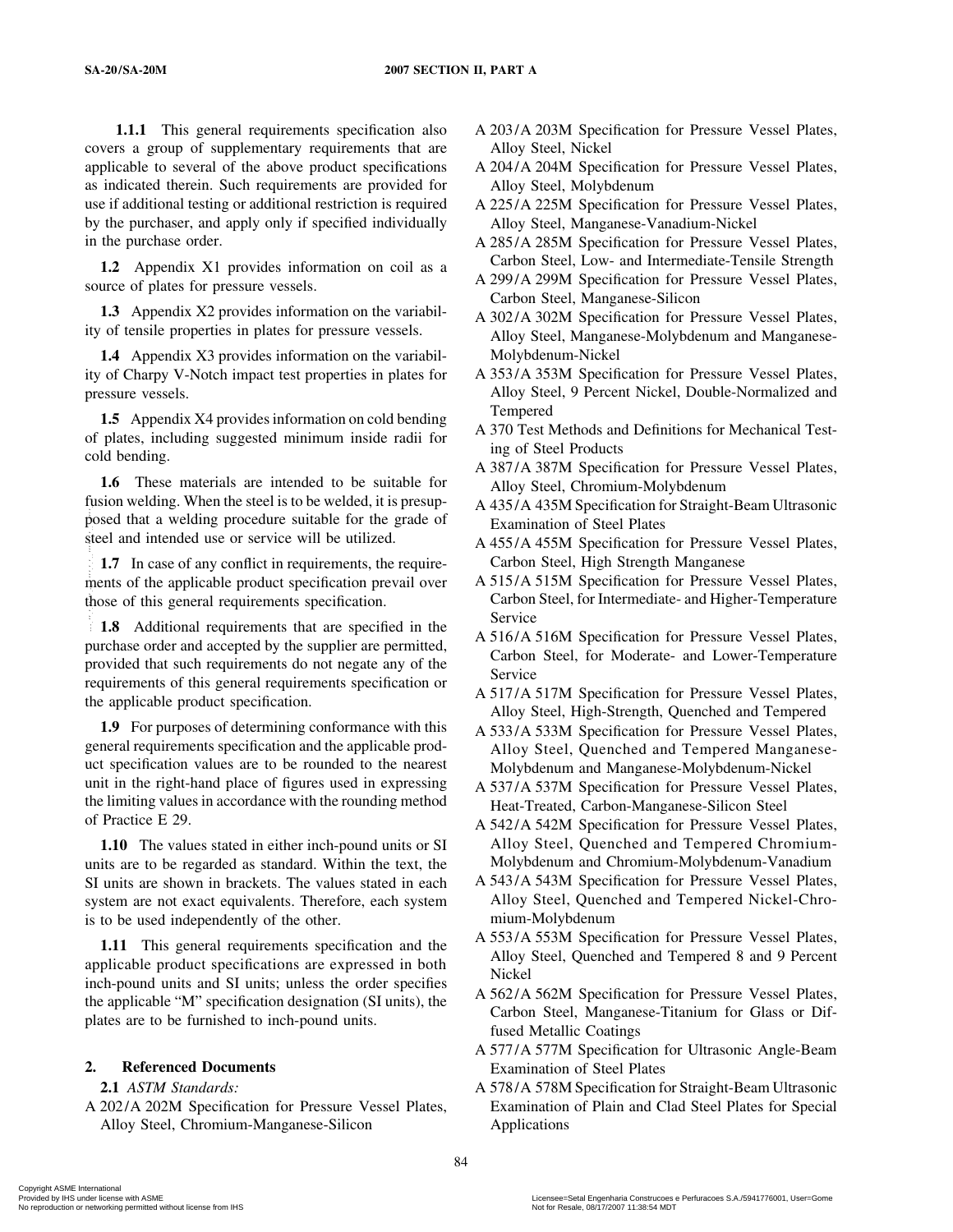- A 612/A 612M Specification for Pressure Vessel Plates, Carbon Steel, High Strength, for Moderate and Lower Temperature Service
- A 645/A 645M Specification for Pressure Vessel Plates, Five Percent Nickel Alloy Steel, Specially Heat Treated
- A 662/A 662M Specification for Pressure Vessel Plates, Carbon-Manganese-Silicon Steel, for Moderate and Lower Temperature Service
- A 700 Practices for Packaging, Marking, and Loading Methods for Steel Products for Domestic Shipment
- A 724/A 724M Specification for Pressure Vessel Plates, Carbon-Manganese-Silicon Steel, Quenched and Tempered, for Welded Layered Pressure Vessels
- A 734/A 734M Specification for Pressure Vessel Plates, Alloy Steel and High-Strength Low-Alloy Steel, Quenched and Tempered
- A 735/A 735M Specification for Pressure Vessel Plates, Low-Carbon Manganese-Molybdenum-Columbium Alloy Steel, for Moderate and Lower Temperature Service
- A 736/A 736M Specification for Pressure Vessel Plates, Low-Carbon Age-Hardening Nickel-Copper-Chromium-Molybdenum-Columbium and Nickel-Copper-Manganese-Molybdenum-Columbium and Alloy Steel
- A 737/A 737M Specification for Pressure Vessel Plates, High-Strength, Low-Alloy Steel
- A 738/A 738M Specification for Pressure Vessel Plates, Heat-Treated, Carbon-Manganese-Silicon Steel, for Moderate and Lower Temperature Service
- A 751 Test Methods, Practices, and Terminology for Chemical Analysis of Steel Products
- A 770/A 770M Specification for Through-Thickness Tension Testing of Steel Plates for Special Applications
- A 782/A 782M Specification for Pressure Vessel Plates, Quenched and Tempered, Manganese-Chromium-Molybdenum-Silicon-Zirconium Alloy Steel
- A 832/A 832M Specification for Pressure Vessel Plates, Alloy Steel, Chromium-Molybdenum-Vanadium
- A 841/A 841M Specification for Steel Plates for Pressure Vessels, Produced by the Thermo-Mechanical Control Process (TMCP)
- A 844/A 844M Specification for Steel Plates, 9% Nickel Alloy, for Pressure Vessels, Produced by the Direct-Quenching Process
- A 941 Terminology Relating to Steel, Stainless Steel, Related Alloys, and Ferroalloys
- E 21 Test Methods for Elevated Temperature Tension Tests of Metallic Materials
- E 29 Practice for Using Significant Digits in Test Data to Determine Conformance with Specifications
- E 112 Test Methods for Determining Average Grain Size
- E 208 Test Method for Conducting Drop-Weight Test to Determine Nil-Ductility Transition Temperature of Ferritic Steels
- E 709 Guide for Magnetic Particle Examination
- **2.2** *American Society of Mechanical Engineers Code* : ASME Boiler and Pressure Vessel Code, Section IX, Weld-
- ing Qualifications
	- **2.3** *U.S. Military Standard:*
- MIL-STD-163 Steel Mill Products Preparation for Shipment and Storage

**2.4** *U.S. Federal Standard:*

Fed. Std. No. 123, Marking for Shipment (Civil Agencies)

**2.5** *Automotive Industry Action Group Standard:* B 1 Bar Code Symbology Standard

#### **3. Terminology**

**3.1** *Definitions of Terms Specific to This Standard:*

**3.1.1** *capped steel —* rimmed steel in which the rimming action is limited by an early capping operation. Capping may be carried out mechanically by using a heavy metal cap on a bottle-top mold or it may be carried out chemically by an addition of aluminum or ferrosilicon to the top of the molten steel in an open-top mold.

**3.1.2** *coil —* hot-rolled steel in coil form for processing into finished plates.

**3.1.3** *exclusive —* when used in relation to ranges, as for ranges of thicknesses in the tables of permissible variations in dimensions, the term is intended to exclude only the greater value of the range. Thus, a range from 60 to 72 in. [1500 to 1800 mm] *exclusive* includes 60 in. [1500 mm], but does not include 72 in. [1800 mm].

**3.1.4** *heat treatment terms —* see 3.1.8, 3.1.12, and Terminology A 941.

**3.1.5** *hot forming —* a forming operation producing permanent deformation, performed after the plate has been heated to the temperature required to produce grain refinement.

**3.1.6** *killed steel —* steel deoxidized, either by addition of strong deoxidizing agents or by vacuum treatment, to reduce the oxygen content to such a level that no reaction occurs between carbon and oxygen during solidification.

**3.1.7** *manufacturer —* the organization that directly controls the conversion of steel ingots or slabs, by hot rolling, into plate-as-rolled or into coil; and for plates produced from plate-as-rolled, the organization that directly controls, or is responsible for, one or more of the operations, involved in finishing the plates. Such finishing operations include leveling, cutting to length, testing, inspection, conditioning, heat treatment (if applicable), packaging, marking, loading for shipment, and certification.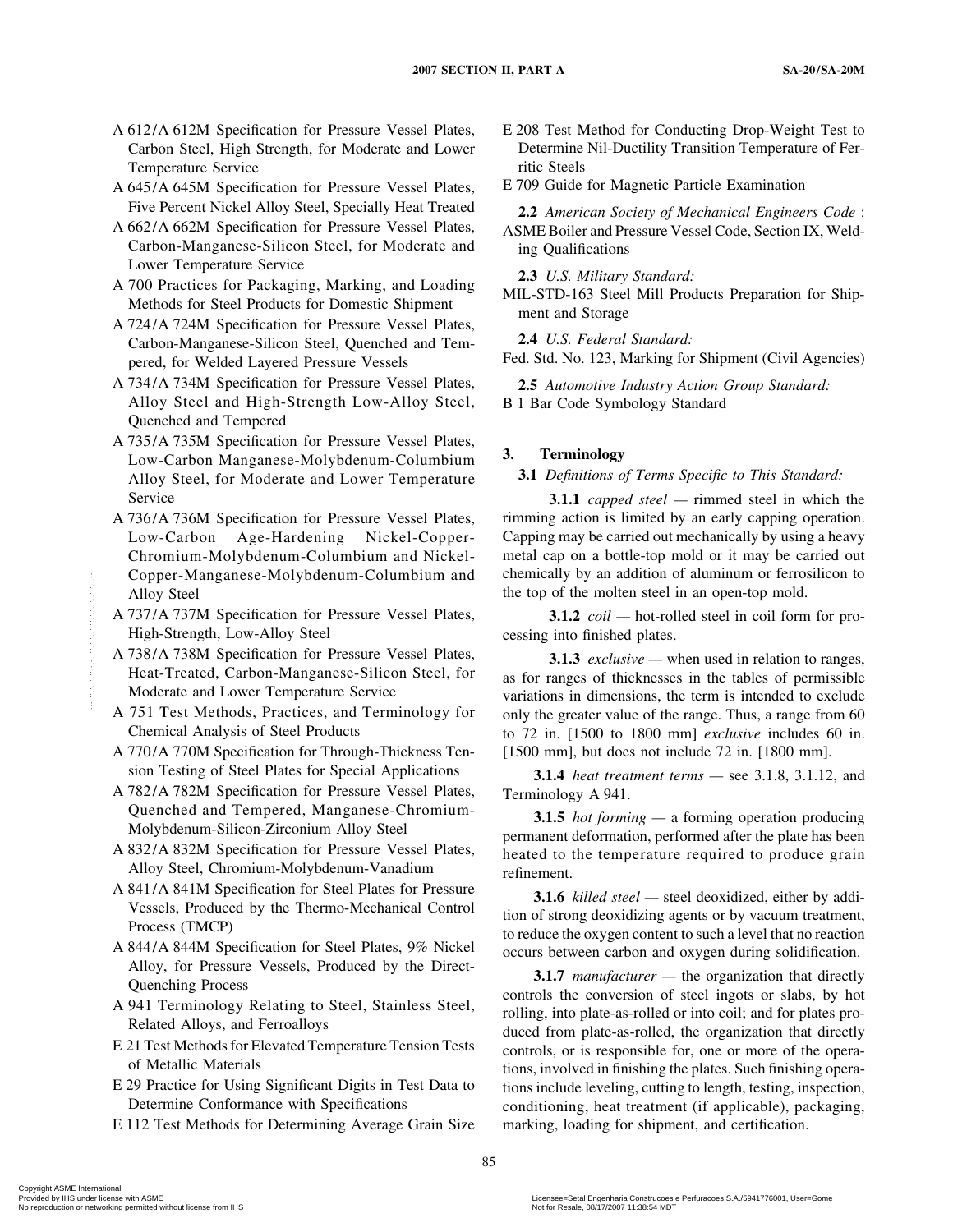**3.1.7.1** *Discussion —* The finishing operations need not be done by the organization that did the hot rolling of the plate. For plates produced from coil, see also 3.1.13.1.

**3.1.8** *normalizing —* a heat treating process in which a steel plate is reheated to a uniform temperature above the upper critical temperature and then cooled in air to below the transformation range.

**3.1.9** *plate-as-rolled —* the unit plate, as hot-rolled, prior to subdividing (if applicable) or any finishing operation.

**3.1.9.1** *Discussion —* It does not refer to the surface condition or heat treatment state of the plate.

**3.1.10** *plate identifier —* the alpha, numeric, or alphanumeric designation used to identify the plate.

**3.1.11** *plates —* flat hot-rolled steel, ordered to thickness or weight and typically to width and length, commonly available by size as follows:

| Width, in. [mm] | Thickness, in. [mm]            |
|-----------------|--------------------------------|
| Over 8 [200]    | Over $0.229$ [6.0 mm and over] |
| Over 48 [1200]  | Over $0.179$ [4.6 mm and over] |

**3.1.11.1** *Discussion —* Steel plates are available in various thickness, width, and length combinations dependent upon equipment and processing capabilities of various manufacturers and processors. Historic limitations of a plate based upon dimensions (thickness, width, and length) do not take into account current production and processing capabilities. To qualify any plate to a particular product specification requires that all appropriate and necessary tests be performed and that the results meet the limits prescribed in that product specification. If the necessary tests required by a product specification can not be conducted, the plate can not be qualified to that specification. This general requirements specification contains permitted variations for the commonly available sizes. Permitted variations for other sizes are subject to agreement between the purchaser and the manufacturer or processor, whichever is applicable.

**3.1.12** *precipitation heat treatment —* a subcritical temperature thermal treatment performed to cause precipitation of submicroscopic constituents, and so forth, to result in enhancement of some desirable property.

**3.1.13** *processor —* the organization that directly controls, or is responsible for, operations involved in the processing of coil into finished plates. Such processing operations include decoiling, leveling, cutting to length, testing, inspection, conditioning, heat treatment (if applicable), packaging, marking, loading for shipment, and certification.

**3.1.13.1** *Discussion —* The processing operations need not be done by the organization that did the hot rolling

of the coil. If only one organization is involved in the hot rolling and processing operations, that organization is termed the *manufacturer* for the hot rolling operation and the *processor* for the processing operations. If more than one organization is involved in the hot rolling and processing operations, the organization that did the hot rolling is termed the *manufacturer* and the organization that does one or more processing operations is termed a *processor*.

**3.1.14** *rimmed steel —* steel containing sufficient oxygen to give a continuous evolution of carbon monoxide while the ingot is solidifying, resulting in a case or rim of metal virtually free of voids.

**3.1.15** *semikilled steel —* incompletely deoxidized steel containing sufficient oxygen to form enough carbon monoxide during solidification to offset solidification shrinkage.

#### **4. Ordering Information**

**4.1** Orders should include the following information, as necessary, to adequately describe the desired product.

**4.1.1** Quantity (weight [mass] or number of plates);

**4.1.2** Dimensions;

**4.1.3** Name of product (for example plates, carbon steel; plates, alloy steel);

**4.1.4** Specification designation (including type, class, and grade as applicable) and year date;

**4.1.5** Condition (as-rolled, normalized, quenched and tempered, etc. If heat treatment of plate is to be performed by the fabricator, this is to be stated. Also, if purchaser specifies a heat-treatment cycle, this is to be stated.);

**4.1.6** Impact test requirements, if any (see Section 12). (For Charpy V-notch test, include test specimen orientation, testing temperature, and acceptance criteria. For drop-weight test give testing temperature);

**4.1.7** Exclusion of either plates produced from coil or plates produced from plate-as-rolled, if applicable. (See 5.4 and Appendix X1.)

**4.1.8** Limits for grain refining elements other than aluminum, if applicable (see 8.2.4);

**4.1.9** Paint markings (see 13.2.1);

**4.1.10** Supplementary requirements, if any (test specimen heat treatment, special impact test requirements, etc.); and

**4.1.11** Additional requirements, if any.

#### **5. Materials and Manufacture**

**5.1** The steel shall be made in an open-hearth, basicoxygen, or electric-arc furnace, possibly followed by additional refining in a ladle metallurgy furnace (LMF), or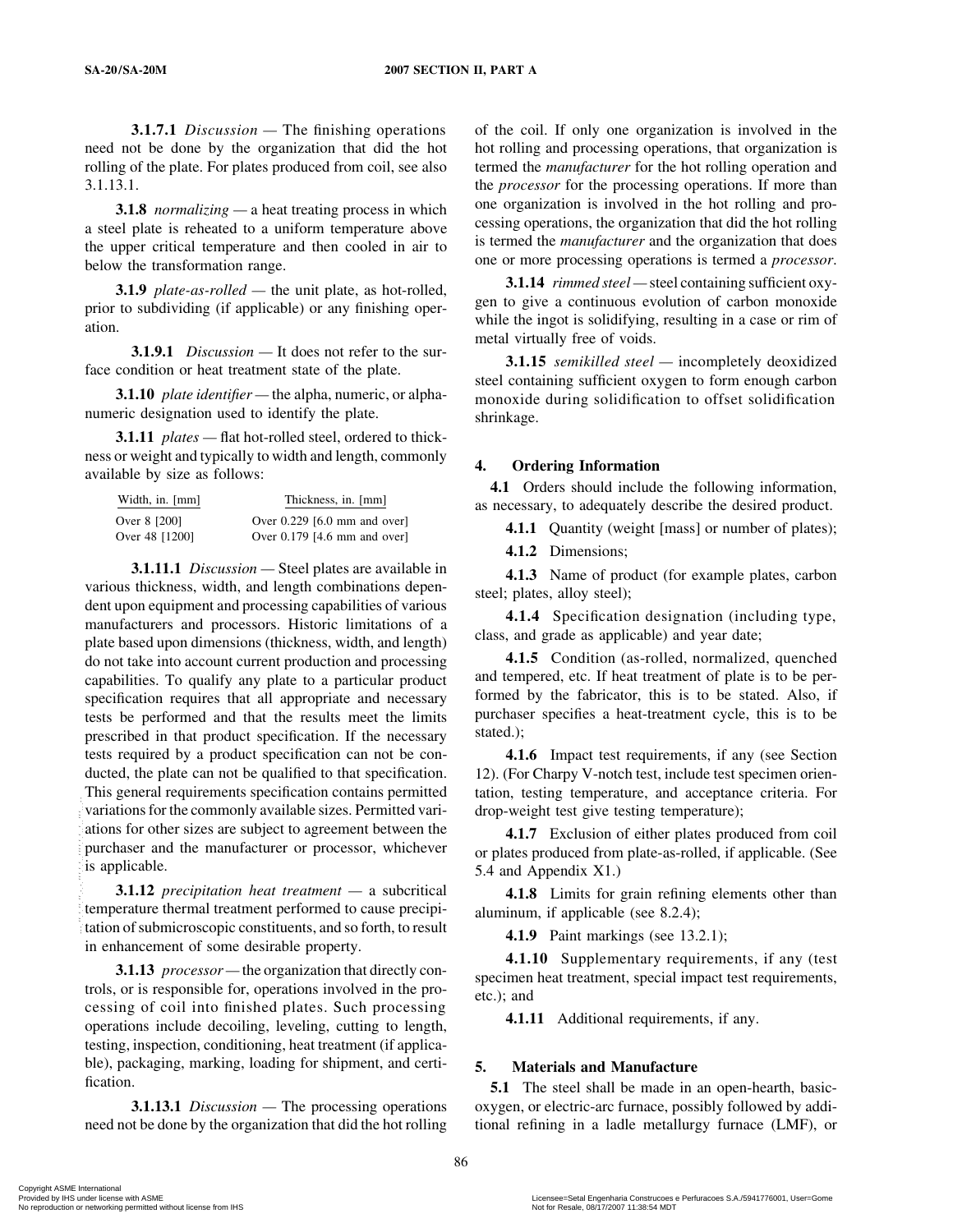by another method; or secondary melting by vacuum-arc remelting (VAR), electroslag remelting (ESR), or another method.

**5.2** The steel may be strand cast or cast in stationary molds.

#### **5.2.1** *Strand-Cast Slabs:*

**5.2.1.1** If heats of the same nominal chemical composition are consecutively strand cast at one time, the heat number assigned to the cast product (slab) may remain unchanged until all of the steel in the slab is from the following heat.

**5.2.1.2** When two consecutively strand-cast heats have different nominal chemical composition ranges, the manufacturer shall remove the transition material by any established procedure that positively separates the grades.

**5.3** The ratio of reduction of thickness from a strandcast slab to plate shall be at least 3.0:1, except that reduction ratios as low as 2.0:1 are permitted if all of the following limitations are met:

**5.3.1** The purchaser agrees to the use of such reduction ratios.

**5.3.2** The applicable product specification is a A 299/A 299M, A 515/A 515M, A 516/A 516M, A 537/A 537M, A 662/A 662M, or A 737/A 737M.

**5.3.3** The specified plate thickness is 3.0 in. [75 mm] or more.

**5.3.4** One or more of the following low hydrogen practices are used; vacuum degassing during steelmaking; controlled soaking of the slabs or plates; or controlled slow cooling of the slabs or plates.

**5.3.5** The sulfur content is 0.004% or less, based upon heat analysis.

**5.3.6** One or more of the following practices are used: electromagnetic stirring during strand casting; soft reduction during strand casting; heavy pass reductions or other special practices during plate rolling; or combined forging and rolling during plate rolling.

**5.3.7** The plates are ultrasonically examined in accordance with Specification A 578/A 578M, Level C based on continuous scanning over 100% of the plate surface.

**5.3.8** The plates are through-thickness tension tested in accordance with Specification A 770/A 770M.

**5.4** Unless otherwise specified in the purchase order, plates shall be produced from plate-as-rolled or from coil.

**5.5** Coils are excluded from qualification to the applicable product specification until they are decoiled, leveled, cut to length, and tested by the processor in accordance with the specified requirements (see Sections 9, 10, 11, 12, 13, 14, 15, 16, and 20.)

**5.5.1** Plates produced from coil shall not contain splice welds, unless approved by the purchaser.

#### **6. Heat Treatment**

**6.1** If plates are required to be heat treated, the heat treatment shall be performed by the manufacturer, the processor, or the fabricator, unless otherwise specified in the applicable product specification.

**6.2** If the heat treatment required by the applicable product specification is to be performed by the purchaser or the purchaser's agent, and the plates are to be supplied by the manufacturer or processor in a condition other than that required by the applicable product specification, the order shall so state.

**6.2.1** If plates are ordered without the heat treatment required by the applicable product specification, heat treatment of the plates to conform to the requirements of the applicable product specification shall be the responsibility of the purchaser.

**6.3** If heat treatment is to be performed, the plates shall be heat treated as specified in the applicable product specification. The purchaser may specify the heat treatment to be used provided it is not in conflict with the requirements of the applicable product specification.

**6.4** If normalizing is to be performed by the fabricator, the plates shall be either normalized or heated uniformly for hot forming, provided that the temperature to which the plates are heated for hot forming does not significantly exceed the normalizing temperature.

**6.5** If no heat treatment is required, the manufacturer or processor shall have the option of heat treating the plates by normalizing, stress relieving, or normalizing and then stress relieving to meet the requirements of applicable product specification.

**6.6** If approved by the purchaser, cooling rates faster than those obtained by cooling in air are permissible to achieve specified mechanical properties, provided that the plates are subsequently tempered in the temperature range from 1100 to 1300°F [595 to 705°C].

#### **7. Chemical Composition**

#### **7.1** *Heat Analysis*

**7.1.1** Sampling for chemical analysis and methods of analysis shall be in accordance with Test Methods, Practices, and Terminology A 751.

**7.1.2** For each heat, the heat analysis shall include determination of the content of carbon, manganese, phosphorus, sulfur, silicon, nickel, chromium, molybdenum, copper, vanadium, columbium; any other element that is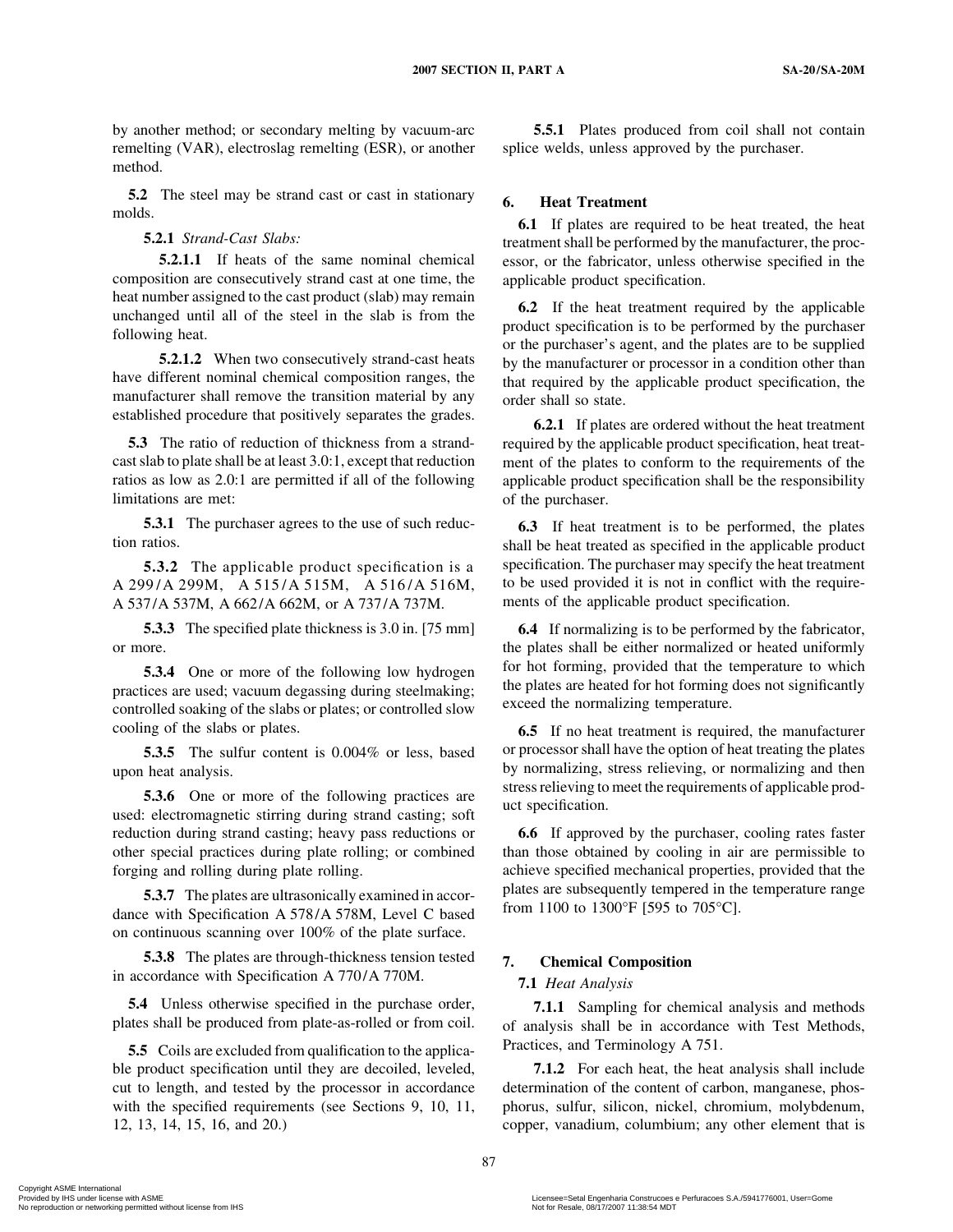specified or restricted by the applicable product specification for the applicable grade, class, and type; aluminum, if the aluminum content is to be used in place of austenitic grain size testing of the heat (see 8.2.2.1); and any other austenitic grain refining element for which limits are specified in the purchase order (see 8.2.4).

**7.1.3** Heat analyses shall conform to the heat analysis requirements of the applicable product specification for the applicable grade, class, and type. In addition, for elements that are listed in Table 1 but are not specified or restricted in the applicable product specification for the applicable grade, class, and type, heat analyses shall conform to the applicable heat analysis limits given in Table 1.

#### **7.2** *Product Analysis*

**7.2.1** Sampling for chemical analysis and methods of analysis shall be in accordance with Test Methods, Practices, and Terminology A 751.

**7.2.2** For each plate-as-rolled, the purchaser shall have the option of chemically analyzing a broken tension test specimen or a sample taken from the same relative location as that from which the tension test specimen was obtained.

**7.2.3** For elements that are specified or restricted by the applicable product specification for the applicable grade, class, and type, product analyses shall conform to the product analysis requirements of the applicable product specification for the applicable grade, class, and type.

**7.2.4** For elements that are listed in Table 1 but are not specified or restricted by the applicable product specification for the applicable grade, class, and type, product analyses shall conform to the applicable product analysis limits given in Table 1.

**7.3** *Referee Analysis —* For referee purposes, Test Methods, Practices, and Terminology A 751 shall be used.

#### **8. Metallurgical Structure**

**8.1** If coarse austenitic grain size is specified, the steel shall have a carburized austenitic grain size number in the range from 1 to 5, inclusive, as determined by the McQuaid-Ehn test. Determination shall be in accordance with Test Methods E 112, Plate IV, by carburizing for 8 h at 1700°F [925°C]. At least 70% of the grains in the area examined shall conform to the specified grain size requirement. One test per heat shall be made.

#### **8.2** *Fine Austenitic Grain Size:*

**8.2.1** If fine austenitic grain size is specified, aluminum shall be used as the grain refining element, except as allowed by 8.2.4.

**8.2.2** If fine austenitic grain size is specified, except as allowed by 8.2.2.1, the steel shall have a carburized austenitic grain size number of 5 or higher (finer) as determined by the McQuaid-Ehn test in accordance with Methods E 112, Plate IV. One test per heat shall be made.

**8.2.2.1** If aluminum is used as the grain refining element, the fine austenitic grain size requirement shall be deemed to be fulfilled if, on heat analysis, the aluminum content is not less than 0.020% total aluminum or, alternatively, 0.015% acid soluble aluminum.

**8.2.3** If specified in the purchase order, one McQuaid-Ehn test (see 8.1) per heat shall be made and the austenitic grain size of the steel, as represented by the test, shall be Number 5 or finer.

**8.2.4** By agreement between the purchaser and the manufacturer or processor, elements other than aluminum may be used for grain refining. In such instances, the heat analysis limits for the element, or elements, permitted shall be as specified in the purchase order. In addition, the McQuaid-Ehn test of 8.2.3 shall be required.

#### **9. Quality**

**9.1** *General —* Plates shall be free of injurious defects and shall have a workmanlike finish.

#### **9.2** *Surface Imperfections:*

**9.2.1** For plates produced from plate-as-rolled, all injurious surface imperfections shall be removed by the manufacturer. For plates produced from coils, all injurious surface imperfections, shall be removed by the processor.

**9.2.1.1** Shallow imperfections shall be ground to sound metal; the ground area shall be well faired and the thickness of the ground plate shall not be reduced below the minimum thickness permitted.

**9.2.1.2** All surface imperfections, the removal of which will reduce the plate thickness below the minimum thickness permitted, shall be cause for rejection of the plate, except that, by agreement with the purchaser, the metal so removed may be replaced with weld metal (see 9.4).

#### **9.3** *Edge Imperfections:*

**9.3.1** Laminar-type discontinuities 1 in. [25 mm] and less in length visible to the unaided eye on an edge of a plate as prepared for shipment by the manufacturer or processor are acceptable and do not require exploration.

**9.3.2** All larger discontinuities shall be explored to determine their depth and extent. Discontinuities shall be considered continuous when located in the same plane within 5% of the plate thickness and separated by a distance less than the length of the smaller of two adjacent discontinuities.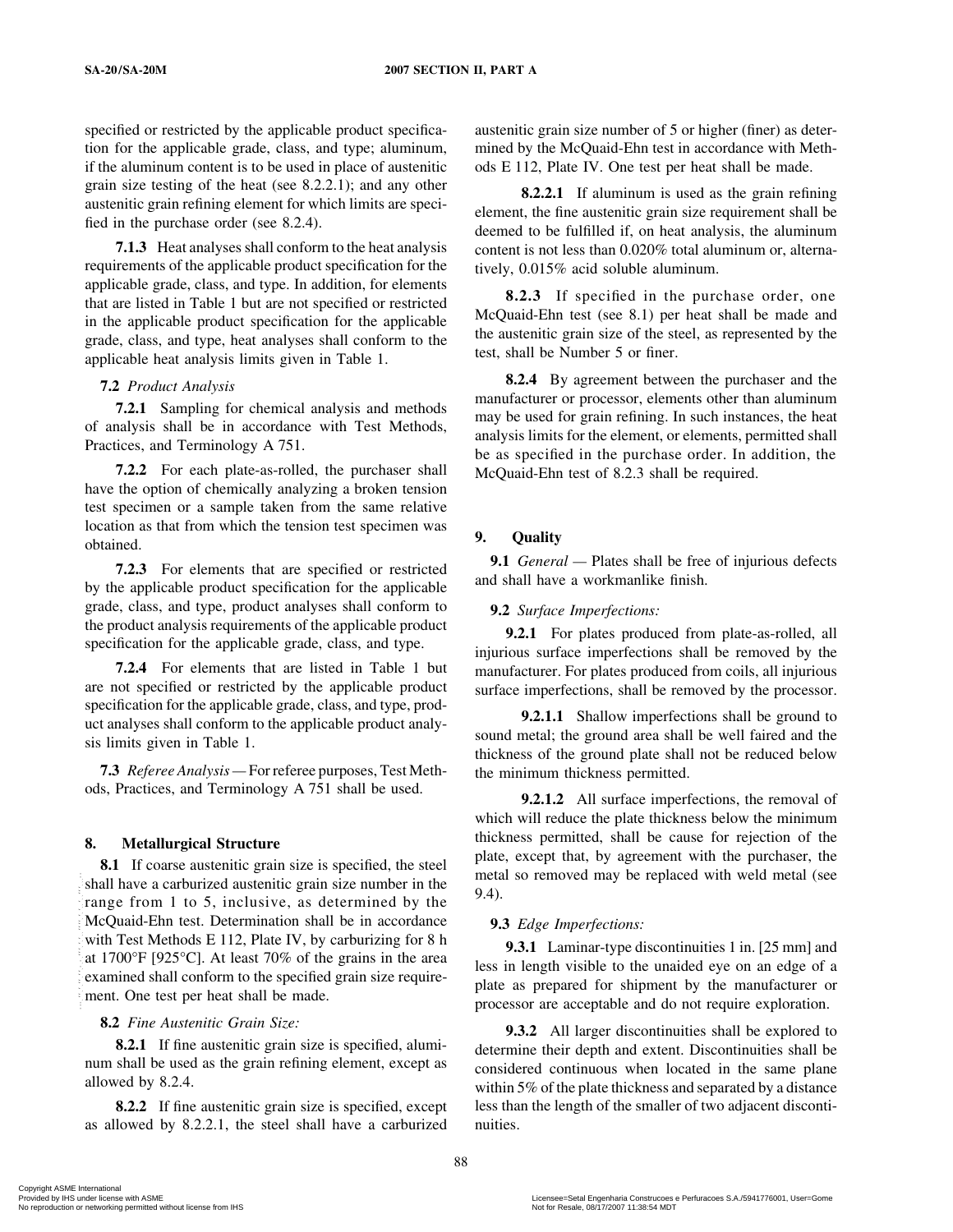**9.3.3** Indications visible to the unaided eye on the cut edges of a plate as prepared for shipment by the manufacturer or processor shall not exceed the limits given in Columns 1 and 2 of Table A1.14 [A2.14].

**9.3.4** Larger indications shall be removed by the manufacturer or processor by grinding provided the resultant cavity does not exceed the limits given in Columns 3 and 4 of Table A1.14 [A2.14].

**9.3.5** Indications of greater magnitude shall be cause for rejection of the plate, except that, by agreement with the purchaser, the defects may be removed and replaced with weld metal (see 9.4).

**9.3.6** Indications on the edges of a plate cut during the fabrication shall be cause for rejection of the plate at the discretion of the purchaser when the magnitude exceeds the limits given in columns 5 and 6 of Table A1.14 [A2.14]. The defects may be removed and replaced with weld metal (see 9.4).

**9.3.7** Fabricators should be aware that edge cracks may initiate upon bending a sheared or burned edge during the fabrication process. This is not considered to be a fault of the steel, but is rather a function of the induced cold work or heat affected zone.

#### **9.4** *Repair by Welding:*

**9.4.1** Repair welding shall be permitted only with the approval of the purchaser.

**9.4.2** Preparation for repair welding shall include inspection to confirm complete removal of the defect.

**9.4.3** Repairs shall be made utilizing welding procedures qualified in accordance with Section IX of the ASME Code and repair welding shall be done by welders or welding operators meeting the qualification requirements of ASME Section IX.

**9.4.4** The weld metal shall have the A-number analysis corresponding to the equivalent ASME P-number of the plate, except that A-1 or A-2 analysis weld metal may be employed for P-1 plates. Other weld metals may be employed that are compatible with the plate being repaired, if so approved by the purchaser. Such weld metals shall be qualified in accordance with the requirements of Section IX of the ASME Code.

**9.4.5** If Charpy impact tests of the plate are required, the welding procedure qualification tests shall also include Charpy impact tests of the weld, the heat-affected zone, and plate, and the test result shall be reported to the purchaser.

**9.4.6** If the plate is subjected to normalizing, quenching and tempering, hot forming, or post-weld heat treating, the welding procedure qualification test plates and the weld repaired plate shall be subjected to the thermal heat treatment as specified by the purchaser.

**9.4.7** In addition, repair welds shall meet the requirements of the construction code specified by the purchaser.

#### **10. Test Methods**

**10.1** All tests shall be conducted in accordance with Test Methods and Definitions A 370.

**10.2** Yield strength shall be determined by either the 0.2% offset method or the 0.5% extension under load method, unless otherwise stated in the applicable product specification.

**10.3** *Rounding Procedures —* For purposes of determining conformance with the applicable product specification, a calculated value shall be rounded to the nearest 1 ksi [5 MPa] for tensile and yield strength, and to the nearest unit in the right-hand place of figures used in expressing the limiting value for other values, in accordance with the rounding method given in Practice E 29.

#### **11. Tension Test**

#### **11.1** *Number of Test Coupons:*

**11.1.1** *Plates Produced from As-Rolled Plates —* For other than quenched and tempered plates, one tension test coupon shall be taken from each plate-as-rolled. Two tension test coupons shall be taken from each quenched and tempered plate, as heat treated. If plates are furnished by the manufacturer or processor in accordance with 11.4.2 and qualified by using test specimens taken from heattreated test coupons (including normalized, normalized and tempered, and quenched and tempered), one tension test coupon shall be taken from each plate-as-rolled (see 3.1.9 for the definition of plate-as-rolled).

**11.1.2** *Plates Produced from Coil and Furnished without Heat Treatment or with Stress Relieving Only —* Except as allowed by 11.1.2.1 and 11.1.4, a minimum of three tension coupons shall be taken from each coil as follows:

**11.1.2.1** The first test coupon shall be taken immediately prior to the first plate to be qualified to the applicable product specification, the second test coupon shall be taken from the approximate center lap, and the third test coupon shall be taken immediately after the last plate to be qualified to the applicable product specification. If, during decoiling, the amount of material decoiled is less than that required to reach the next standard test location, a test for qualification of that particular portion of the coil shall be made from a test coupon taken from a location adjacent to the innermost portion decoiled.

**11.1.2.2** All plates between any two test locations that meet the requirements of the applicable product specification are acceptable.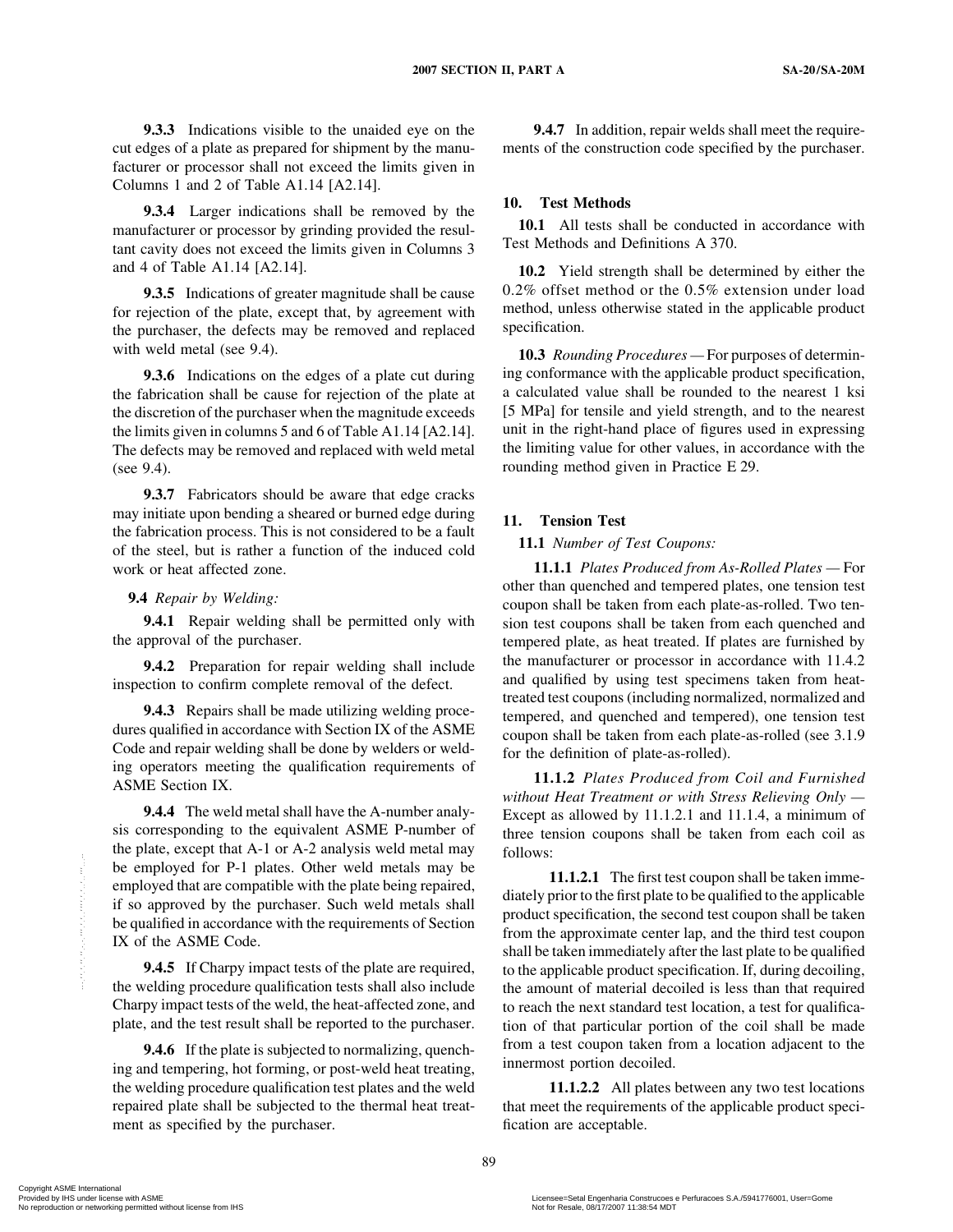**11.1.2.3** All plates between a test location that fails to meet the requirements of the applicable product specification and an adjacent test location that meets, the requirements of the applicable product specification are rejectable, except, that the processor has the option to make other test after cutting back the coil in either direction.

**11.1.3** *Plates Produced from Coil and Furnished Heat Treated by Other than Stress Relieving —* For other than quenched and tempered plates, one tension test coupon shall be taken from each coil. Two tension test coupons shall be taken from each quenched and tempered plate, as heat treated.

**11.1.4** *Plates Produced from Coil and Qualified Using Test Specimens Taken from Test Coupons Heat Treated by Other than Stress Relieving —* One tension test coupon shall be taken from each coil.

**11.2** *Orientation of Test Specimens—* The longitudinal axis of the tension test specimens shall be transverse to the final rolling direction of the plate.

**11.3** *Location of Test Coupons—* Tension test coupons shall be taken from a corner of the plate. For quenched and tempered plates, the two tension test coupons shall be taken from opposite ends of the plate.

#### **11.4** *Tests from Heat-Treated Plates:*

**11.4.1** If heat treatment is performed by the manufacturer or processor, the test specimens shall be taken from the plate in the heat-treated condition or from full-thickness coupons simultaneously heat treated with the plate.

**11.4.2** If heat treatment is to be performed by the fabricator, the plates shall be accepted on the basis of tests made on test specimens taken from full-thickness coupons heat treated in accordance with the requirements specified in the applicable product specification or the purchase order. If the heat-treatment temperatures are not specified, the manufacturer or processor shall heat treat the coupons under conditions it considers appropriate. The purchaser shall be informed of the procedure followed in heat treating the specimens.

**11.4.3** If approved by the purchaser, the procedures of 11.4.2 may be implemented on plates heat treated by the manufacturer or processor.

**11.4.4** For plate that are heat treated with a cooling rate faster than still-air cooling from the austenitizing temperature, one of the following shall apply in addition to other requirements specified herein:

**11.4.4.1** The gage length of the tension test specimen shall be taken at least 1*T* from any as-heat treated edge where *T* is the thickness of the plate, and shall be at least  $\frac{1}{2}$  in. [12.5 mm] from flame-cut or heat-affected-⁄ zone surfaces.

**11.4.4.2** A steel thermal buffer pad, 1*T* by 1*T* by at least 3*T*, shall be joined to the plate edge by a partial penetration weld completely sealing the buffered edge prior to heat treatment.

**11.4.4.3** Thermal insulation or other thermal barriers shall be used during the heat treatment adjacent to the plate edge where the test specimens are to be removed. It shall be demonstrated that the cooling rate of the tension test specimen is no faster than, and not substantially slower than, that attained by the method described in 11.4.4.2.

**11.4.4.4** When test coupons cut from the plate but heat treated separately are used, the coupon dimensions shall be not less than 3*T* by 3*T* by *T* and each tension test specimen cut from it shall meet the requirements of 11.4.4.1.

**11.4.4.5** If cooling rate data for the plate and cooling rate control devices for the test coupons are available, the test coupons may be heat treated separately in the device, provided that this method is approved by the purchaser.

#### **11.5** *Test Specimen Preparation:*

**11.5.1** Tension test specimens for plates  $\frac{3}{4}$  in. ⁄ [20 mm] and under in thickness shall be the full thickness of the plates. The test specimens shall conform to the requirements for either the  $1\frac{1}{2}$  in. [40 mm] wide or the ⁄  $\frac{1}{2}$  in. [12.5 mm] wide rectangular tension test specimen of ⁄ Methods and Definitions A 370. The  $1\frac{1}{2}$  in. [40 mm] wide ⁄ test specimen may have both edges parallel. The  $\frac{1}{2}$  in. ⁄ [12.5 mm] wide specimen may have a maximum nominal thickness of  $\frac{3}{4}$  in. [20 mm]. ⁄

**11.5.2** For plates up to 4 in. [100 mm], inclusive, in thickness, tension test specimens may be the full thickness of the plate and conform to the requirements for the  $1\frac{1}{2}$  in. ⁄ [40 mm] wide rectangular tension test specimen of Methods and Definitions A 370 if adequate testing machine capacity is available.

**11.5.3** For plates over  $\frac{3}{4}$  in. [20 mm] in thickness, ⁄ except as permitted in 11.5.2, tension test specimens shall conform to the requirements for the 0.500 in. [12.5 mm] diameter test specimen of Methods and Definitions A 370. The axis of the test specimen shall be located midway between the center of thickness and the top or bottom surface of the plate.

#### **11.6** *Elongation Requirement Adjustments:*

**11.6.1** Due to the specimen geometry effect encountered when using the rectangular tension test specimen for testing thin plate, adjustments in elongation requirements must be provided for thicknesses under 0.312 in. [8 mm]. Accordingly, the following deductions shall be made from the base elongation requirements in the applicable product specification:

90  $-$ \*\*\*,,,,\*\*,\*,\*,,,,,,,\*,,,,,,,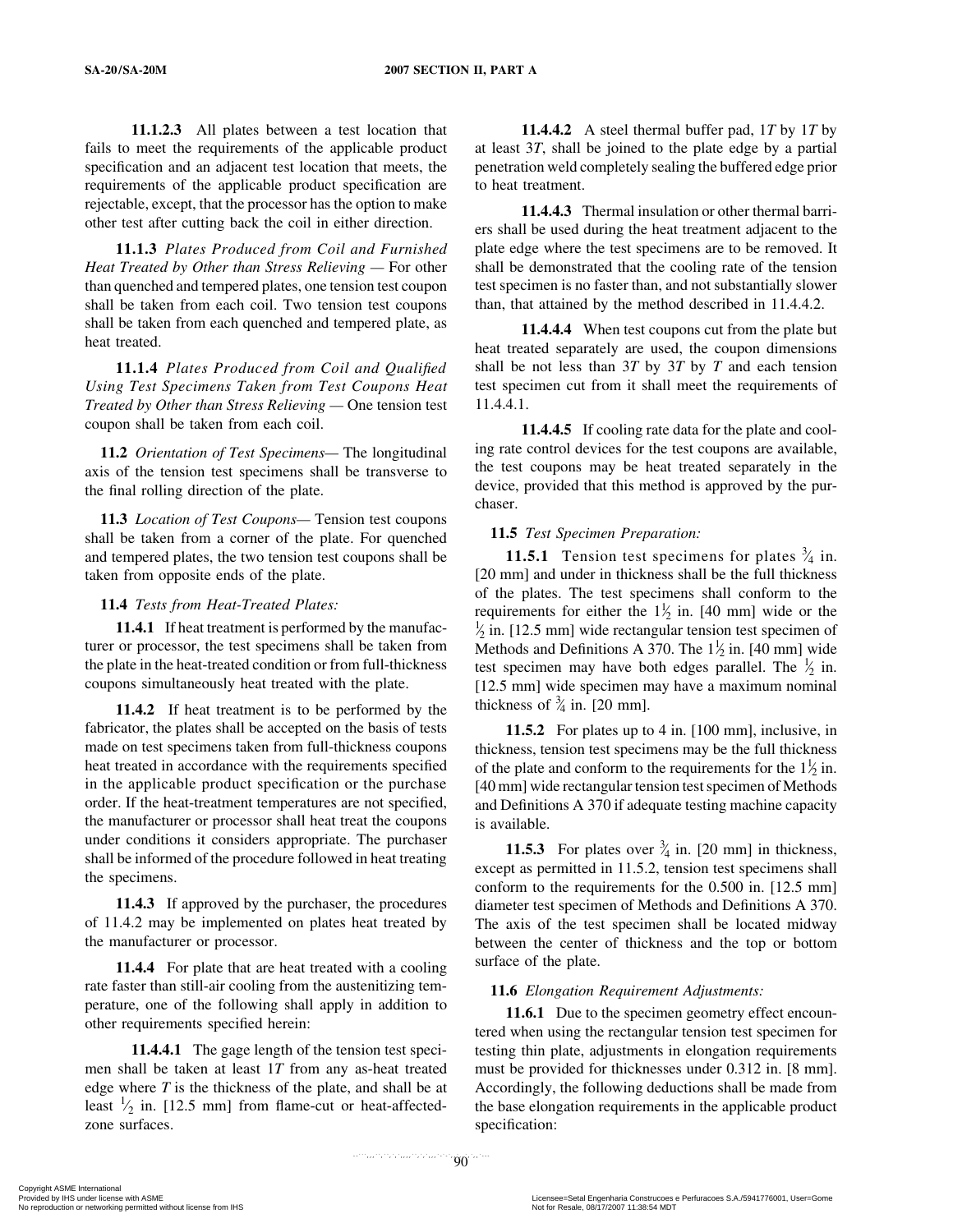| Plate Nominal Thickness<br>Range, in. [mm] | Elongation<br>Deduction. % |
|--------------------------------------------|----------------------------|
| 0.299-0.311 [7.60-7.89]                    | 0.5                        |
| 0.286-0.298 [7.30-7.59]                    | 1.0                        |
| $0.273 - 0.285$ [7.00-7.29]                | 1.5                        |
| $0.259 - 0.272$ [6.60-6.99]                | 2.0                        |
| $0.246 - 0.258$ [6.20-6.59]                | 2.5                        |
| $0.233 - 0.245$ [5.90-6.19]                | 3.0                        |
| $0.219 - 0.232$ [5.50-5.89]                | 3.5                        |
| $0.206 - 0.218$ [5.20-5.49]                | 4.0                        |
| $0.193 - 0.205$ [4.90-5.19]                | 4.5                        |
| $0.180 - 0.192$ [4.60-4.89]                | 5.0                        |

**11.6.2** Due to the inherently lower elongation that is obtainable in thicker plate, adjustments in elongation requirements in 2 in. [50 mm] gage length shall be provided for thicknesses over 3.5 in. [90 mm]. Accordingly, the following deductions shall be made from the base elongation requirements in 2 in. [50 mm] prescribed in the applicable product specifications:

| <b>Plate Nominal Thickness</b>         | Elongation   |
|----------------------------------------|--------------|
| Range, in. [mm]                        | Deduction, % |
| 3.501-3.999 [90.00-102.49]             | 0.5          |
| 4.000-4.499 [102.50-114.99]            | 1.0          |
| 4.500-4.999 [115.00-127.49]            | 1.5          |
| 5.000-5.499 [127.50-139.99]            | 2.0          |
| 5.500-5.999 [140.00-152.49]            | 2.5          |
| 6.000 and thicker [152.50 and thicker] | 3.0          |
|                                        |              |

**11.6.3** A characteristic of certain types of alloy steels is a local disproportionate increase in the degree of necking down or contraction of the test specimens during the tension test, resulting in a decrease in the percentage of elongation as the gage length is increased. The effect is not so pronounced in thicker plates. For such material, if so stated in the applicable product specification for plates up to  $\frac{3}{4}$  in. [20 mm], inclusive, in thickness, if the percentage ⁄ of elongation of an 8 in. [200 mm] gage length test specimen falls not more than 3 percentage points below the amount prescribed, the elongation shall be considered satisfactory if the percentage of elongation in 2 in. [50 mm] across the break is not less than 25%.

**11.6.4** The tensile requirements tables in many of the product specifications covered by these general requirements specification specify elongation requirements in both 8 in. [200 mm] and 2 in. [50 mm] gage lengths. Unless otherwise provided in the applicable product specification, both requirements are not required to be applied simultaneously, and the elongation need only be determined in the gage length appropriate for the test specimen used. After selection of the appropriate gage length, the elongation requirement for the alternative gage length shall be deemed not applicable.

**11.7** This specification does not provide requirements for product tension testing subsequent to shipment (see 15.1). Therefore, the requirements of 11.1 through 11.6 and Section 16 apply only for tests conducted at the place of manufacture prior to shipment. Compliance to Specification A 20/A 20M and the applicable product specification does not preclude the possibility that product tension test results may vary outside specified ranges. The tensile properties will vary within the same plate-as-rolled or piece, be it as-rolled, control-rolled, or heat-treated. The purchaser should, therefore, be aware that tension testing in accordance with the requirements of Specification A 20/A 20M does not provide assurance that all products of a plate-as-rolled will be identical in tensile properties with the products tested. If the purchaser wishes to have more confidence than that provided by Specification A 20/A 20M testing procedures, additional testing or requirements, such as Supplementary Requirement S4, should be imposed.

**11.8** Appendix X2 provides additional information on the variability of tensile properties in plates for pressure vessels.

#### **12. Notch-Toughness Tests**

#### **12.1** *Charpy V-Notch Tests:*

**12.1.1** *Number of Tests —* Except for quenched and tempered plates, and except as allowed by 12.1.1.1 and 12.1.1.2, one impact test (3 specimens) for each specified orientation (see 12.1.2) shall be made from each plate-asrolled. For quenched and tempered plates, one impact test shall be made from each plate as heat-treated.

**12.1.1.1** *Plates Ordered Without the Heat Treatment Specified by the Applicable Product Specification —* If the applicable product specification requires heat treatment but the plates are ordered without such heat treatment, and Charpy V-notch tests are specified, one coupon shall be taken from each plate-as-rolled. The coupon shall be heat treated in accordance with the applicable product specification and the purchase order and the plate shall be qualified by test specimens taken from the heat-treated coupon.

**12.1.1.2** *Plates Produced from Coil —* If Charpy V-notch tests are specified, the number of impact tests required shall be the same as the number specified for tension tests in 11.1.2 or 11.1.3, whichever is applicable. The test coupons shall be taken from the material after decoiling and leveling.

**12.1.2** *Orientation of Test Specimens —* The long axes of the specimens shall be oriented either longitudinal (parallel to the final direction of rolling) or transverse (transverse to the final direction of rolling) as specified in the applicable product specification or the purchase order.

**12.1.3** *Location of Test Coupons —* The impact test coupons shall be taken adjacent to the tension test coupons.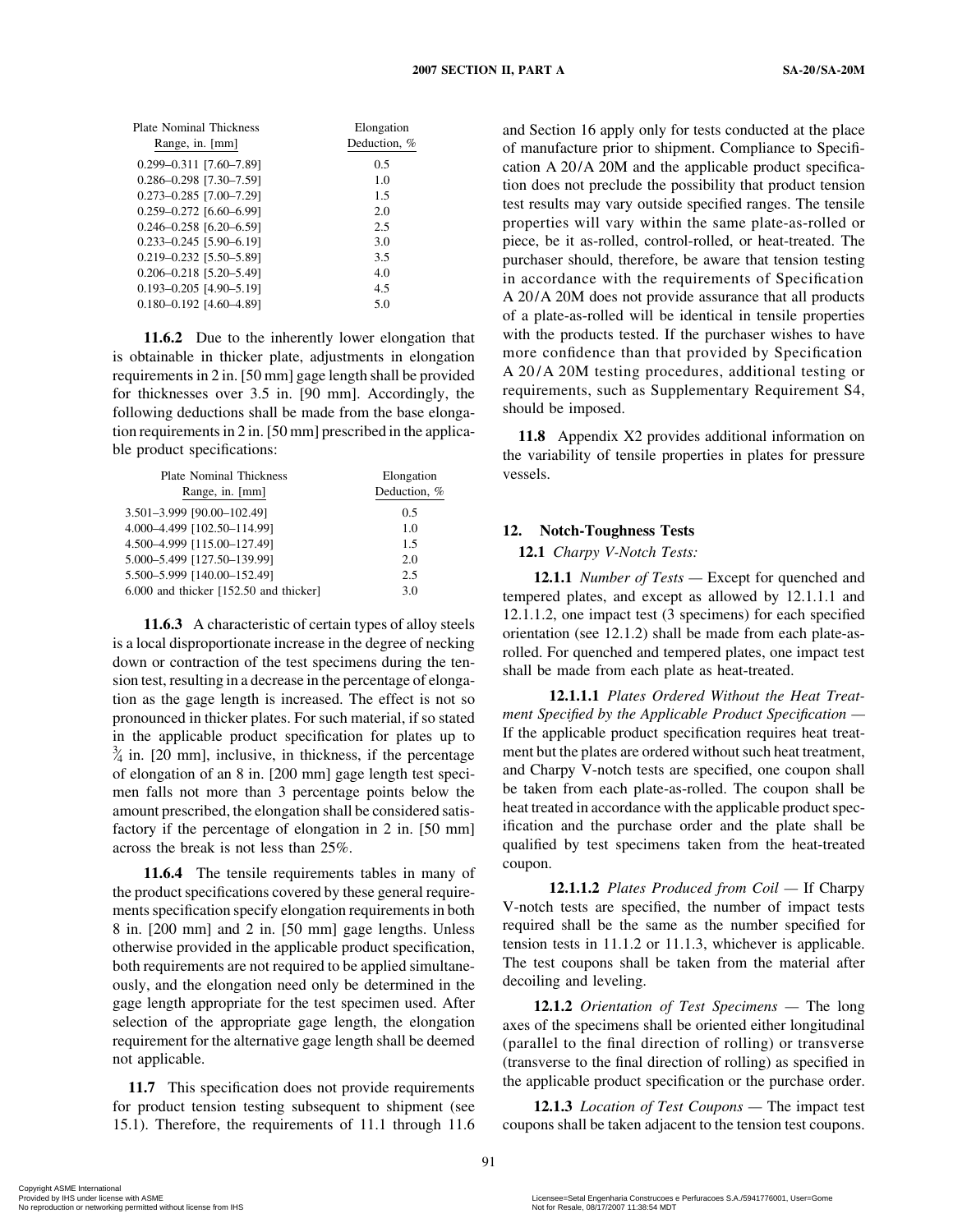The impact test coupons shall be subject to the same requirements as those specified for tension tests in 11.4, except that the provisions of 11.4.4.1 apply to the area under the notch of the impact test specimen instead of to the gage length of the tension test specimen.

**12.1.4** *Test Method —* Impact testing shall be performed in accordance with Test Methods and Definitions A 370 using Charpy V-notch (Type A) specimens as shown in Test Methods and Definitions A 370. Except as allowed by 12.1.4.1, full-size specimens (0.394 by 0.394 in. [10 by 10 mm]) shall be used if the plate thickness permits, and their central axis shall correspond as near as practical to the  $\frac{1}{4}$  *t* plane in the plate thickness *t*. If the plate thickness ⁄ is insufficient to obtain full-size specimens, the largest possible subsize specimens shall be used.

**12.1.4.1** For plates that normally have absorbed energy values in excess of 180 ft·lbf [245 J] if tested using full-size specimens at the specified testing temperature, subsize 0.394 by 0.264 in. [10 by 6.7 mm] specimens may be used in lieu of full-size specimens; however, if this option is used, the acceptance value shall be 75 ft·lbf [100 J] minimum for each test specimen and the lateral expansion in mils [micrometres] shall be reported.

**12.1.5** *Test Temperature —* The test temperature shall be as specified in the purchase order, except that the manufacturer or processor shall have the option of using a lower test temperature. If a test temperature is not specified, in the purchase order, tests shall be conducted at a temperature no higher than is given in Table A1.15 [A2.15] for the applicable product specification, grade, class, and plate thickness. The actual test temperature used shall be reported with the test results.

**12.1.6** *Acceptance Criteria —* Unless otherwise agreed upon, the acceptance criteria shall be as given in Table A1.15 [A2.15] for the applicable product specification, grade, class, and plate thickness,

**12.1.6.1** If the acceptance criteria is based upon energy absorption of a full-size specimen, the acceptance criteria for the various subsize specimens shall be as given in Table A1.16 [A2.16] except as otherwise provided in 12.1.4.1.

**12.1.6.2** If the acceptance criterion is based upon lateral expansion opposite the notch, the acceptance value shall be the same for all sizes of test specimens.  $\prod_{i=1}^n$ ,  $\prod_{i=1}^n$ 

**12.1.7** *Marking —* The letters "LTV" shall be stenciled or stamped on each plate following the class number, grade, etc.

**12.1.8** *Variability —* The impact properties of steel can vary within the same plate-as-rolled or piece, be it asrolled, control-rolled, or heat-treated. The purchaser should, therefore, be aware that testing of one plate-asrolled does not provide assurance that all locations within a plate-as-rolled will be identical in toughness with the location tested. Normalizing or quenching and tempering the product will reduce the degree of variation.

**12.1.8.1** Appendix X3 provides additional information on the variability of Charpy V-notch test properties in plates for pressure vessels.

**12.2** *Drop-Weight Tests:*

**12.2.1** Where specified, one drop-weight test, consisting of a set of two test specimens, shall be made to the same frequency stated in 12.1.1 in accordance with Method E 208.

**12.2.2** The test coupons shall be obtained adjacent to a tension test coupon. For plates produced from coil, the test coupon locations shall be the same as for Charpy V-notch tests. (See 12.1.) The provisions of 12.1.3 shall also apply.

**12.2.3** The testing temperature shall be as specified in the applicable product specification or the purchase order.

**12.2.4** Acceptance shall be on the basis of *no-break* performance of both test specimens at the specified testing temperature.

**12.2.5** The plates shall be marked as required in 12.1.7, except that the letters "LTD" shall be used instead of "LTV."

#### **13. Identification of Plates**

**13.1** *Required Markings:*

**13.1.1** Except as allowed by 13.4, plates shall be legibly marked with the following information: applicable ASTM designation (see 1.1) (year of issue not required); "G" or "MT" if applicable (see 13.1.2); applicable grade, type, and class; heat number; plate identifier; and name, brand, or trademark of the manufacturer (for plates produced in discrete cut lenghts of flat product) or the processor (for plates produced from coil and for subdivided plates (see 13.4)).

**13.1.2** Plates that are required to be heat treated, but have not been so heat treated, shall be marked by the manufacturer or processor with the letter "G" (denoting green) following the required ASTM designation mark, except that "G" marking is not necessary if such plates are for shipment, for the purpose of obtaining the required heat treatment, to an organization under the manufacturer's control. Such plates shall have been qualified for shipment on the basis of test specimens that have been so heat treated. Plates that are required to be heat treated, and have been so heat treated, shall be marked by the party that performed the heat treatment, with the letters "MT" (denoting material treated) following the required ASTM designation mark.

NOTE 1 — Any stress relief of test specimens intended to simulate postweld heat treatment is not included in the above heat treatment.

92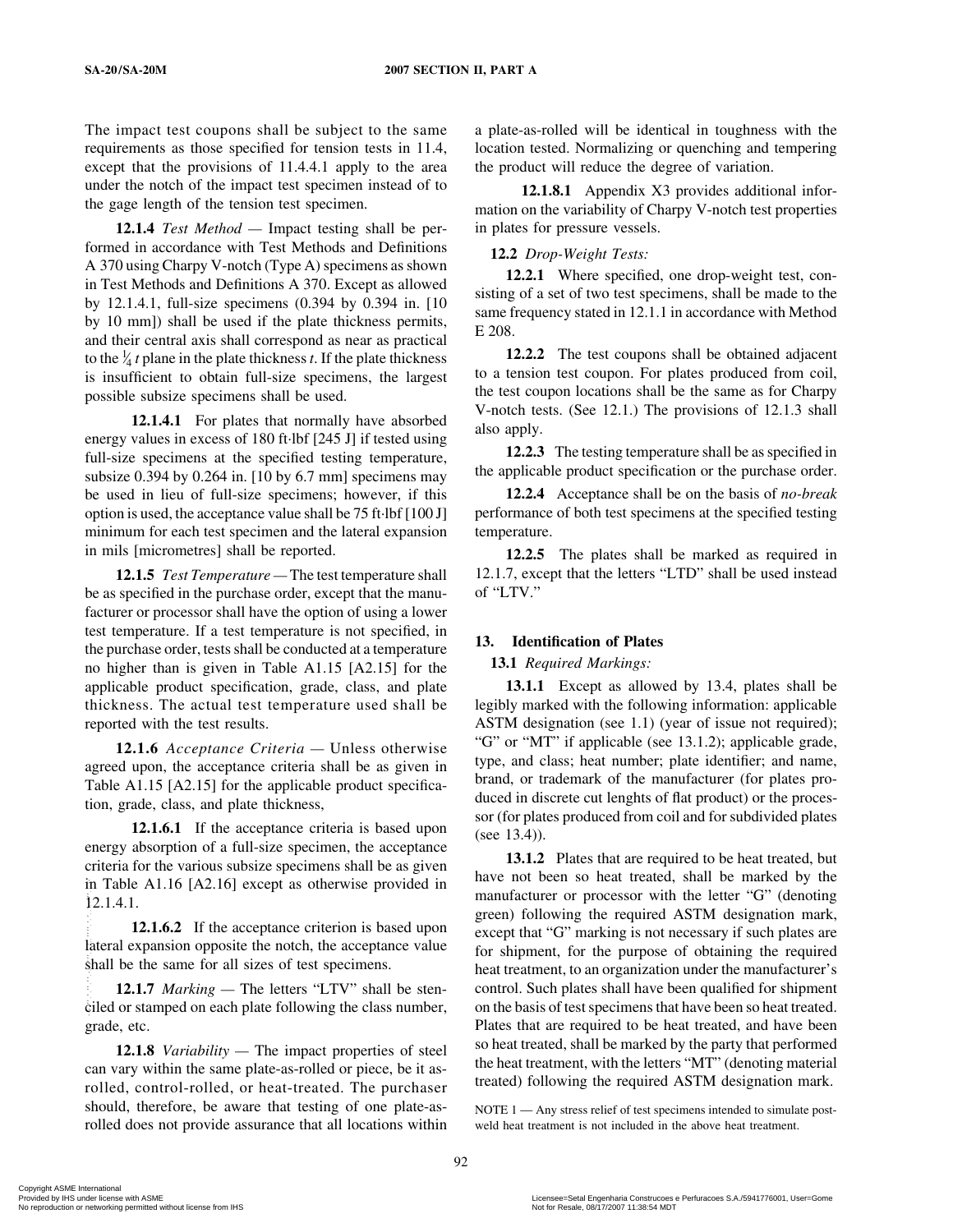#### **13.2** *Types of Marking:*

**13.2.1** Except as allowed by 13.4, the required markings for plates over  $\frac{1}{4}$  in. [6 mm] in thickness shall be by ⁄ steel die stamping, unless paint marking is specified in the purchase order.

**13.2.2** Except as allowed by 13.4, the required markings for plates  $\frac{1}{4}$  in. [6 mm] and under in thickness shall ⁄ be by paint marking or by steel die stamping using lowstress (either round-nose or interrupted-dot) impressions.

#### **13.3** *Location of Markings:*

**13.3.1** Except as allowed by 13.4, the required markings for plates with a maximum lenghtwise or crosswise dimensions more than 72 in. [1800 mm] shall be in at least two places on each finished plate, at least 12 in. [300 mm] from the edges of the plate.

**13.3.2** Except as allowed by 13.4, the required markings for plates with a maximum lenghtwise or crosswise dimensions of 72 in. [1800 mm] or less shall be in at least one place on each finished plate, approximately midway between the center and an edge of the plate.

#### **13.4** *Subdivided Plates:*

**13.4.1** By agreement between the purchaser and the manufacturer or processor, each subdivided plate (a plate separated from a master plate) shall be legibly marked with the name, brand, or trademark of the organization that subdivided the plate plus a code traceable to the required markings, provided that the information required in 13.1, cross-referenced to that code, is furnished with the plates.

**13.4.2** By agreement between the purchaser and the manufacturer or processor, subdivided plates that are from the same master plate and placed in secured lifts shall have the information required in 13.1 paint marked on the top piece of each lift or shown on a substantial tag attached to each lift.

**13.5** *Bar Coding —* In addition to the requirements of 13.1 to 13.4 inclusive, the manufacturer or processor shall have the option of using bar coding as a supplementary identification method.

NOTE 2 — Bar coding should be consistent with AIAG Standard B 1.

#### **14. Permissible Variations in Dimensions or Mass**

**14.1** One cubic foot of rolled steel shall be assumed to weigh 490 lb, unless otherwise stated in the applicable product specification. One cubic meter of rolled steel is assumed to have a mass of 7850 kg, unless otherwise stated in the applicable product specification.

**14.2** For carbon steel plates the permissible variations for dimensions shall not exceed the applicable limits stated in Annex A1, Table A1.1 to Table A1.9, and Table A1.13 [Annex A2, Table A2.1 to Table A2.9, and Table A2.13].

**14.3** For alloy steel plates the permissible variations for dimensions shall not exceed the applicable limits stated in Annex A1, Table A1.1 to Table A1.4, Table A1.8, and Table A1.10 to Table A1.13. [Annex A2, Table A2.1 to Table A2.4, Table A2.8, and Table A2.10 to Table A2.13].

#### **15. Inspection and Testing**

**15.1** The inspector representing the purchaser shall have entry at all times while work on the contract of the purchaser is being performed, to all parts of the manufacturer's works that concern the manufacture of the plate ordered. The manufacturer shall afford the inspector all reasonable facilities to be satisfied that the plate is being furnished in accordance with this general requirements specification, the applicable product specification, and the purchase order. All tests (except product analysis) and inspection shall be made at the place of manufacture prior to shipment, unless otherwise specified, and shall be so conducted as not to interfere unnecessarily with the operation of the manufacturer's works.

**15.2** If plates are produced from coil, 15.1 shall apply to the "processor" instead of to the "manufacturer" and the "place of process" shall apply instead of the "place of manufacture." If plates are produced from coil and the processor is different from the manufacturer, the inspector representing the purchaser shall have free entry, at all times while work on the contract of the purchaser is being performed, to all parts of the manufacturer's works that concern the manufacture of the plate ordered.

#### **16. Retests**

**16.1** *Tension Tests —* In addition to the provisions of Test Methods and Definitions A 370, the following retest provisions shall apply:

**16.1.1** If any test specimen shows defective machining, or develops flaws, it may be discarded and another test specimen substituted.

**16.1.2** If the percentage of elongation of any tension test specimen is less than that specified, and any part of the fracture is more than  $\frac{3}{4}$  in. [20 mm] from the center ⁄ of the gage length of a 2 in. [50 mm] test specimen or is outside the middle half of the gage length of an 8 in. [200 mm] test specimen as indicated by scribe marks on the test specimen before testing, one retest shall be allowed.

**16.1.3** If the results from an original tension test specimen fail to meet the specified requirements but are within 2 ksi [10 MPa] of the required tensile strength or within 1 ksi [5 MPa] of the required yield strength or yield point, or within 2 percentage points of the required elongation or reduction of area, one retest shall be permitted to replace the failing test.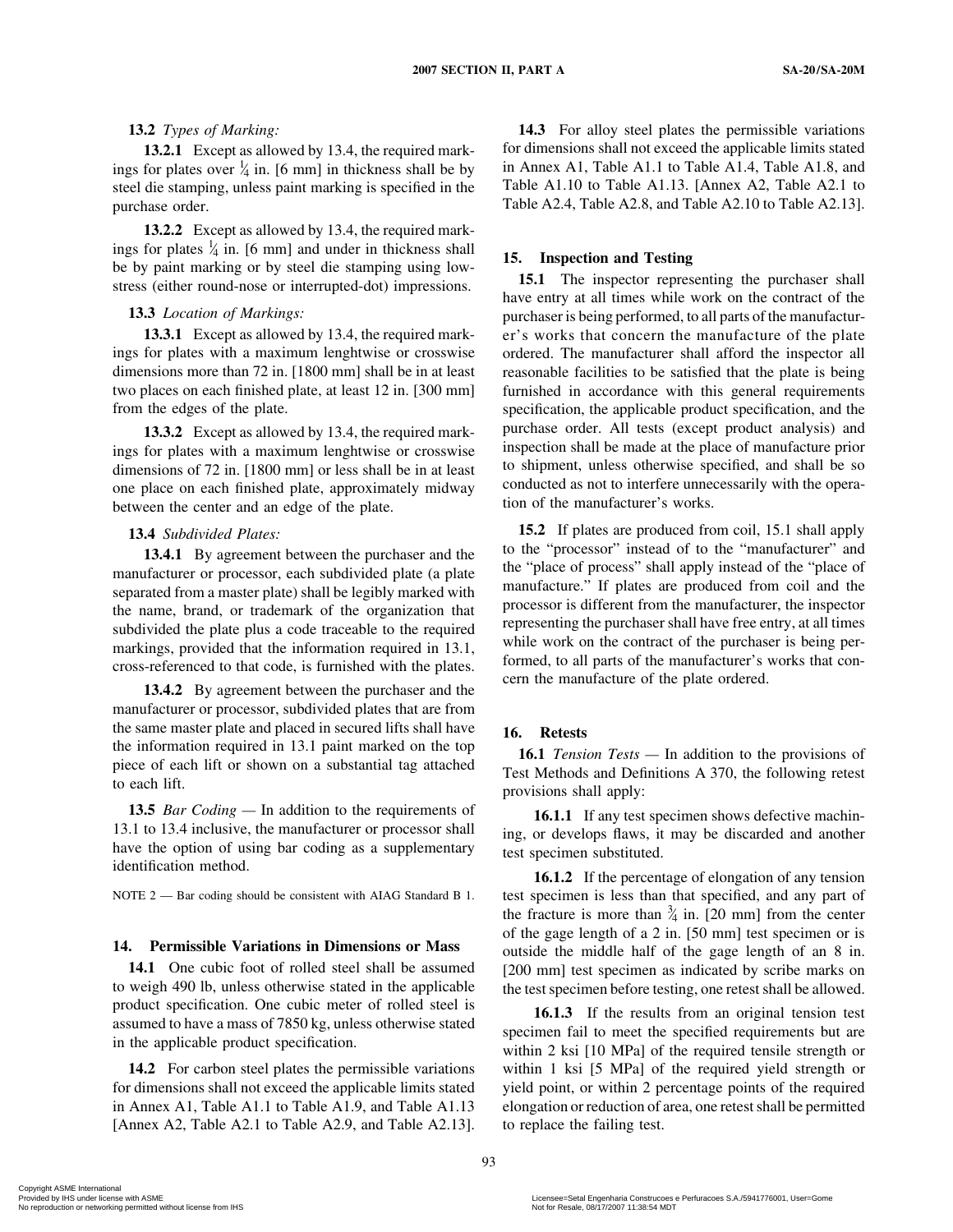**16.1.4** The results of the retest shall meet the specified requirements.

#### **16.2** *Charpy V-Notch Tests:*

**16.2.1** The retest provisions of Test Methods and Definitions A 370 shall apply except that the 5 ft·lbf [7 J] absolute minimum for an individual specimen shall not apply if two thirds of the specified minimum average is less than 5 ft·lbf [7 J].

**16.2.2** If Charpy V-notch impact test lateral expansion values are specified, if the value of one specimen falls below the specified minimum value and not below  $\frac{2}{3}$  of ⁄ the specified minimum value, and if the average of the three specimens equals or exceeds the specified minimum value, a retest of three additional specimens may be made. Each of the three retest specimens shall equal or exceed the specified minimum value.

**16.2.3** If the required values are not obtained on Charpy V-notch retests as specified in 16.2.1 and 16.2.2, or if the values in the initial test are below the values required for retest, no further retests are permitted unless the plate is heat treated or reheat treated. After heat treatment or reheat treatment, a set of three specimens shall be tested and each shall equal or exceed the specified minimum value.  $\mathbf{a}$  ,  $\mathbf{a}$  ,  $\mathbf{t}$  ,  $\mathbf{t}$ 

**16.2.4** If the option of 12.1.4.1 is used and the test result falls below the 75 ft·lbf [100 J] minimum specified, another test may be made using full-size test specimens.

#### **17. Retreatment**

**17.1** If any heat-treated plate fails to meet the mechanical requirements of the applicable product specification, the manufacturer or processor shall have the option of heat treating the plate again.. All mechanical-property tests shall be repeated and the plate surface shall be reexamined for surface defects when the it is resubmitted for inspection.

#### **18. Rejection**

**18.1** Any rejection based upon product analysis made in accordance with the applicable product specification shall be reported to the supplier and samples that represent the rejected plate shall be preserved for 2 weeks from the date of notification of such rejection. In case of dissatisfaction with the results of the tests, the supplier shall have the option of making claim for a rehearing within that time.

**18.2** Plates that shows injurious defects subsequent to their acceptance at the manufacturer's or processor's works may be rejected. In such cases, the manufacturer or processor shall be notified.

#### **19. Test Reports**

**19.1** The manufacturer or processor shall report the results of all tests required by the applicable product specification, the applicable supplementary requirements, and the purchase order. The heat number, the plate identifier of the plate tested, and the nominal plate thickness shall be shown on the test report. The year-date of the specification to which the plates are furnished shall be included on the test report.

**19.1.1** In reporting elongation values, both the percentage increases and the original gage length shall be stated.

NOTE 3 — Where Table 1 applies and the amount of any element listed therein is less than 0.02%, the applicable analysis for that element may be reported as "<0.02%."

**19.2** For plates rolled from a strand-cast slab with a reduction ratio in the range from 2.0:1 to 3.0:1, exclusive, the specific practices (see 5.3.4 and 5.3.6) that were used by the manufacturer shall be reported, and the test reports shall state that the limitations of 5.3 have been met.

**19.3** All heat treatment, exclusive of subcritical heating to soften thermally cut edges, shall be reported including temperature ranges and times at temperature. This exclusion does not apply to those plates with specified minimum tensile strengths of 95 ksi [655 MPa] or higher unless such subcritical heating is accomplished at temperatures at least 75°F [40°C] below the minimum tempering temperature. The reports shall state whether the plates only, the test coupons only, or both plates and test coupons were heat treated.

**19.4** If Charpy V-notch tests are specified, the specimen size used shall be reported.

**19.5** If so specified in the purchaser order, the manufacturer shall also furnish a certificate of compliance stating that the plates have been manufactured, inspected, and tested in accordance with the requirements of the applicable product specification. For plates produced from coil, the processor shall furnish the required certification.

**19.6** For plates produced from coil and furnished without heat treatment or with stress relieving only, the results of all tests required by 11.1.2 shall be reported for each qualifying coil.

**19.7** A signature is not required on the test report; however, the document shall clearly identify the organization submitting the report. Notwithstanding the absence of a signature, the organization submitting the report is responsible for the content of the report.

**19.8** Copies of the original manufacturer's test report shall be included with any subsequent test report.

**19.9** A test report, certificate of compliance, or similar document printed from or used in electronic form from an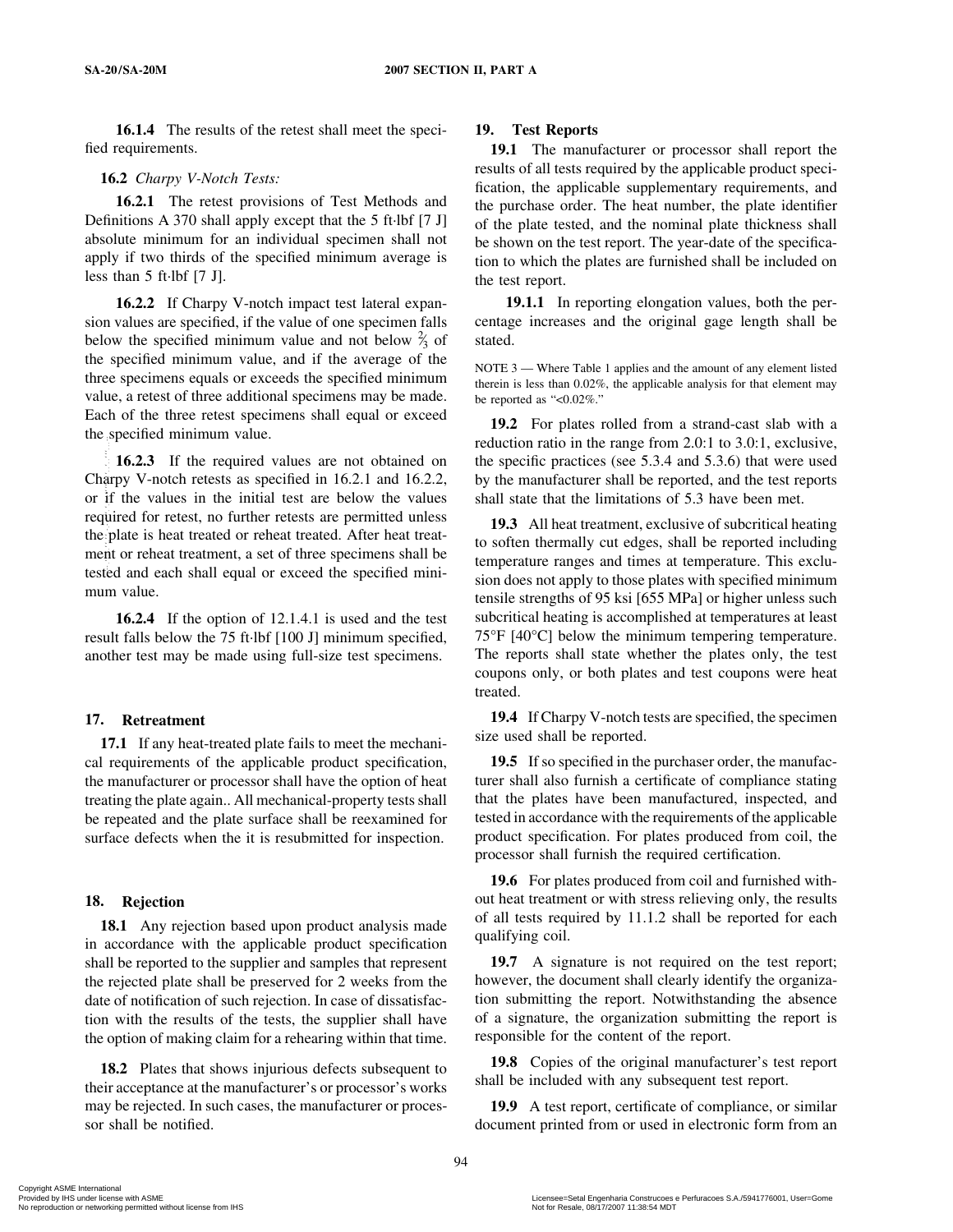electronic data interchange (EDI) transmission shall be regarded as having the same validity as a counterpart printed in the certifier's facility. The content of the EDI transmitted document must meet the requirements of the invoked ASTM standard(s) and conform to any existing EDI agreement between the purchaser and the supplier. Notwithstanding the absence of a signature, the organization submitting the EDI transmission is responsible for the content of the report.

#### **20. Packaging, Marking, and Loading for Shipment**

**20.1** Packaging, marking, and loading for shipment shall be in accordance with those procedures recommended by Practices A 700.

**20.2** *For USA Government Procurement —* Packaging, packing, and marking of material for military procurement shall be in accordance with the requirements of MIL-STD-163, Level A, Level C, or commercial as specified in the contract or purchase order. Marking for shipment of material for civil agencies shall be in accordance with Fed. Std. No. 123.

#### **21. Keywords**

**21.1** general delivery requirement; pressure containing parts; pressure vessel steels; steel plates; steel plates for pressure vessel applications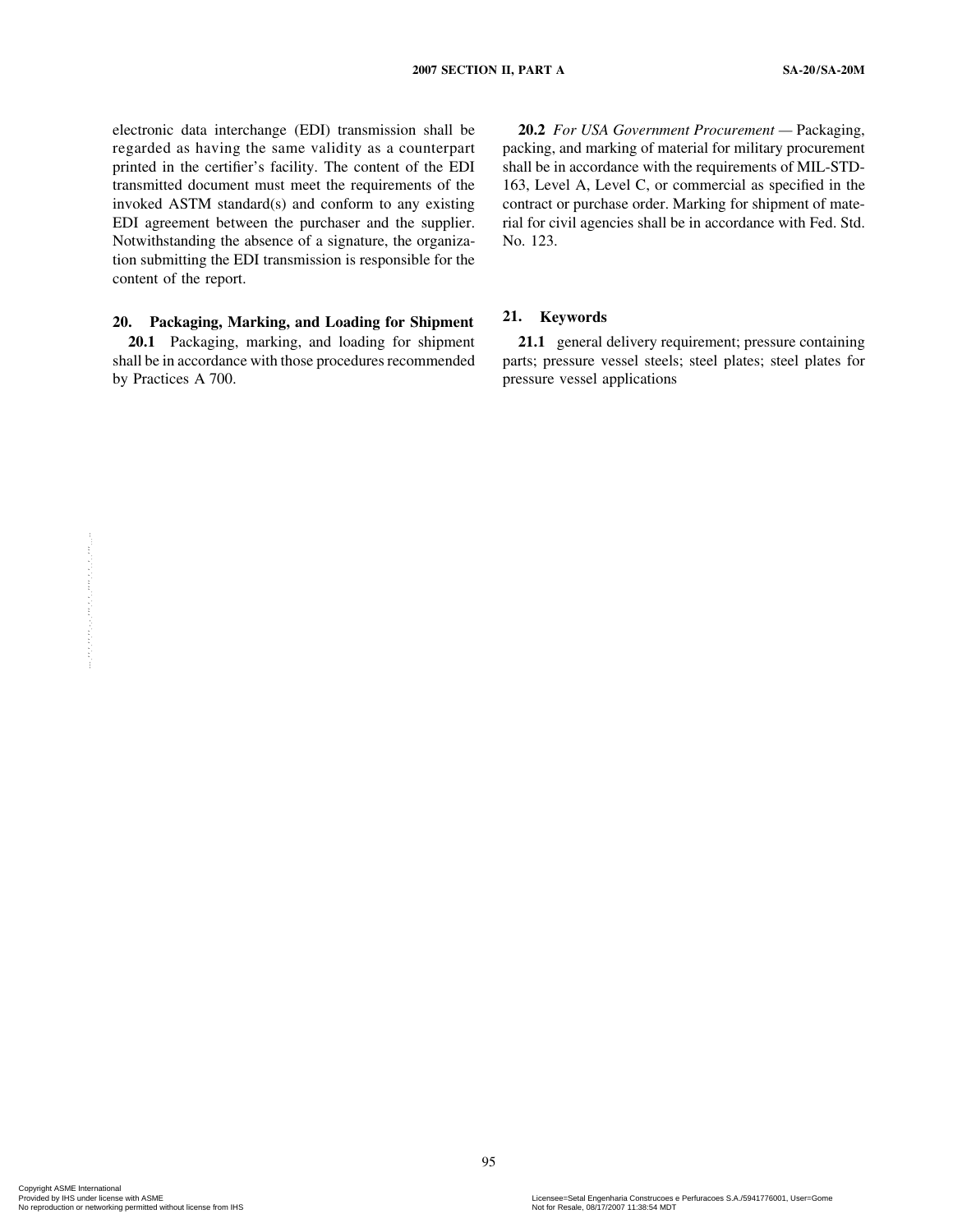#### **TABLE 1 LIMITS ON ELEMENTS (SEE 7.1.3 and 7.2.4)**

| Copper, max. % <sup>A</sup>       | Heat analysis<br>Product analysis | 0.40<br>0.43 |
|-----------------------------------|-----------------------------------|--------------|
| Nickel, max. % <sup>4</sup>       | Heat analysis<br>Product analysis | 0.40<br>0.43 |
| Chromium, max. % $^{A,B}$         | Heat analysis<br>Product analysis | 0.30<br>0.34 |
| Molybdenum, max. % <sup>A,B</sup> | Heat analysis<br>Product analysis | 0.12<br>0.13 |
| Vanadium, max. $%^{C}$            | Heat analysis<br>Product analysis | 0.03<br>0.04 |
| Columbium, max. $\%^D$            | Heat analysis<br>Product analysis | 0.02<br>0.03 |
| Titanium, max. $%^{E}$            | Heat analysis<br>Product analysis | 0.03<br>0.04 |

NOTES:

 $A$  In addition for each heat, based upon the heat analysis, the sum of copper, nickel, chromium, and molybdenum shall not exceed 1.00% unless one or more of those elements are specified or restricted by the applicable product specification for the applicable grade, class, and type.

 $B$  In addition for each heat, based upon the heat analysis, the sum of chromium and molybdenum shall not exceed 0.32% unless one or both of those elements are specified or restricted by the applicable product specification for the applicable grade, class, and type.

 $c<sup>c</sup>$  By agreement between the purchaser and the supplier, the heat analysis limit for vanadium is permitted to be increased to a value not higher than 0.10%, and the product analysis limit for vanadium is permitted to be increased to a value not higher than 0.11%.

 $D<sup>D</sup>$  By agreement between the purchaser and the supplier, the heat analysis limit for columbium is permitted to be increased to a value not higher than 0.05%, and the product analysis limit for columbium is permitted to be increased to a value not higher than 0.06%.

 $E$  By agreement between the purchaser and the supplier, the heat analysis limit for titanium is permitted to be increased to a value not higher than 0.04%, and the product analysis limit for titanium is permitted to be increased to a value not higher than 0.05%.

#### **TABLE 2 MAXIMUM CARBON EQUIVALENT FOR WELDABILITY**

| Specified Minimum UTS                              | Maximum Carbon<br>Equivalent Value                       |                                                     |  |
|----------------------------------------------------|----------------------------------------------------------|-----------------------------------------------------|--|
| ksi [MPa]                                          | Thickness up<br>to $2$ in.<br>$[50 \text{ mm}]$<br>Incl. | <b>Thickness</b><br>Over 2 in.<br>$[50 \text{ mm}]$ |  |
| $60 \leq$ UTS $<$ 70<br>$1415 \leq UTS < 485$      | 0.45                                                     | 0.46                                                |  |
| $70 \leq \text{UTS} < 80$<br>$1485 \leq UTS < 550$ | 0.47                                                     | $0.48^{A}$                                          |  |
| $UTS \geq 80$<br>$[UTS \geq 550]$                  | $0.48^{A,B}$                                             |                                                     |  |

NOTES:

- If simulated PWHT of the test coupons is specified (S3), the maximum carbon equivalent value may be increased up to 0.50 upon agreement between purchaser and supplier.
- $B$  Applicable to quenched-and-tempered material; for other conditions, maximum carbon equivalent shall be by agreement between purchaser and supplier.

--```,,,``,``,`,`,,,,``,`,`,,,`-`-`,,`,,`,`,,`---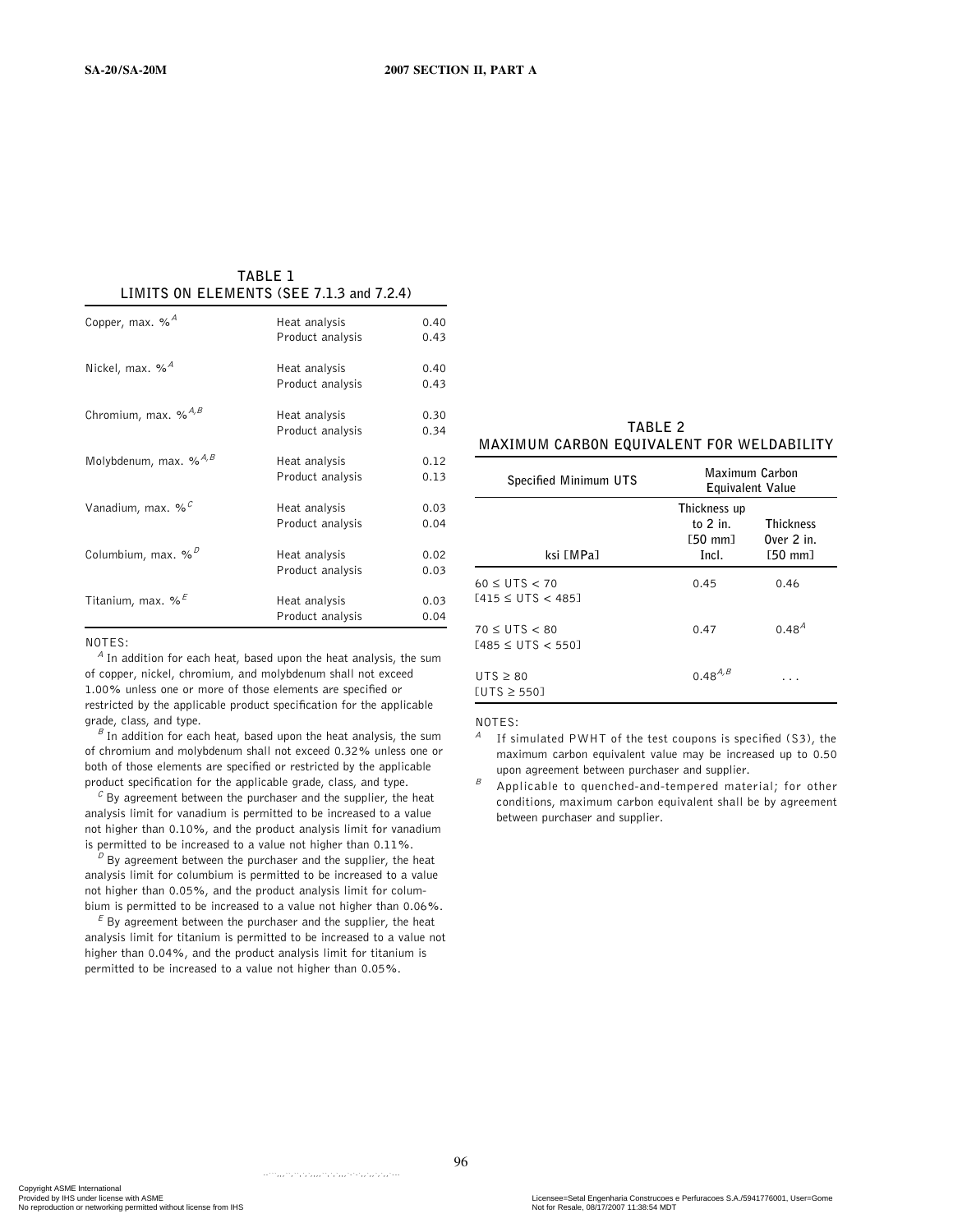| Specified                                                                                                                                                                                                 |                                                          | Permissible Variations From a Flat Surface for Specified Widths, in. |                                                |                                     |                  |                                  |
|-----------------------------------------------------------------------------------------------------------------------------------------------------------------------------------------------------------|----------------------------------------------------------|----------------------------------------------------------------------|------------------------------------------------|-------------------------------------|------------------|----------------------------------|
| Thickness, in.                                                                                                                                                                                            | 48 to 60, Excl.                                          | 60 to 72, Excl.                                                      | 72 to 84, Excl.                                | 84 to 96, Excl.                     | 96 to 108, Excl. | 108 to 120, Incl.                |
| To $\frac{1}{4}$ , excl.<br>$\frac{1}{4}$ to $\frac{3}{8}$ , excl.<br>$\frac{3}{8}$ to $\frac{1}{2}$ , excl.<br>$\frac{1}{2}$ to $\frac{3}{4}$ , excl.<br>$\frac{3}{4}$ to 1, excl.<br>$1$ to $2$ , incl. | 16<br>$\frac{5}{16}$<br>$\frac{5}{16}$<br>$\frac{5}{16}$ | $^{15}/_{16}$<br>$\frac{5}{16}$<br>$\frac{5}{16}$<br>$\frac{5}{16}$  | $\frac{5}{16}$<br>$^{5}/_{16}$<br>$^{5}/_{16}$ | $^{15}$ /16<br>16<br>$\frac{5}{16}$ | $1\frac{1}{16}$  | $1\frac{1}{2}$<br>$\frac{9}{16}$ |

#### **TABLE 3 PERMISSIBLE VARIATIONS FROM FLATNESS FOR CARBON STEEL PLATES AS-ROLLED OR NORMALIZED ORDERED TO RESTRICTIVE FLATNESS**

NOTE 1 - Flatness Variations for Length - The longer dimension specified is considered the length, and variation in flatness along the length shall not exceed the tabular amount for the specified width in plates up to 12 ft in length, or in any 12 ft of longer plates.

NOTE  $2 -$  Flatness Variations for Width  $-$  The flatness variation across the width shall not exceed the tabular amount for the specified width.

NOTE 3  $-$  When the longer dimension is under 36 in., the variation in flatness along the length and across the width shall not exceed  $\frac{1}{4}$  in. ⁄ in each direction. When the longer dimension is from 36 to 72 in., inclusive, the permissible flatness variation shall not exceed 75% of the tabular amount for the specified width, but in no case less than  $\frac{1}{4}$  in. ⁄

NOTE  $4$  – The variations given in this table apply to plates that have a minimum specified tensile strength not over 60 ksi or comparable chemistry or hardness. For plates specified to a higher minimum tensile strength or comparable chemistry or hardness, the permissible variations are  $1\frac{1}{2}$  times the amounts shown in the table above. ⁄

NOTE 5 - This table and these notes cover the flatness variations of circular and sketch plates based on the maximum dimensions of those plates.

NOTE 6 — Waviness tolerances for rectangular plates, universal mill plates, and circular and sketch plates do not apply.

NOTE  $7 - A''Z''$  indicates that there is no published restricted value for the size.

NOTE 8 – Plates shall be in a horizontal position on a flat surface when flatness is measured.

#### **TABLE 4 PERMISSIBLE VARIATIONS FROM FLATNESS FOR CARBON STEEL PLATES AS-ROLLED OR NORMALIZED ORDERED TO RESTRICTIVE FLATNESS**

| Specified        |                        | Permissible Variations From a Flat Surface for Specified Widths, mm |                        |                        |                        |                        |
|------------------|------------------------|---------------------------------------------------------------------|------------------------|------------------------|------------------------|------------------------|
| Thickness,<br>mm | 1200 to 1500,<br>Excl. | 1500 to 1800,<br>Excl.                                              | 1800 to 2100,<br>Excl. | 2100 to 2400,<br>Excl. | 2400 to 2700,<br>Excl. | 2700 to 3000,<br>Incl. |
|                  |                        |                                                                     |                        |                        |                        |                        |
| To 6, excl.      | 18                     | 24                                                                  |                        |                        |                        |                        |
| 6 to 10, excl.   | 15                     | 18                                                                  | 22                     | 24                     | 27                     | 29                     |
| 10 to 12, excl.  | 8                      | 8                                                                   | 10                     | 11                     | 13                     | 15                     |
| 12 to 20, excl.  |                        | 8                                                                   | 8                      | 10                     | 13                     | 13                     |
| 20 to 25, excl.  |                        | 8                                                                   | 8                      | 8                      | 10                     | 11                     |
| 25 to 50, excl.  |                        |                                                                     |                        | 8                      | 8                      | 8                      |

NOTE  $1 -$  Flatness Variations for Length  $-$  The longer dimension specified is considered the length, and variation in flatness along the length shall not exceed the tabular amount for the specified width in plates up to 3700 mm in length, or in any 3700 mm of longer plates.

NOTE  $2 -$  Flatness Variations for Width  $-$  The flatness variation across the width shall not exceed the tabular amount for the specified width.

NOTE 3 - When the longer dimension is under 900 mm, the variation in flatness along the length and across the width shall not exceed 6 mm in each direction. When the longer dimension is from 900 to 1800 mm, inclusive, the permissible flatness variation shall not exceed 75% of the tabular amount for the specified width, but in no case less than 6 mm.

NOTE 4 - The variations given in this table apply to plates that have a minimum specified tensile strength not over 415 MPa or comparable chemistry or hardness. For plates specified to a higher minimum tensile strength or comparable chemistry or hardness, the permissible variations are  $1\frac{1}{2}$  times the amounts shown in the table below. ⁄

NOTE 5 - This table and these notes cover the flatness variations of circular and sketch plates based on the maximum dimensions of those plates.

NOTE 6 – Waviness tolerances for rectangular plates, universal mill plates, and circular and sketch plates do not apply.

NOTE  $7 - A''Z''$  indicates that there is no published restricted value for the size.

NOTE 8 - Plates shall be in a horizontal position on a flat surface when flatness is measured.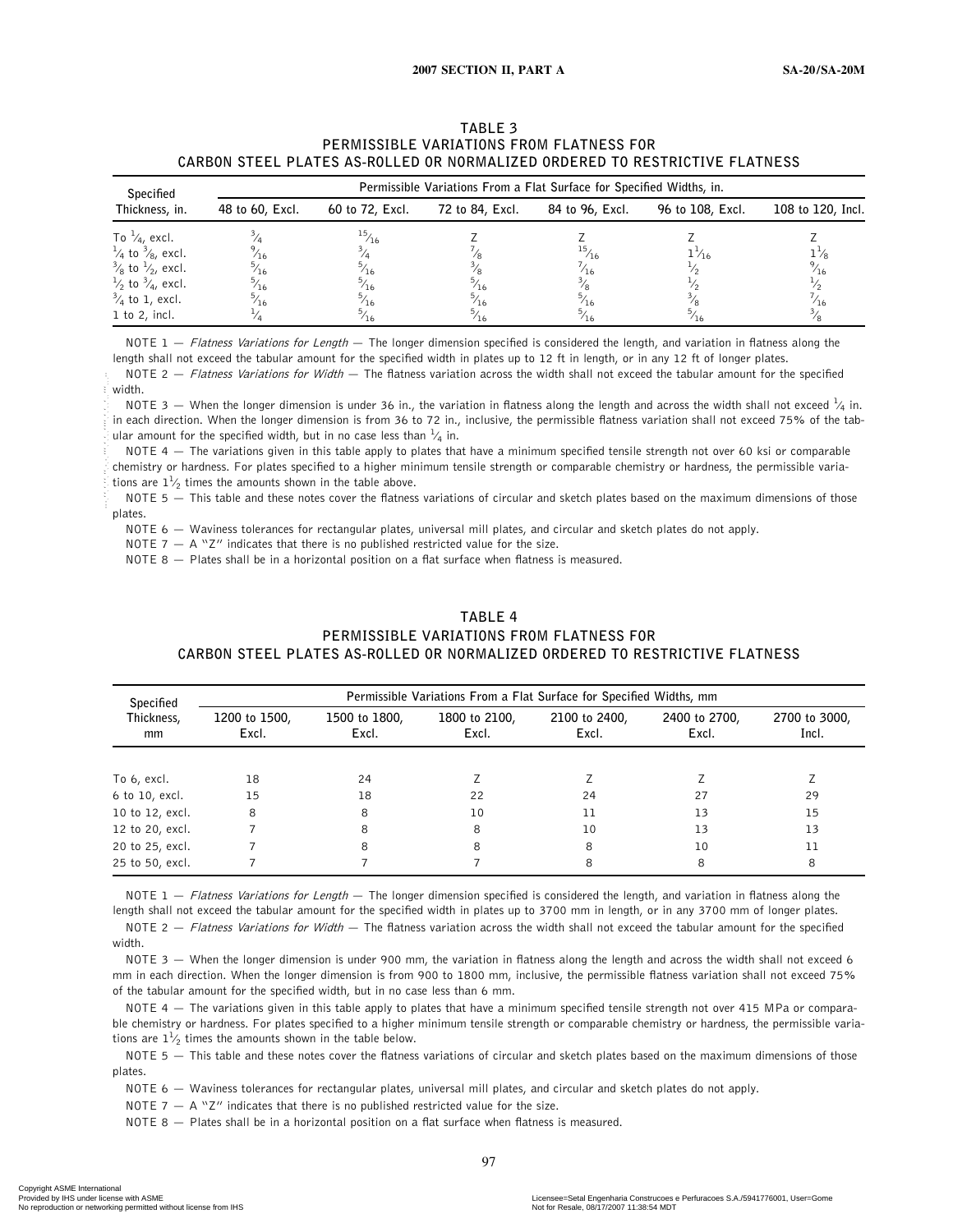| TABLE 5                                                                        |
|--------------------------------------------------------------------------------|
| PERMISSIBLE VARIATIONS FROM FLATNESS FOR HIGH-STRENGTH                         |
| LOW-ALLOY STEEL PLATES AS-ROLLED OR NORMALIZED ORDERED TO RESTRICTIVE FLATNESS |

| Specified<br>Thickness,<br>in.         |                    | Permissible Variations From a Flat Surface for Specified Widths, in. |                    |                    |                     |                         |
|----------------------------------------|--------------------|----------------------------------------------------------------------|--------------------|--------------------|---------------------|-------------------------|
|                                        | 48 to 60,<br>Excl. | 60 to 72,<br>Excl.                                                   | 72 to 84,<br>Excl. | 84 to 96,<br>Excl. | 96 to 108,<br>Excl. | 108 to 120,<br>Incl.    |
| To $\frac{1}{4}$ , excl.               | $1\frac{1}{16}$    | 1/16                                                                 |                    |                    |                     |                         |
| $\frac{1}{4}$ to $\frac{3}{8}$ , excl. |                    | $1\frac{1}{16}$                                                      | $1\%$              | $1''_{16}$         | $1\frac{1}{2}$      | $1^{11}/_{16}$          |
| $\frac{3}{8}$ to $\frac{1}{2}$ , excl. |                    |                                                                      | $\frac{9}{16}$     | $^{11}/_{16}$      |                     | $^{13}/_{16}$           |
| $\frac{1}{2}$ to $\frac{3}{4}$ , excl. | 16                 |                                                                      |                    | $\frac{9}{16}$     |                     | $^{11}$ / <sub>16</sub> |
| $\frac{3}{4}$ to 1, excl.              | 16                 | 16                                                                   |                    |                    | $\frac{9}{16}$      | $^{11}$ / <sub>16</sub> |
| $1$ to $2$ , incl.                     |                    | /16                                                                  | /16                |                    |                     |                         |

NOTE  $1 -$  Flatness Variations for Length  $-$  The longer dimension specified is considered the length, and variation in flatness along the length shall not exceed the tabular amount for the specified width in plates up to 12 ft in length, or in any 12 ft of longer plates.

NOTE  $2 -$  Flatness Variations for Width  $-$  The flatness variation across the width shall not exceed the tabular amount for the specified width.

NOTE 3  $-$  When the longer dimension is under 36 in., the variation in flatness along the length and across the width shall not exceed  $\frac{3}{6}$  in. ⁄ in each direction. When the larger dimension is from 36 to 72 in., inclusive, the permissible flatness variation shall not exceed 75% of the tabular amount for the specified width, but in no case less than  $\frac{3}{8}$  in. ⁄

NOTE 4 — This table and these notes cover the flatness variations of circular and sketch plates based on the maximum dimensions of those plates.

NOTE 5 — Waviness tolerances for rectangular plates, universal mill plates, and circular and sketch plates do not apply.

NOTE  $6 - A''Z''$  indicates that there is no published restricted value for the size.

NOTE 7 - Plates shall be in a horizontal position on a flat surface when flatness is measured.

#### **TABLE 6 PERMISSIBLE VARIATIONS FROM FLATNESS FOR HIGH-STRENGTH LOW-ALLOY STEEL PLATES AS-ROLLED OR NORMALIZED ORDERED TO RESTRICTIVE FLATNESS**

| Specified        |                        | Permissible Variations From a Flat Surface for Specified Widths, mm |                        |                        |                        |                        |
|------------------|------------------------|---------------------------------------------------------------------|------------------------|------------------------|------------------------|------------------------|
| Thickness,<br>mm | 1200 to 1500,<br>Excl. | 1500 to 1800,<br>Excl.                                              | 1800 to 2100,<br>Excl. | 2100 to 2400,<br>Excl. | 2400 to 2700,<br>Excl. | 2700 to 3000,<br>Incl. |
|                  |                        |                                                                     |                        |                        |                        |                        |
| To 6, excl.      | 27                     | 36                                                                  |                        |                        | 7                      |                        |
| 6 to 10, excl.   | 22                     | 27                                                                  | 33                     | 36                     | 39                     | 43                     |
| 10 to 12, excl.  | $12 \overline{ }$      | $12 \overline{ }$                                                   | 15                     | 17                     | 19                     | 21                     |
| 12 to 20, excl.  | 11                     | 11                                                                  | 13                     | 15                     | 16                     | 18                     |
| 20 to 25, excl.  | 11                     | 11                                                                  | 12                     | 13                     | 15                     | 17                     |
| 25 to 50, excl.  | 10                     | 11                                                                  | 11                     | $12 \overline{ }$      | 13                     | 13                     |

NOTE  $1 -$  Flatness Variations for Length  $-$  The longer dimension specified is considered the length, and variation in flatness along the length shall not exceed the tabular amount for the specified width in plates up to 3700 mm in length, or in any 3700 mm of longer plates.

NOTE  $2 -$  Flatness Variations for Width  $-$  The flatness variation across the width shall not exceed the tabular amount for the specified width.

NOTE 3 - When the longer dimension is under 900 mm, the variation in flatness along the length and across the width shall not exceed 10 mm in each direction. When the larger dimension is from 900 to 1800 mm, inclusive, the permissible flatness variation shall not exceed 75% of the tabular amount for the specified width, but in no case less than 10 mm.

NOTE 4 - This table and these notes cover the variations for flatness of circular and sketch plates based on the maximum dimensions of those plates.

NOTE 5 — Waviness tolerances for rectangular plates, universal mill plates, and circular and sketch plates do not apply.

NOTE  $6 - A''Z''$  indicates that there is no published restricted value for the size.

NOTE 7 - Plates shall be in a horizontal position on a flat surface when flatness is measured.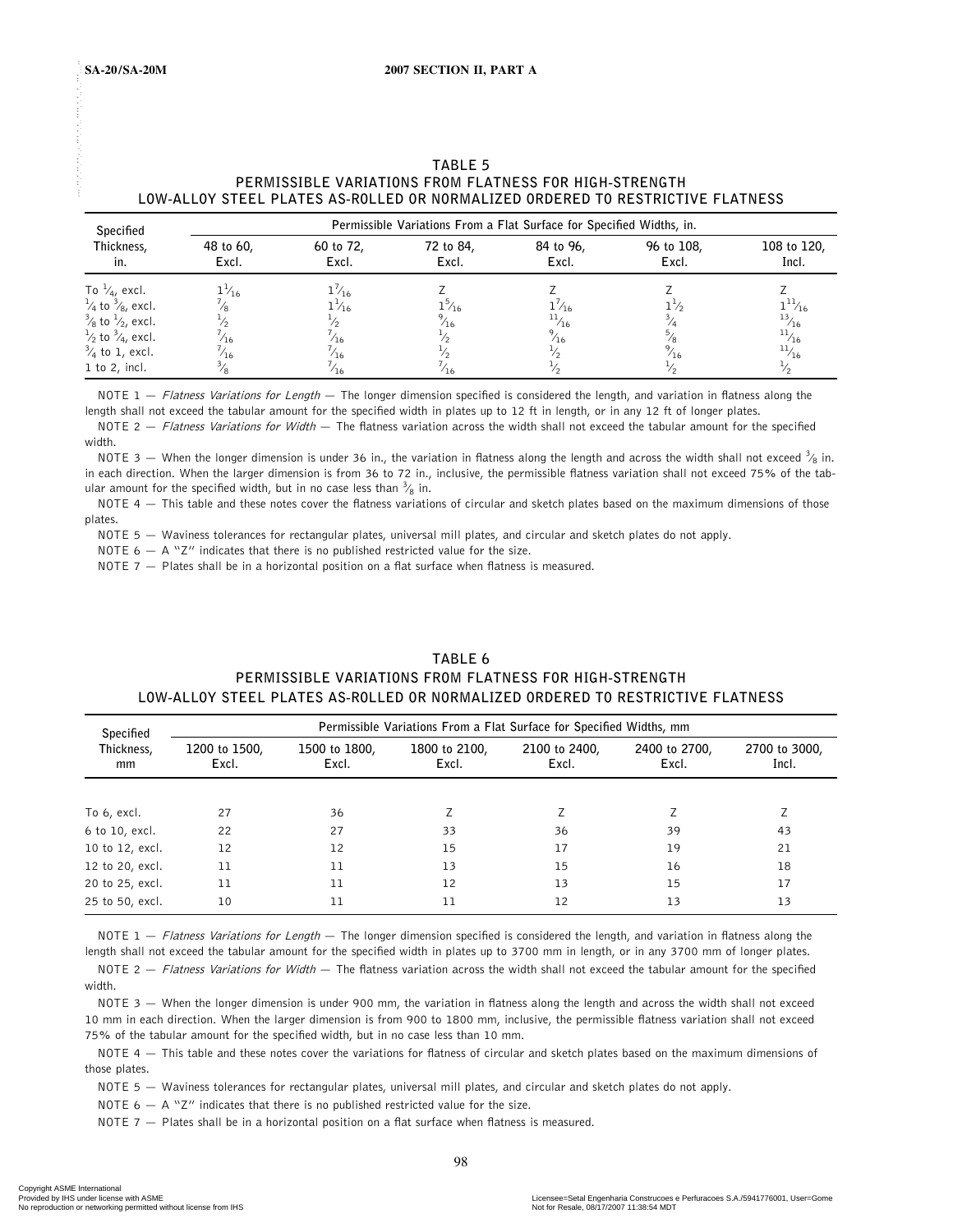#### **SUPPLEMENTARY REQUIREMENTS**

The following standardized supplementary requirements are for use when desired by the purchaser. Those that are considered suitable for use with a product specification are listed in the product specification. Other tests may be performed by agreement between the manufacturer or processor and the purchaser. These supplementary requirements shall apply only if specified in the purchase order, in which event the specified tests shall be made by the manufacturer or processor before shipment of the plates.

#### **S1. Vacuum Treatment**

**S1.1** The steel shall be made by a process that includes vacuum degassing while molten. Unless otherwise agreed upon with the purchaser, it is the responsibility of the manufacturer to select suitable process procedures.

#### **S2. Product Analysis**

**S2.1** A product analysis shall be made of each plate as rolled. The specimens for analysis shall be taken adjacent to or from a broken tension test specimen.

#### **S3. Simulated Post-Weld Heat Treatment of Mechanical Test Coupons**

**S3.1** Prior to testing, the test coupons representing the plate for acceptance purposes for mechanical properties shall be thermally treated to simulate a post-weld heat treatment below the critical temperature  $(Ac<sub>3</sub>)$ , using the heat treatment parameters (such as temperature range, time, and cooling rates) specified in the purchase order. For tests using specimens taken from such heat treated test coupons, the test results, shall meet the requirements of the applicable product specfication.

#### **S4. Additional Tension Test**

**S4.1** *Other Than Quenched-and-Tempered Plates —* In addition to the required single tension test, a second tension test shall be made using a test specimen taken from a test coupon taken from a corner of the plate-as-rolled on the end opposite the single test specimen and in a direction parallel to the single test specimen. The results obtained using this second test specimen shall meet the requirements of the applicable product specification.

**S4.2** *Quenched-and-Tempered Plates 2 in. [50 mm] or Greater in Thickness —* In addition to the required tension tests, two additional test coupons shall be taken from the bottom corner of the plate. One shall be taken at the center of the plate thickness and the other immediately beneath the surface. Mandatory conformance of these additional tests with the specified properties shall be a matter of agreement between the manufacturer and the purchaser.

#### **S5. Charpy V-Notch Impact Test**

**S5.1** Charpy V-notch impact tests shall be conducted in accordance with 12.1.

**S5.2** The orientation of the test specimens, whether longitudinal or transverse to the direction of rolling, shall be as specified in the purchase order.

**S5.3** The test temperature and the required acceptance criteria, if other than those required in 12.1, shall be as specified in the purchase order.

**S5.4** The recorded results shall include test specimen orientation, specimen size, test temperature, absorbed energy values, and, if specified in the purchase order for other than Class VI plates, lateral expansion opposite the notch. The percent shear fracture appearance shall also be recorded if specified in the purchase order.

#### **S6. Drop-Weight Test (for Plates 0.625 in. [16 mm] and Over in Thickness)**

**S6.1** Drop-weight tests shall be made in accordance with the requirements of Test Method E 208. The specimens shall represent the plates in the final condition of heat treatment. Agreement shall be reached between the purchaser and the manufacturer or processor as to the number of plates to be tested and whether a maximum NDT temperature is mandatory or if the test results are for information only.

#### **S7. High-Temperature Tension Tests**

**S7.1** A short-time elevated temperature tension test shall be made to represent each plate or each heat of steel as indicated by the purchaser. The specimens for testing shall be obtained as required for the room temperature tension tests specified in the body of this general requirements specification. The high-temperature tests shall be made in accordance with the requirements of Practice E 21.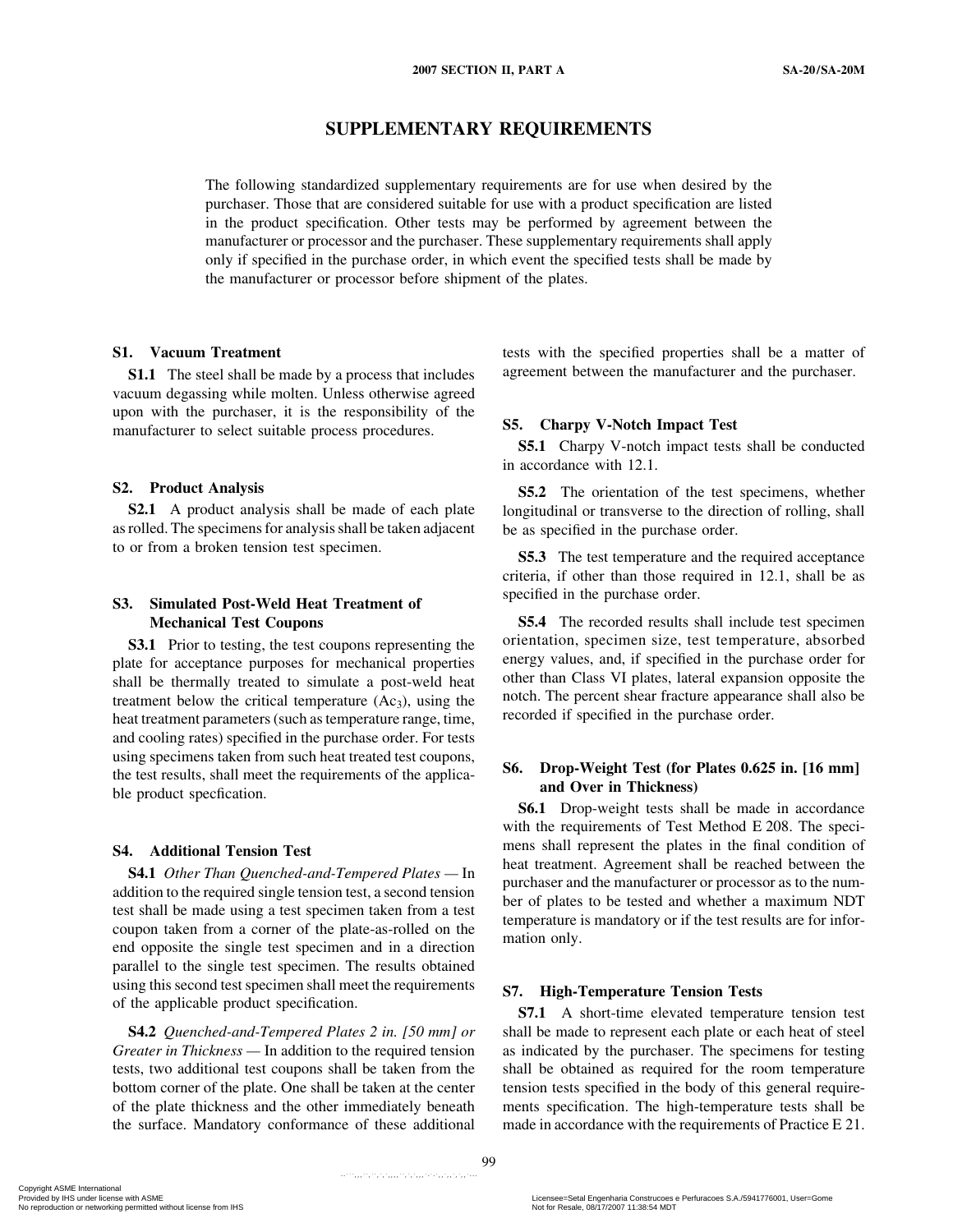Mandatory conformance of such additional tests with the specified properties shall be a matter for agreement between the manufacturer or processor and the purchaser.

#### **S8. Ultrasonic Examination in Accordance with A 435/A435M**

**S8.1** All plates shall be ultrasonically examined in accordance with the requirements of Specification A 435/A 435M.

#### **S9. Magnetic Particle Examination**

**S9.1** All plate edges shall be examined by magnetic particles in accordance with the procedures covered in Practice E 709. The acceptability of defects revealed by this examination shall be judged in accordance with the requirements for quality in 9.3.

#### **S10. Charpy V-Notch Impact Transition Curve**

**S10.1** Sufficient impact tests of the same specimen size shall be made from the plate test material to establish a transition curve. The test temperature range shall be wide enough to establish the upper and lower shelf energies, with sufficient testing at intermediate temperatures to permit plotting a reasonable smooth curve. A plot of the data is not required. The manufacturer shall report the specimen orientation, test temperature, and absorbed energy for each specimen tested. Lateral expansion and percent shear shall also be reported when specified in the purchase order. The number of plates tested and the specimen orientation shall be the same as in 12.1 unless otherwise specified in the purchase order.

#### **S11. Ultrasonic Examination in Accordance with A 577/A 577M**

**S11.1** All plates shall be ultrasonically examined in accordance with the requirements of Specification A 577/A 577M.

#### **S12. Ultrasonic Examination in Accordance with A 578/A 578M**

**S12.1** All plates shall be ultrasonically examined in accordance with the requirements of Specification A 578/A 578M. The acceptance level shall be as specified on the purchase order.

#### **S13. NDT Temperature Determination**

**S13.1** The NDT temperature shall be established in accordance with Method E 208 using coupons from a single plate. The number of plates to be so tested shall be subject to agreement between the purchaser and the manufacturer or processor.

#### **S15. Reduction of Area Measurement**

**S15.1** A reduction of area measurement shall be taken while making the required tension test. Reduction of area shall be determined only on the 0.500 in. [12.5 mm] round specimen as shown in Fig. 5 of Test Methods and Definitions A 370. The minimum acceptance limit shall be 40%.

#### **S16. Thermal Stress Relief of Mechanical Test Coupons**

**S16.1** Test coupons representing the plates shall be thermally stress relieved by gradually and uniformly heating them to a temperature between 1100 and 1200°F [595 and 650°C], or a temperature range otherwise agreed upon between the manufacturer or processor and the purchaser, holding at temperature for at least 1 h/in. [2.4 min/mm] of thickness and cooling in still air to a temperature not exceeding 600°F [315°C].

#### **S17. Vacuum Carbon-Deoxidized Steel**

**S17.1** Material shall be vacuum carbon-deoxidized, in which case the silicon content at the time of vacuum deoxidizing shall be 0.12% maximum, and the content of deoxidizers such as aluminum, zirconium, and titanium should be kept low enough to allow deoxidation by carbon. The test report shall indicate that the steel was vacuum carbondeoxidized. The minimum heat analysis and product analysis requirements for silicon do not apply to vacuum carbondeoxidized steel.

#### **S19. Restricted Chemical Requirements**

**S19.1** Restricted heat analysis and product analysis limits are applicable as specified in the purchase order.

#### **S20. Maximum Carbon Equivalent for Weldability**

**S20.1** Plates shall be supplied with a specific maximum carbon equivalent value. This value shall be based upon the heat analysis. The required chemical analysis as well as the carbon equivalent shall be reported.

**S20.2** The carbon equivalent shall be calculated using the following formula:

$$
CE = C + Mn/6 + (Cr + Mo + V)/5 + (Ni + Cu)/15
$$

**S20.3** The maximum value of the carbon equivalent for carbon steels (including C-Mn, C-Mn-Si, C-Mn-Si-Al steels), are given in Table 2.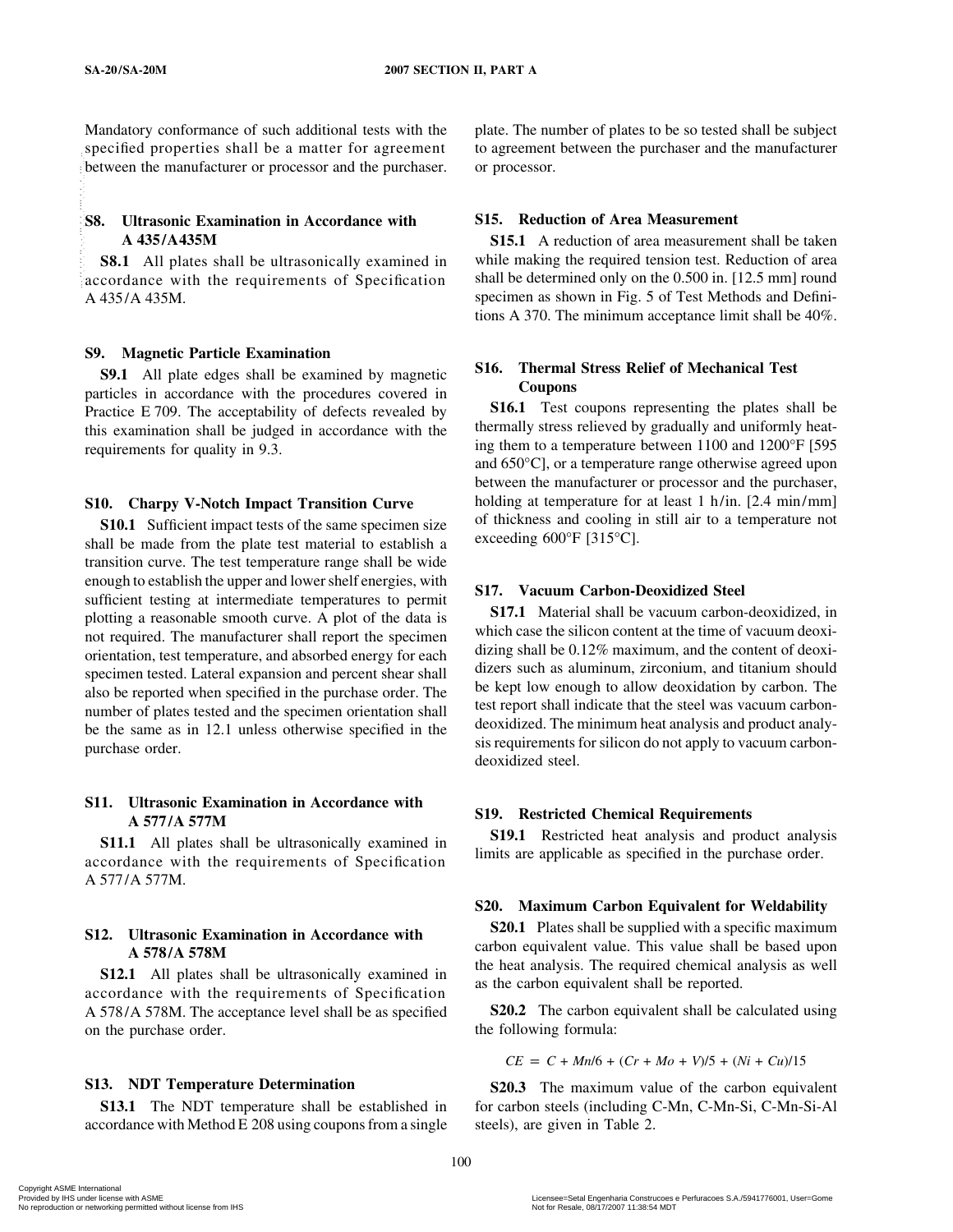#### **S21. Restricted Limits on Elements**

**S21.1** For each heat, based upon the heat analysis, the content shall not exceed 0.35% for copper, 0.25% for nickel, 0.25% for chromium, 0.08% for molybdenum, or 0.70% for the sum of those four elements.

#### **S22. Through-Thickness Tension Tests**

**S22.1** Through-thickness tension tests shall be made in accordance with the requirements of Specification A 770/A 770M. (See Ordering Information in Specification A 770/A 770M for the additional information that may be needed.)

#### **S24. Strain Age Test**

**S24.1** Test coupons shall be given a strain age treatment designated by the purchaser. Charpy V-notch tests shall be conducted on the strain aged specimens. Heat treatment, strain aging, test temperature, and acceptance criteria shall be as agreed upon between the manufacturer or processor and the purchaser.

#### **S25. Weldability**

**S25.1** Weldability tests shall be conducted. The type of test and the acceptance criteria shall be as agreed upon between the manufacturer or processor and the purchaser.

#### **S26. Low-Sulfur Steels**

**S26.1** The steel shall be made to 0.010% sulfur maximum. Lower sulfur levels and sulfide shape control practices can be specified by agreement between the manufacturer or processor and the purchaser.

#### **S27. Restrictive Plate Flatness**

**S27.1** Carbon steel plates, as-rolled or normalized, shall conform to the permissible restrictive variations from flatness given in Table 3 or Table 4.

**S27.2** High-strength low-alloy steel plates, as-rolled or normalized, shall conform to the permissible restrictive variations from flatness given in Table 5 or Table 6.

#### **S28. Heat Treatment in the Working Zone of a Surveyed Furnace**

**S28.1** Plates shall be heat treated in the working zone of a furnace that has been surveyed in accordance with Test Method A 991/A 991M, provided that such working zone was established using a variation of 25°F [15°C] or less from the furnace set point.

**S28.2** The test report shall indicate that S28 applies.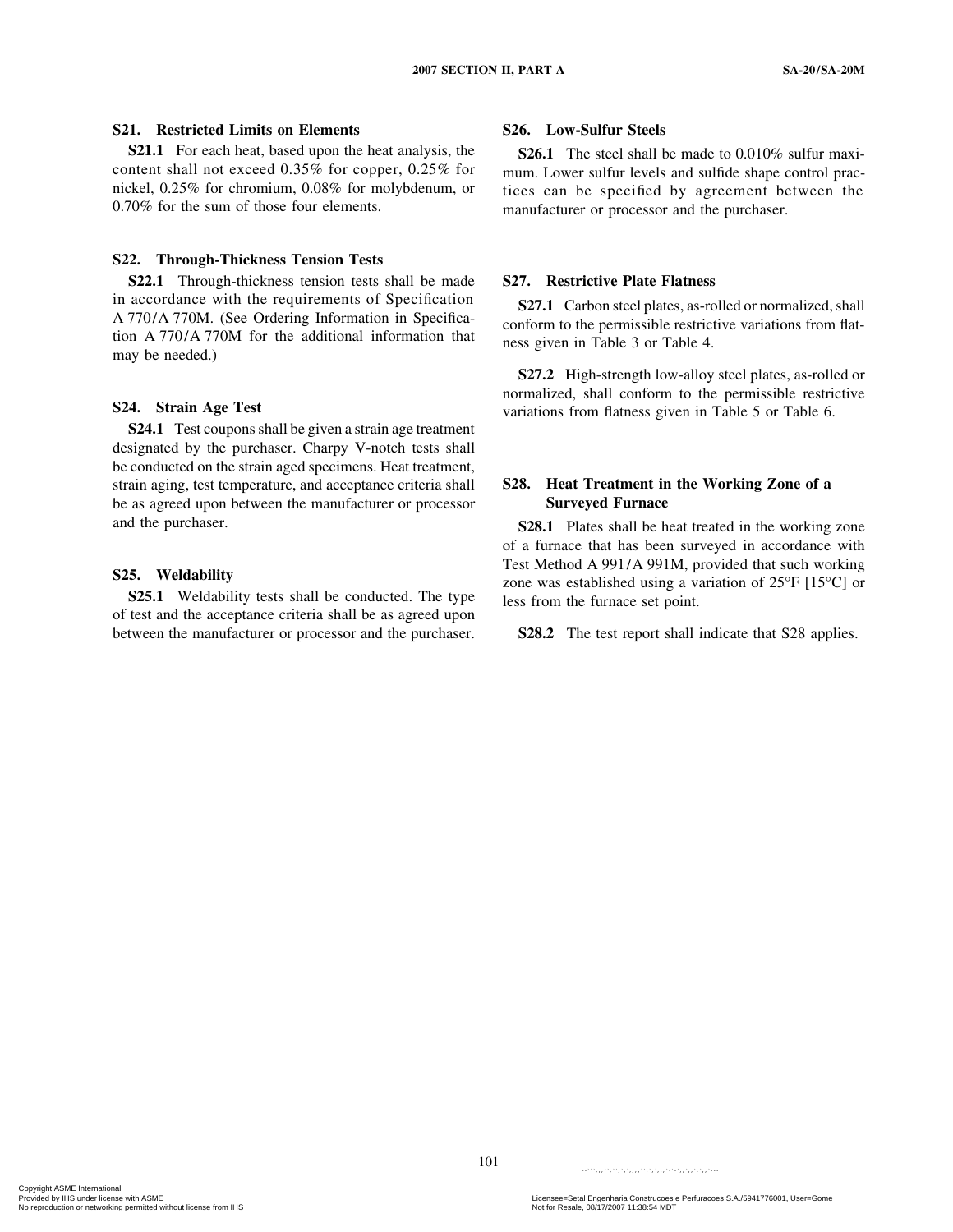#### **ANNEXES**

#### **(Mandatory Information)**

#### **A1. PERMISSIBLE VARIATIONS IN DIMENSIONS, ETC. — INCH-POUND UNITS**

**A1.1** Listed below are permissible variations in dimensions, and notch toughness information, expressed in inchpound units of measurement.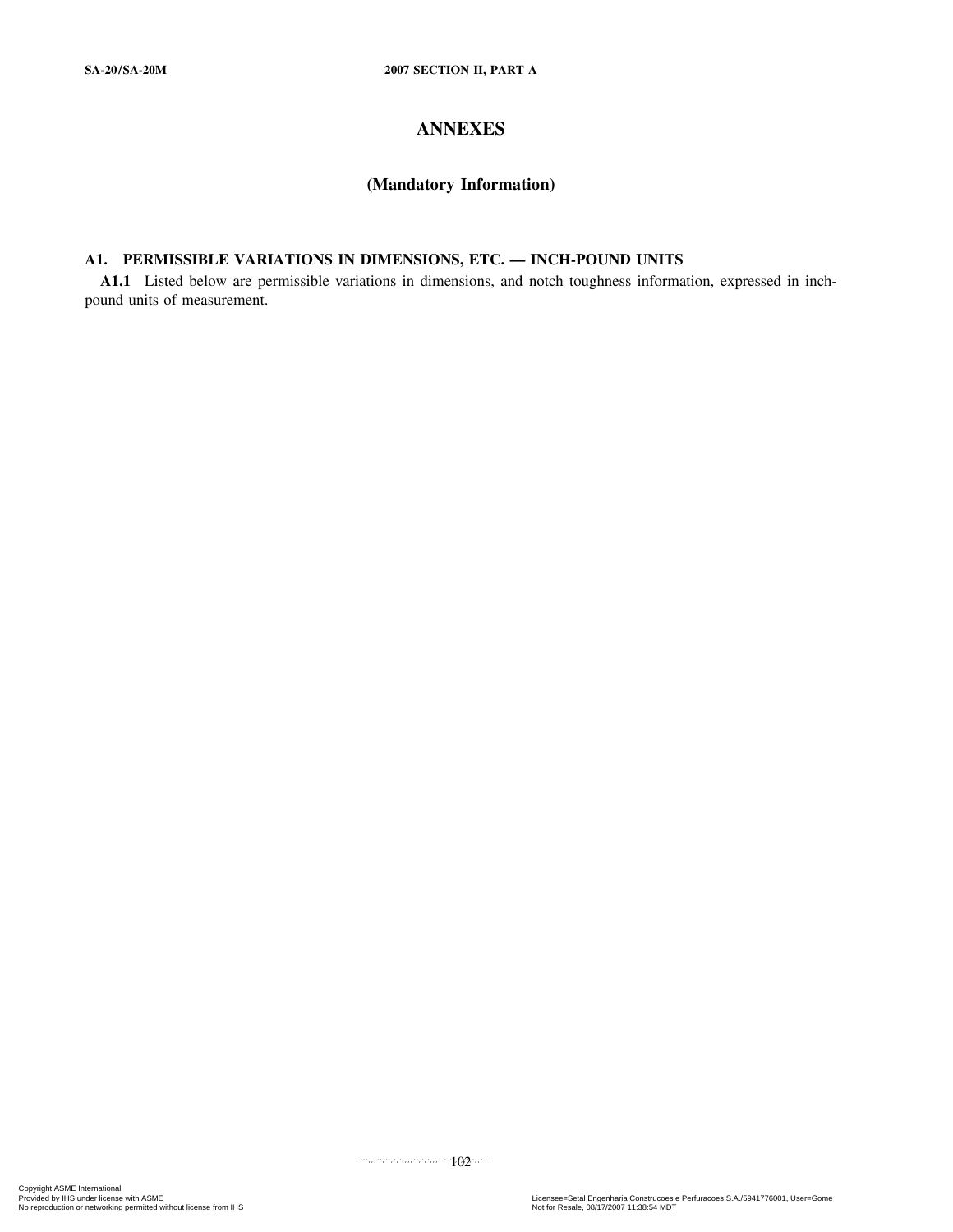|    | ī.     |
|----|--------|
|    | ī.     |
|    | ×      |
|    | ×      |
|    | ×      |
| ٠  |        |
| ×. |        |
| ×. |        |
|    | ٠      |
|    | ٠      |
| ٠  |        |
|    | ٠      |
|    | J.     |
|    | l      |
|    | ×      |
| ×. |        |
|    | ×      |
| ٠  |        |
| ×. |        |
| ٠  |        |
| ×. |        |
|    | ×      |
|    | í,     |
| ×. |        |
|    | ä      |
| ×. |        |
|    | ٠      |
| ×. |        |
| ×. |        |
| ×. |        |
|    | ×      |
|    | ï      |
|    | ×      |
|    | ×      |
|    | ×      |
| ٠  |        |
| ×. |        |
|    | ×      |
| ×. |        |
| ٠  |        |
|    | ×      |
| ×. |        |
|    | ×      |
| ×, |        |
| ×. |        |
|    |        |
|    | ×<br>ï |
|    |        |
|    | ï<br>Ï |
|    |        |

|                                        |               |                          | PERMIS      |                     |                       |                        | SIBLE VARIATIONS IN THICKNESS FOR RECTANGULAR PLATES                                    |                                                          |                      |               |                            |                                 |
|----------------------------------------|---------------|--------------------------|-------------|---------------------|-----------------------|------------------------|-----------------------------------------------------------------------------------------|----------------------------------------------------------|----------------------|---------------|----------------------------|---------------------------------|
|                                        |               |                          |             |                     |                       |                        |                                                                                         | Tolerance Over Specified Thickness for Widths Given, in. |                      |               |                            |                                 |
| Specified                              | $\frac{8}{2}$ | <b>Dver 48</b>           | 60 to       |                     |                       |                        |                                                                                         |                                                          |                      | 144 to        |                            |                                 |
| Thickness,<br>Ξ.                       | Under<br>gue  | $\frac{10}{60}$<br>Excl. | Excl<br>72, | 2 8<br>2 8<br>Lxcl. | 84 to<br>96,<br>Excl. | 96 to<br>108,<br>Excl. | 108 to<br>120,<br>Excl.                                                                 | 120 to<br>132,<br>Excl.                                  | $132 to 144$ , Excl. | 168,<br>Excl. | $\frac{168}{182}$<br>Excl. | $\frac{22}{18}$ $\frac{22}{18}$ |
| To $\frac{1}{4}$ , excl.               | 0.03          | 0.03                     | 0.03        | 0.03                | 0.03                  | 0.03                   | 0.03                                                                                    | 0.03                                                     | 0.04                 | $\vdots$      | $\vdots$                   |                                 |
| $4$ to $\frac{5}{16}$ , excl           | 0.03          | 0.03                     | 0.03        |                     |                       |                        |                                                                                         |                                                          |                      | $\vdots$      | $\frac{1}{2}$              |                                 |
| $\frac{1}{16}$ to $\frac{1}{6}$ excl   | 0.03          | 0.03                     | 0.03        |                     |                       |                        | $\begin{array}{l} 0.0000000001111 \\ 0.0000000001111 \\ 0.0000000001111 \\ \end{array}$ |                                                          |                      |               | $\vdots$                   |                                 |
| $\frac{1}{8}$ to $\frac{1}{16}$ excl   | 0.03          | 0.03                     | 0.03        |                     |                       |                        |                                                                                         |                                                          |                      |               |                            | $\frac{1}{2}$                   |
| $V_{16}$ to $V_{2}$ , excl             | 0.03          | 0.03                     | 0.03        |                     |                       |                        |                                                                                         |                                                          |                      |               |                            |                                 |
| $\frac{1}{2}$ to $\frac{5}{8}$ , excl. | 0.03          | 0.03                     | 0.03        |                     |                       |                        |                                                                                         |                                                          |                      |               |                            |                                 |
| $\frac{3}{4}$ to $\frac{3}{4}$ , excl  | 0.03          | 0.03                     | 0.03        |                     |                       |                        |                                                                                         |                                                          |                      |               |                            |                                 |
| $\frac{3}{4}$ to $1$ , excl.           | 0.03          | 0.03                     | 0.03        |                     |                       |                        |                                                                                         |                                                          |                      |               |                            |                                 |
| I to $2$ , excl.                       | 0.06          | 0.06                     | 0.06        |                     |                       |                        |                                                                                         |                                                          |                      |               |                            |                                 |
| $2$ to $3$ , excl.                     | 0.09          | 0.09                     | 0.09        |                     |                       |                        |                                                                                         |                                                          |                      |               |                            | $\frac{1}{2}$                   |
| 3 to 4, excl.                          | 0.11          | 0.11                     | 0.11        |                     |                       |                        |                                                                                         |                                                          |                      |               |                            | $\frac{1}{2}$                   |
| 4 to 6, excl                           | 0.15          | 0.15                     | 0.15        |                     |                       |                        |                                                                                         |                                                          |                      |               |                            | $\ddot{\cdot}$                  |
| 6 to 10, excl                          | 0.23          | 0.24                     | 0.24        | 0.24                | 0.24                  | 0.24                   | 0.24                                                                                    | 0.24                                                     | 0.24                 |               |                            | $\vdots$                        |
| 10 to $12$ , excl                      | 0.29          | 0.29                     | 0.33        | 0.33                | 0.33                  | 0.33                   | 0.33                                                                                    | 0.33                                                     | 0.33                 | 0.33          |                            |                                 |
| $12$ to $15$ , incl                    | 0.29          | 0.29                     | 0.35        | 0.35                | 0.35                  | 0.35                   | 0.35                                                                                    | 0.35                                                     | 0.35                 | 0.35          | 0.35                       |                                 |

NOTE 2  $-$  Thickness to be measured at  $\frac{3}{6}$  to  $\frac{3}{4}$  in. from the longitudinal edge.

NOTE 3 — For thickness measured at any location other than that specified in Note 2, the permissible maximum over-tolerance shall be increased by 75%, rounded to the nearest note 2 — Thickness to be measured at  $\frac{3}{6}$  to  $\frac{3}{4}$  in. from the longitudinal edge.<br>NOTE 2 — Thickness to be measured at  $\frac{3}{6}$  to  $\frac{3}{4}$  in. from the longitudinal edge.<br>0.01 in.

#### **2007 SECTION II, PART A SA-20/SA-20M**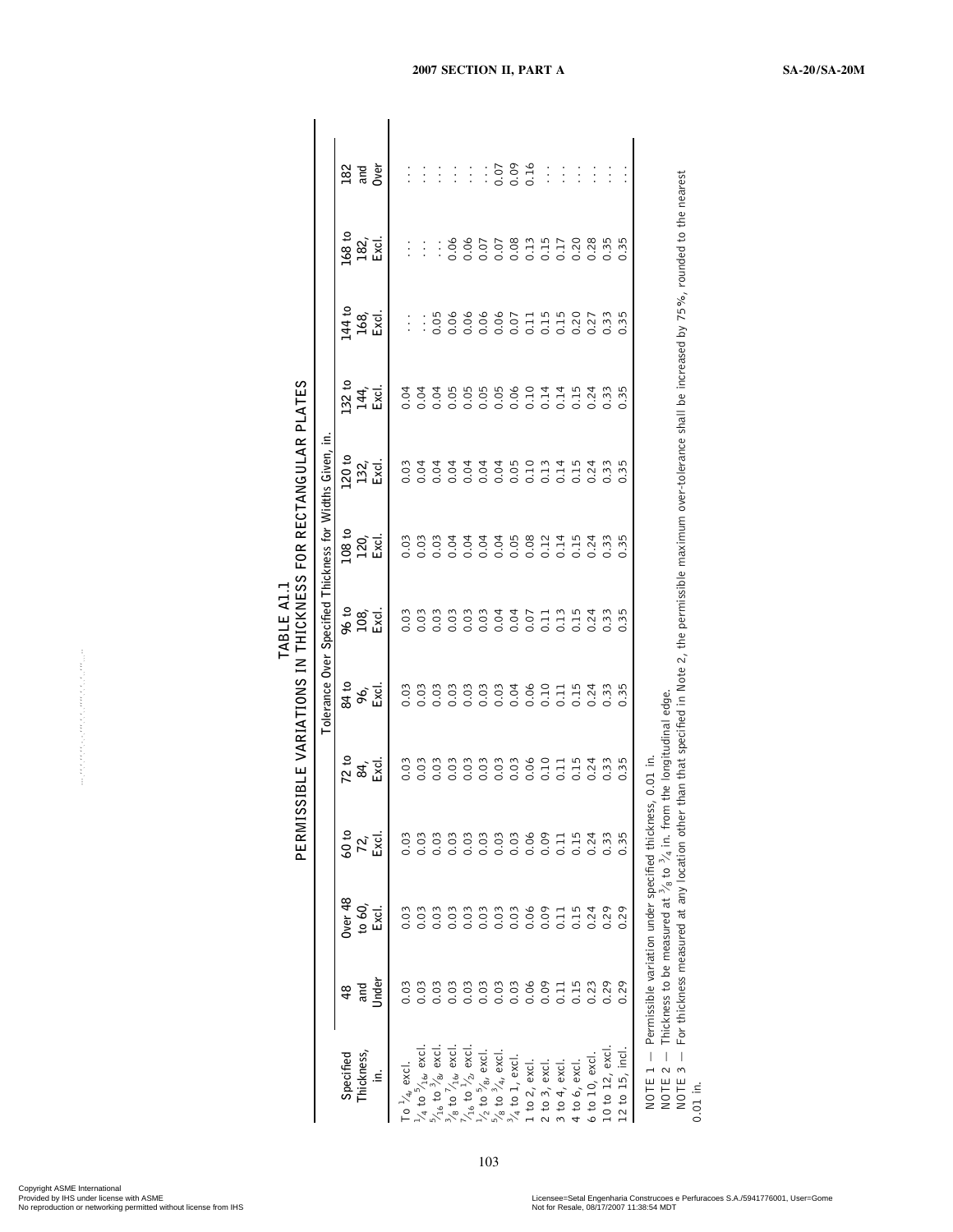|                           |                     |                |                          |                         |                                        |                     | Variations Over Specified Width and Length for Thicknesses, in., Given |                |                   |
|---------------------------|---------------------|----------------|--------------------------|-------------------------|----------------------------------------|---------------------|------------------------------------------------------------------------|----------------|-------------------|
| Specified Dimensions, in. |                     |                | To $\frac{3}{8}$ , Excl. |                         | $\frac{3}{8}$ to $\frac{5}{8}$ , Excl. |                     | $\frac{5}{8}$ to 1, Excl.                                              |                | 1 to 2, Incl. $A$ |
| Length                    | Width               | Width          | Length                   | Width                   | Length                                 | Width               | Length                                                                 | Width          | Length            |
| To 120, excl.             | over 8 to 60, excl. | $\frac{3}{8}$  | $\frac{1}{2}$            | $\frac{7}{16}$          | $\frac{5}{8}$                          | $\frac{1}{2}$       | $^{3}/_{4}$                                                            | $\frac{5}{8}$  | $\mathbf{1}$      |
|                           | 60 to 84, excl.     | $\frac{7}{16}$ | $\frac{5}{8}$            | $\frac{1}{2}$           | $^{11}$ /16                            | $\frac{5}{8}$       | $^{7}/_{8}$                                                            | $\frac{3}{4}$  | $\mathbf{1}$      |
|                           | 84 to 108, excl.    | $\frac{1}{2}$  | $\frac{3}{4}$            | $\frac{5}{8}$           | $^{7}/_{8}$                            | $\frac{3}{4}$       | ı                                                                      | 1              | $1\frac{1}{8}$    |
|                           | 108 and over        | $\frac{5}{8}$  | $\frac{7}{8}$            | $\frac{3}{4}$           | ı                                      | $\frac{7}{8}$       | $1\frac{1}{8}$                                                         | $1\frac{1}{8}$ | $1\frac{1}{4}$    |
| 120 to 240, excl.         | over 8 to 60, excl. | $\frac{3}{8}$  | $^{3}/_{4}$              | $\frac{1}{2}$           | $\frac{7}{8}$                          | $\frac{5}{8}$       | 1                                                                      | $\frac{3}{4}$  | $1\frac{1}{8}$    |
|                           | 60 to 84, excl.     | $\frac{1}{2}$  | $\frac{3}{4}$            | $\frac{5}{8}$           | $7^{0}_{6}$                            | $\frac{3}{4}$       | $\mathbf{1}$                                                           | $\frac{7}{8}$  | $1\frac{1}{4}$    |
|                           | 84 to 108, excl.    | $\frac{9}{16}$ | $\frac{7}{8}$            | $^{11}$ / <sub>16</sub> | $^{15}/_{16}$                          | $^{13}\!\!/_{\!16}$ | $1\frac{1}{8}$                                                         | $\mathbf{1}$   | $1\frac{3}{8}$    |
|                           | 108 and over        | $\frac{5}{8}$  | 1                        | $^{3}/_{4}$             | $1\frac{1}{8}$                         | $\frac{7}{8}$       | $1\frac{1}{4}$                                                         | $1\frac{1}{8}$ | $1\frac{3}{8}$    |
| 240 to 360, excl.         | over 8 to 60, excl. | $\frac{3}{8}$  | 1                        | $\frac{1}{2}$           | $1\frac{1}{8}$                         | $\frac{5}{8}$       | $1\frac{1}{4}$                                                         | $^{3}/_{4}$    | $1\frac{1}{2}$    |
|                           | 60 to 84, excl.     | $\frac{1}{2}$  | $\mathbf 1$              | $\frac{5}{8}$           | $1\frac{1}{8}$                         | $\frac{3}{4}$       | $1\frac{1}{4}$                                                         | $\frac{7}{8}$  | $1\frac{1}{2}$    |
|                           | 84 to 108, excl.    | $\frac{9}{16}$ | $\mathbf{1}$             | $^{11}$ / <sub>16</sub> | $1\frac{1}{8}$                         | $\frac{7}{8}$       | $1\frac{3}{8}$                                                         | ı              | $1\frac{1}{2}$    |
|                           | 108 and over        | $^{11}$ /16    | $1\frac{1}{8}$           | $^{7}/_{8}$             | $1\frac{1}{4}$                         | $\mathbf{1}$        | $1\frac{3}{8}$                                                         | $1\frac{1}{4}$ | $1\frac{3}{4}$    |
| 360 to 480, excl.         | over 8 to 60, excl. | $\frac{7}{16}$ | $1\frac{1}{8}$           | $\frac{1}{2}$           | $1\frac{1}{4}$                         | $\frac{5}{8}$       | $1\frac{3}{8}$                                                         | $\frac{3}{4}$  | $1\frac{5}{8}$    |
|                           | 60 to 84, excl.     | $\frac{1}{2}$  | $1\frac{1}{4}$           | $\frac{5}{8}$           | $1\frac{3}{8}$                         | $^{3}/_{4}$         | $1\frac{1}{2}$                                                         | $\frac{7}{8}$  | $1\frac{5}{8}$    |
|                           | 84 to 108, excl.    | $\frac{9}{16}$ | $1\frac{1}{4}$           | $^{3}/_{4}$             | $1\frac{3}{8}$                         | $^{7}\!/_{\!8}$     | $1\frac{1}{2}$                                                         | $\mathbf{1}$   | $1\frac{7}{8}$    |
|                           | 108 and over        | $\frac{3}{4}$  | $1\frac{3}{8}$           | $\frac{7}{8}$           | $1\frac{1}{2}$                         | $\mathbf{1}$        | $1\frac{5}{8}$                                                         | $1\frac{1}{4}$ | $1\frac{7}{8}$    |
| 480 to 600, excl.         | over 8 to 60, excl. | $\frac{7}{16}$ | $1\frac{1}{4}$           | $\frac{1}{2}$           | $1\frac{1}{2}$                         | $\frac{5}{8}$       | $1\frac{5}{8}$                                                         | $^{3}/_{4}$    | $1\frac{7}{8}$    |
|                           | 60 to 84, excl.     | $\frac{1}{2}$  | $1\frac{3}{8}$           | $\frac{5}{8}$           | $1\frac{1}{2}$                         | $^{3}/_{4}$         | $1\frac{5}{8}$                                                         | $\frac{7}{8}$  | $1\frac{7}{8}$    |
|                           | 84 to 108, excl.    | $\frac{5}{8}$  | $1\frac{3}{8}$           | $\frac{3}{4}$           | $1\frac{1}{2}$                         | $\frac{7}{8}$       | $1\%$                                                                  | $\mathbf{1}$   | $1\frac{7}{8}$    |
|                           | 108 and over        | $^{3}/_{4}$    | $1\frac{1}{2}$           | $\frac{7}{8}$           | $1\frac{5}{8}$                         | $\mathbf{1}$        | $1\frac{3}{4}$                                                         | $1\frac{1}{4}$ | $1\frac{7}{8}$    |
| 600 to 720, excl.         | over 8 to 60, excl. | $\frac{1}{2}$  | $1\frac{3}{4}$           | $\frac{5}{8}$           | $1\frac{7}{8}$                         | $^{3}/_{4}$         | $1\frac{7}{8}$                                                         | $\frac{7}{8}$  | $2^{1/4}$         |
|                           | 60 to 84, excl.     | $\frac{5}{8}$  | $1\frac{3}{4}$           | $\frac{3}{4}$           | $1\frac{7}{8}$                         | $\frac{7}{8}$       | $1\frac{7}{8}$                                                         | $\mathbf{1}$   | $2^{1/4}$         |
|                           | 84 to 108, excl.    | $\frac{5}{8}$  | $1\frac{3}{4}$           | $\frac{3}{4}$           | $1\frac{7}{8}$                         | $\frac{7}{8}$       | $1\frac{7}{8}$                                                         | $1\frac{1}{8}$ | $2^{1/4}$         |
|                           | 108 and over        | $\frac{7}{8}$  | $1\frac{3}{4}$           | 1                       | $\overline{2}$                         | $1\frac{1}{8}$      | $2^{1/4}$                                                              | $1\frac{1}{4}$ | $2^{1/2}$         |
| 720 and over              | over 8 to 60, excl. | $\frac{9}{16}$ | $\overline{c}$           | $\frac{3}{4}$           | $2^{1/8}$                              | $\frac{7}{8}$       | $2^{1/4}$                                                              | $\mathbf{1}$   | $2^{3}/_{4}$      |
|                           | 60 to 84, excl.     | $^{3}/_{4}$    | $\overline{c}$           | $\frac{7}{8}$           | $2^{1/8}$                              | $\mathbf{1}$        | $2^{1/4}$                                                              | $1\frac{1}{8}$ | $2^{3}/_{4}$      |
|                           | 84 to 108, excl.    | $\frac{3}{4}$  | $\overline{c}$           | $\frac{7}{8}$           | $2^{1/8}$                              | $\mathbf{1}$        | $2^{1/4}$                                                              | $1\frac{1}{4}$ | $2^{3}/_{4}$      |
|                           | 108 and over        | 1              | $\overline{c}$           | $1\frac{1}{8}$          | $2^{3}/_{8}$                           | $1\frac{1}{4}$      | $2^{1/2}$                                                              | $1\frac{3}{8}$ | $\mathbf{3}$      |

#### **TABLE A1.2 PERMISSIBLE VARIATIONS OVER IN WIDTH AND LENGTH FOR SHEARED PLATES (NOTE 1) AND LENGTH ONLY FOR UNIVERSAL MILL PLATES (NOTE 2)**

NOTE 1 – Carbon steel and high-strength low-alloy steel plates  $1\frac{1}{2}$  in. and under in thickness. Alloy steel plates  $1\frac{1}{4}$  in. and under in ⁄ ⁄ thickness.

NOTE 2 – Carbon steel and high-strength low-alloy steel plates  $2\frac{1}{2}$  in. and under in thickness. Alloy steel plates 2 in. and under in ⁄ thickness.

NOTE 3 – Permissible variation under specified width and length:  $\frac{1}{4}$  in. ⁄

<sup>A</sup> Permissible variations in length apply also to carbon-steel and high-strength low-alloy steel universal mill plates up to 12 in. in width for thicknesses over 2 to  $2^1/2$  in., incl. ⁄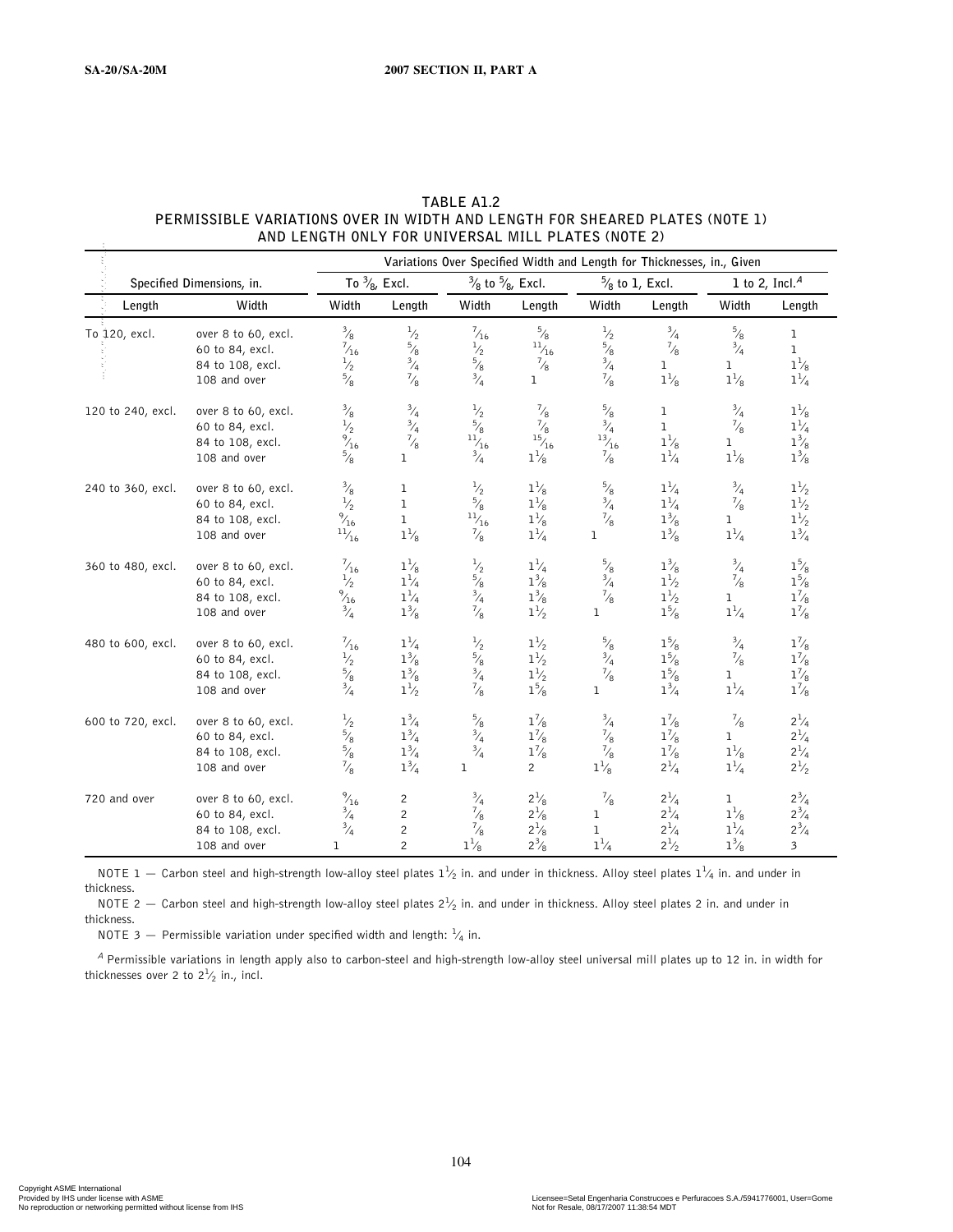#### **TABLE A1.3 PERMISSIBLE VARIATIONS IN ROLLED WIDTH FOR UNIVERSAL MILL CARBON-STEEL, HIGH-STRENGTH LOW-ALLOY STEEL, AND ALLOY-STEEL PLATES 15 IN. AND UNDER IN THICKNESS**

|                                                       |                                                 |                                               |                                                    | Variations Over Specified Width for<br>Thicknesses Given, in. |                                                   |                                             |
|-------------------------------------------------------|-------------------------------------------------|-----------------------------------------------|----------------------------------------------------|---------------------------------------------------------------|---------------------------------------------------|---------------------------------------------|
| Specified Width, in.                                  | To $\frac{3}{8}$<br>Excl.                       | $\frac{3}{8}$ to $\frac{5}{8}$<br>Excl.       | $\frac{5}{8}$ to 1,<br>Excl.                       | $1$ to 2,<br>Incl.                                            | Over <sub>2</sub><br>to 10,<br>Incl.              | Over 10<br>to 15,<br>Incl.                  |
| Over 8 to 20, excl.<br>20 to 36, excl.<br>36 and over | $\frac{1}{8}$<br>$\frac{3}{16}$<br>$^{5}/_{16}$ | $\frac{1}{8}$<br>$\frac{1}{4}$<br>$^{3}/_{8}$ | $\frac{3}{16}$<br>$\frac{5}{16}$<br>$\frac{7}{16}$ | $\frac{1}{4}$<br>$\frac{3}{8}$<br>$\frac{1}{2}$               | $\frac{3}{8}$<br>$\frac{7}{16}$<br>$\frac{9}{16}$ | $\frac{1}{2}$ $\frac{9}{16}$<br>$^{5}/_{8}$ |

NOTE 1 – Permissible variation under specified width shall be  $\frac{1}{8}$  in. ⁄

#### **TABLE A1.4 PERMISSIBLE VARIATIONS IN DIAMETER FOR SHEARED CIRCULAR CARBON-STEEL, HIGH-STRENGTH LOW-ALLOY STEEL, AND ALLOY-STEEL PLATES 1 IN. AND UNDER IN THICKNESS**

|                                                                          |                                                                    | Permissible Variations Over Specified<br>Diameter for Thicknesses Given, in. |                                                                     |  |  |  |  |  |
|--------------------------------------------------------------------------|--------------------------------------------------------------------|------------------------------------------------------------------------------|---------------------------------------------------------------------|--|--|--|--|--|
| Specified<br>Diameter, in.                                               | To $\frac{3}{2}$ , Excl.                                           | $\frac{3}{8}$ to $\frac{5}{8}$<br>Excl.                                      | $\frac{5}{8}$ to 1,<br>Incl.                                        |  |  |  |  |  |
| To 32, excl.<br>32 to 84, excl.<br>84 to 108, excl.<br>108 to 130, incl. | $\frac{1}{4}$<br>$\frac{5}{16}$<br>$\frac{3}{8}$<br>$\frac{7}{16}$ | $\frac{3}{6}$<br>$\frac{7}{16}$<br>$\frac{1}{2}$ $\frac{9}{16}$              | $\frac{1}{2}$<br>$\frac{9}{16}$<br>$\frac{5}{8}$<br>$\frac{11}{16}$ |  |  |  |  |  |

NOTE  $1 -$  No permissible variations under specified diameter.

### **TABLE A1.5 PERMISSIBLE VARIATIONS IN WIDTH AND LENGTH FOR RECTANGULAR CARBON STEEL AND HIGH-STRENGTH LOW-ALLOY STEEL PLATES WHEN GAS CUTTING IS SPECIFIED OR REQUIRED**

| Specified Thickness, in.                                         | Variations Over for All Specified<br>Widths or Lengths, in.    |
|------------------------------------------------------------------|----------------------------------------------------------------|
| To 2, excl.<br>$2$ to 4, excl.<br>4 to 6, excl.<br>6 to 8, excl. | $\frac{1}{2}$<br>$\frac{5}{8}$<br>$^{3}/_{4}$<br>$\frac{7}{8}$ |
| 8 to 15, incl.                                                   |                                                                |

NOTE  $1$  – These variations may be taken all under or divided over and under, if so specified.

NOTE 2 — Plates with universal rolled edges will be gas cut to length only.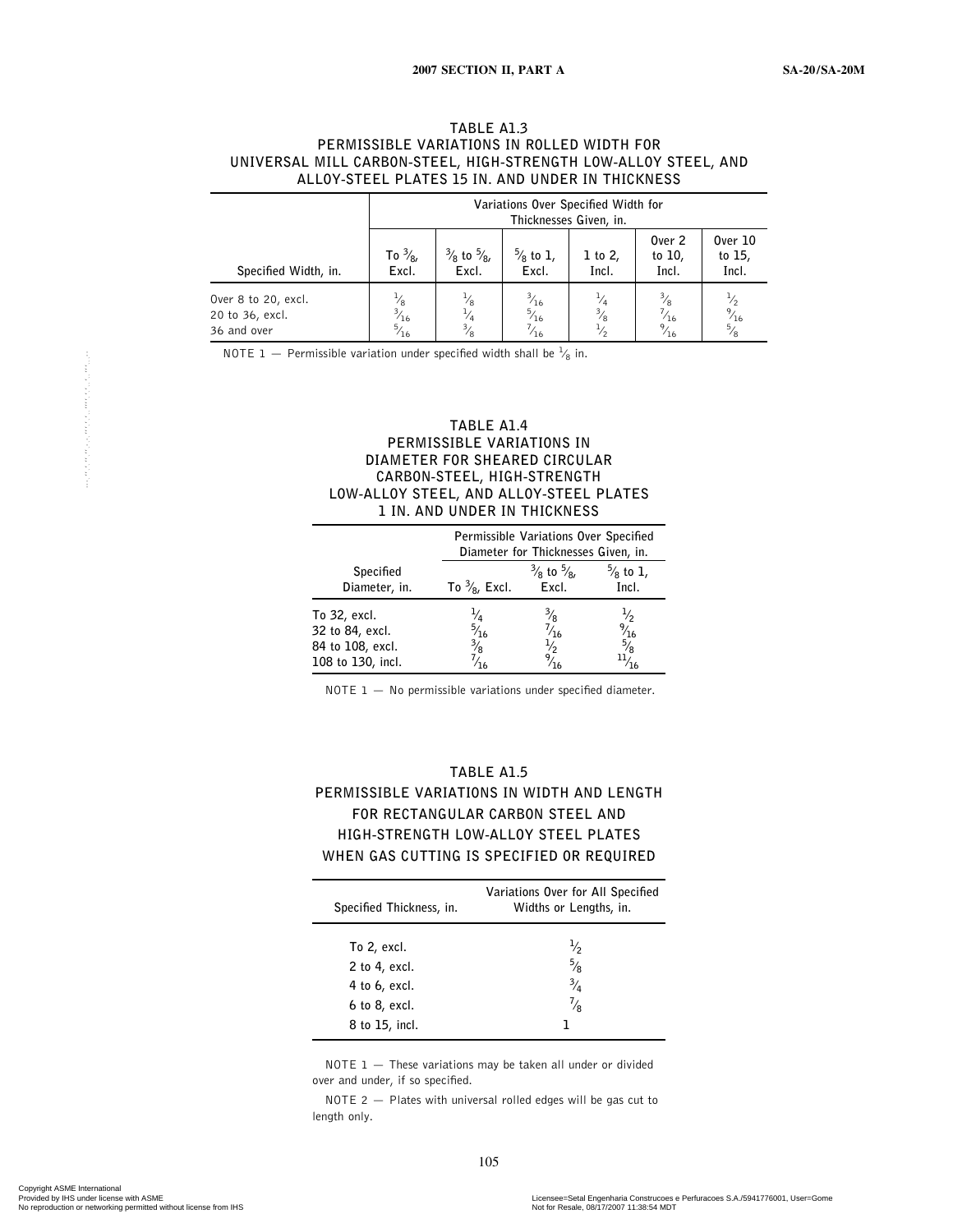| TABLE A1.6                                                     |
|----------------------------------------------------------------|
| PERMISSIBLE VARIATIONS IN DIAMETER FOR GAS-CUT                 |
| CIRCULAR CARBON STEEL AND HIGH-STRENGTH LOW-ALLOY STEEL PLATES |

|                                                                                          | Variations Over Specified Diameter for Thicknesses Given, in.                     |                                                                  |                                                           |                                                 |                                                                 |                                  |
|------------------------------------------------------------------------------------------|-----------------------------------------------------------------------------------|------------------------------------------------------------------|-----------------------------------------------------------|-------------------------------------------------|-----------------------------------------------------------------|----------------------------------|
| Specified<br>Diameter, in.                                                               | To 1,<br>Excl.                                                                    | $1$ to 2,<br>Excl.                                               | $2$ to 4,<br>Excl.                                        | 4 to 6,<br>Excl.                                | 6 to 8,<br>Excl.                                                | 8 to 15,<br>Incl.                |
| To 32, excl.<br>32 to 84, excl.<br>84 to 108, excl.<br>108 to 130, excl.<br>130 and over | $\frac{3}{8}$<br>$\frac{3}{8}$<br>$\frac{1}{2}$<br>$\frac{1}{2}$<br>$\frac{5}{8}$ | $\frac{3}{8}$<br>$\frac{9}{16}$<br>$\frac{9}{16}$<br>$^{3}/_{4}$ | $\frac{5}{8}$<br>$^{11}$ / <sub>16</sub><br>$\frac{1}{8}$ | $\frac{5}{8}$<br>$\frac{3}{4}$<br>$\frac{7}{8}$ | $\frac{5}{8}$<br>$^{3}/_{4}$<br>$\frac{7}{8}$<br>$1\frac{1}{8}$ | $1\frac{1}{8}$<br>$1\frac{1}{4}$ |

NOTE  $1 -$  No permissible variations under specified diameter.

#### **TABLE A1.7 PERMISSIBLE CAMBER FOR CARBON STEEL SHEARED OR GAS-CUT RECTANGULAR PLATES ALL THICKNESSES**

Maximum permissible camber, in.  $= \frac{1}{8}$  in.  $\times$  (number of feet of **⁄ length/5)**

NOTE  $1 -$  Camber, as it relates to plates, is the horizontal edge curvature in the length, measured over the entire length of the plate in the flat position.

#### **TABLE A1.8**

**PERMISSIBLE CAMBER FOR CARBON STEEL, HIGH-STRENGTH LOW-ALLOY STEEL, AND ALLOY STEEL UNIVERSAL MILL PLATES AND HIGH-STRENGTH LOW-ALLOY STEEL AND ALLOY STEEL SHEARED OR GAS-CUT RECTANGULAR PLATES**

| Dimension, in.      |              | <b>Camber for Thickness</b>                                        |
|---------------------|--------------|--------------------------------------------------------------------|
| <b>Thickness</b>    | Width        | and Widths Given                                                   |
| To $2$ , incl.      | all          | $\frac{1}{8}$ in. $\times$ (number of feet of<br>$l$ ength $/5$ )  |
| Over 2 to 15, incl. | to 30, incl. | $\frac{3}{16}$ in. $\times$ (number of feet of<br>$l$ ength $/5$ ) |
| Over 2 to 15, incl. | over 30      | $\frac{1}{4}$ in. $\times$ (number of feet of<br>length/5)         |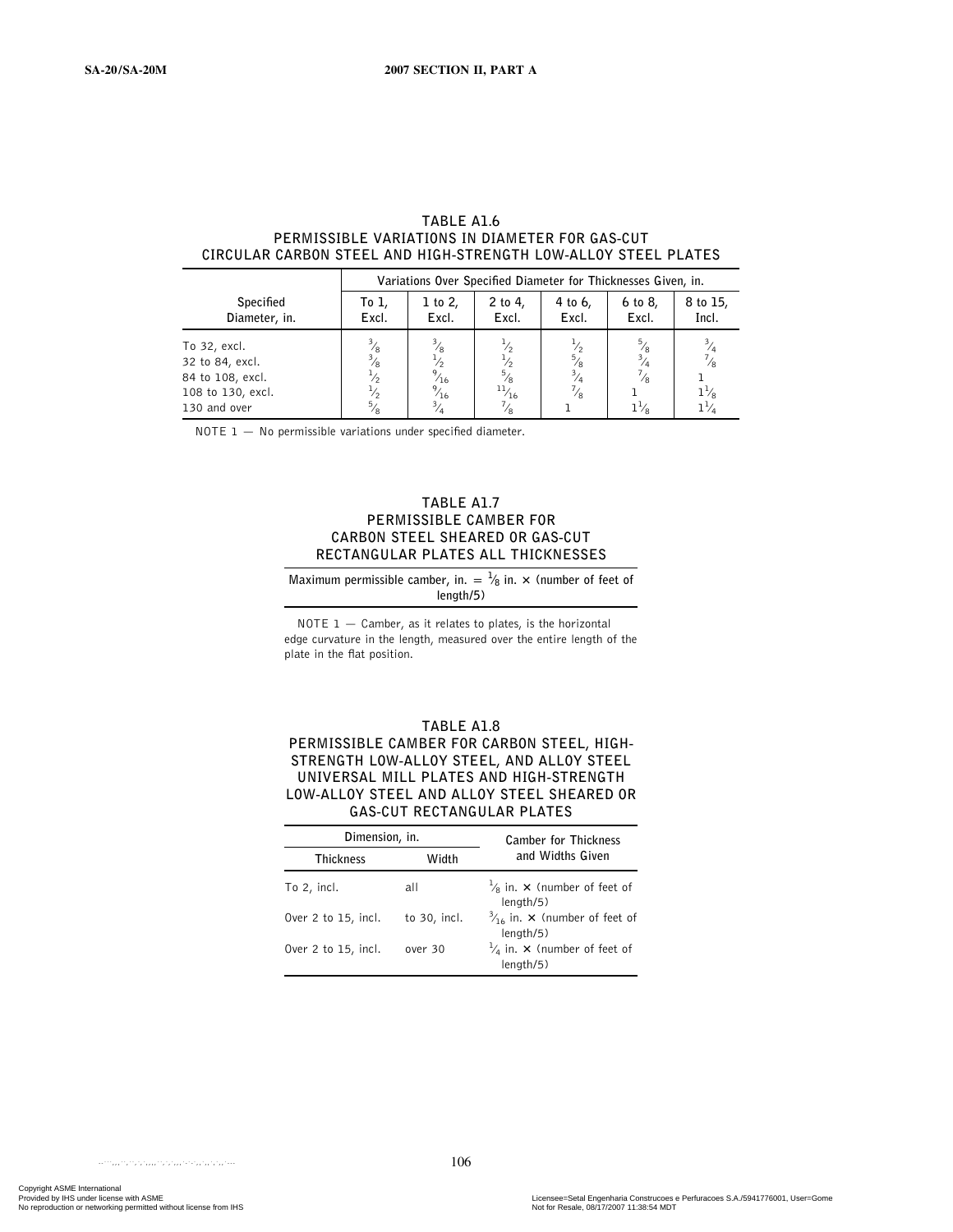|                                                                                                                                                                                                                                                                                                                                          |                                      |                                        |                      |                                                          |                                                                                                                                                                                                              |                                                                                                                                                                       | Variations From a Flat Surface for Specified Widths, in. |                                         |                     |                                                                                                                                                                    |                                                                                                                                                                                                                                                                                         |
|------------------------------------------------------------------------------------------------------------------------------------------------------------------------------------------------------------------------------------------------------------------------------------------------------------------------------------------|--------------------------------------|----------------------------------------|----------------------|----------------------------------------------------------|--------------------------------------------------------------------------------------------------------------------------------------------------------------------------------------------------------------|-----------------------------------------------------------------------------------------------------------------------------------------------------------------------|----------------------------------------------------------|-----------------------------------------|---------------------|--------------------------------------------------------------------------------------------------------------------------------------------------------------------|-----------------------------------------------------------------------------------------------------------------------------------------------------------------------------------------------------------------------------------------------------------------------------------------|
| Thickness, in.<br>Specified                                                                                                                                                                                                                                                                                                              | Over <sub>8</sub><br>to 36,<br>Excl. | 36 to 48,<br>Excl.                     | $48$ to 60,<br>Excl. | 60 to 72,<br>Excl.                                       | 72 to 84,<br>Excl.                                                                                                                                                                                           | 84 to 96,<br>Excl.                                                                                                                                                    | 96 to 108,<br>Excl.                                      | 108 to 120,<br>Excl.                    | 120 to 144,<br>Excl | 144 to 168,<br>Excl.                                                                                                                                               | 168 and<br><b>Over</b>                                                                                                                                                                                                                                                                  |
| $10$ to $12$ , excl.<br>$12$ to $15$ , incl<br>$\frac{1}{8}$ to $\frac{1}{2}$ , excl.<br>$4$ to $\frac{3}{8}$ excl<br>$\frac{1}{2}$ to $\frac{3}{4}$ , excl<br>$4$ to $1$ , excl.<br>8 to 10, excl<br>to $2$ , excl.<br>2 to $4$ , excl.<br>to 6, excl.<br>to 8, excl.<br>$\begin{bmatrix} 0 & \frac{1}{4} & \text{excl.} \end{bmatrix}$ | 2222322                              | $x^2 + y^2$<br>$\sigma_{\Gamma}$<br>ల. |                      | 174 50 50<br><u>"</u><br>"<br>"<br>" " " " " " " " " " " | $\int_{a}^{\infty} \int_{a}^{\infty} \int_{a}^{\infty} \int_{a}^{\infty} \int_{a}^{\infty} \int_{a}^{\infty} \int_{a}^{\infty} \int_{a}^{\infty} \int_{a}^{\infty}$<br>$\sqrt{4} \sqrt{6}$<br>$1\frac{3}{8}$ | e 1 <sub>0</sub> 24 y<br>$\frac{13}{15}\frac{1}{16}$<br>$\overline{4}$<br>$\frac{1}{2}\sum_{\mathcal{A}}\sum_{\mathcal{A}}\mathcal{L}_{\mathcal{A}}$<br>$\frac{6}{3}$ | $1\frac{5}{8}$<br>ల                                      | $\frac{15}{16}$<br>74<br>74<br>74<br>78 | 176,878<br>いじょう     | $\sum_{\alpha}^{\infty} \sum_{\alpha}^{\infty} \sum_{\alpha}^{\infty} \sum_{\alpha}^{\infty} \sum_{\alpha}^{\infty} \sum_{\alpha}^{\infty} \sum_{\alpha}^{\infty}$ | $\frac{1}{2}\frac{1}{8}$<br>$\begin{array}{c} 1 \sqrt[3]{2} \\ 1 \sqrt[3]{2} \\ 2 \sqrt[3]{2} \\ \end{array}$                                                                                                                                                                           |
| NOTE 2 — Flatness Variations for Width — The flatness variation across the width shall not exceed the tabular amount for the specified width.<br>NOTE $1 -$ Flatness Variations for Length $-$ The longer<br>NOTE 3 - When the longer dimension is under 36 in., th<br>specified width in plates up to 12 ft in length, or in any 12     |                                      |                                        | ft of longer plates. |                                                          |                                                                                                                                                                                                              |                                                                                                                                                                       |                                                          |                                         |                     |                                                                                                                                                                    | ne variation in flatness along the length and across the width shall not exceed $\lambda_4$ in. in each direction. When the longer dimension is<br>dimension specified is considered the length, and variation in flatness along the length shall not exceed the tabular amount for the |

# PERMISSIBLE VARIATIONS FROM FLATNESS FOR CARBON STEEL PLATES **PERMISSIBLE VARIATIONS FROM FLATNESS FOR CARBON STEEL PLATES** TABLE A1.9 **TABLE A1.9**

from 36 to 72 in., inclusive, the flatness variation shall not exceed 75% of the tabular amount for the specified width, but in no case less than  $\frac{1}{4}$  in. from 36 to 72 in., inclusive, the flatness variation shall not exceed 75% of the tabular amount for the specified width, but in no case less than 1⁄4 in.

NOTE 4 — The tolerances given in this table apply to plates that have a minimum specified tensile strength not over 60 ksi or comparable chemistry or hardness. For plates specified to a<br>higher minimum tensile strength or c NOTE 4 — The tolerances given in this table apply to plates that have a minimum specified tensile strength not over 60 ksi or comparable chemistry or hardness. For plates specified to a higher minimum tensile strength or comparable chemistry or hardness, the limits given in the table are increased to 1½ times the amounts in the above table.

NOTE 5 — This table and notes cover the flatness tolerances of circular and sketch plates, based on the maximum dimensions of those plates.<br>NOTE 6 — Plates shall be in a horizontal position on a flat surface when flatness NOTE 5 — This table and notes cover the flatness tolerances of circular and sketch plates, based on the maximum dimensions of those plates.

NOTE 6 — Plates shall be in a horizontal position on a flat surface when flatness is measured.

#### **2007 SECTION II, PART A SA-20/SA-20M**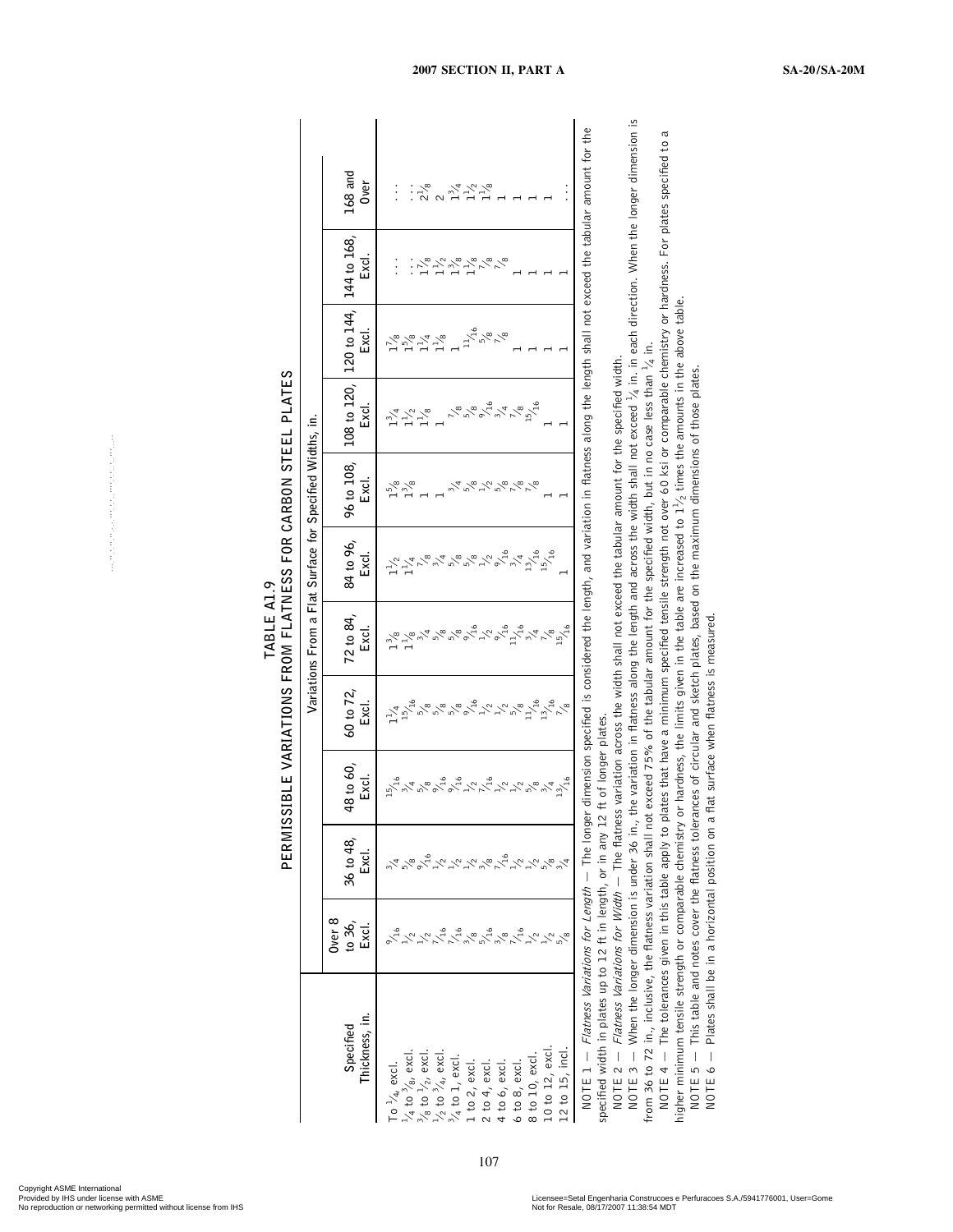#### **TABLE A1.10 PERMISSIBLE VARIATIONS IN WIDTH AND LENGTH FOR RECTANGULAR ALLOY STEEL PLATES WHEN GAS CUTTING IS SPECIFIED OR REQUIRED**

| Specified Thickness, in. | Variations Over for All Specified<br>Widths and Lengths, in. |
|--------------------------|--------------------------------------------------------------|
| To 2, excl.              | $\frac{3}{4}$                                                |
| $2$ to 4, excl.          |                                                              |
| $4$ to 6, excl.          | $1\frac{1}{8}$                                               |
| $6$ to $8$ , excl.       | $1\frac{5}{16}$                                              |
| 8 to 15, incl.           | $1\frac{1}{2}$                                               |
|                          |                                                              |

NOTE  $1$  – These variations may be taken all under or divided over and under, if so specified.

NOTE 2 — Plates with universal rolled edges will be gas cut to length only.

#### **TABLE A1.11 PERMISSIBLE VARIATIONS IN DIAMETER FOR GAS-CUT CIRCULAR ALLOY STEEL PLATES**

| To 1,         | $1$ to 2,<br>Excl.                          | 2 to 4,<br>Excl.             | 4 to<br>6,<br>Excl.             | 6 to<br>8,<br>Excl.              | 8 to<br>15,<br>Incl.                               |
|---------------|---------------------------------------------|------------------------------|---------------------------------|----------------------------------|----------------------------------------------------|
| $\frac{5}{8}$ | $^{3}/_{4}$<br>$^{5}/_{8}$<br>$\frac{3}{4}$ | $^{3}/_{4}$<br>$\frac{7}{8}$ | $\frac{3}{4}$<br>$1\frac{1}{6}$ | $1\frac{1}{8}$<br>$1\frac{1}{4}$ | $1\frac{1}{4}$<br>$1\frac{3}{8}$<br>$1\frac{1}{2}$ |
|               | Excl.<br>/8                                 |                              | $1\frac{1}{2}$                  | $1^{\frac{1}{2}}$                | $1\frac{3}{8}$                                     |

NOTE  $1 -$  No permissible variations under specified diameter.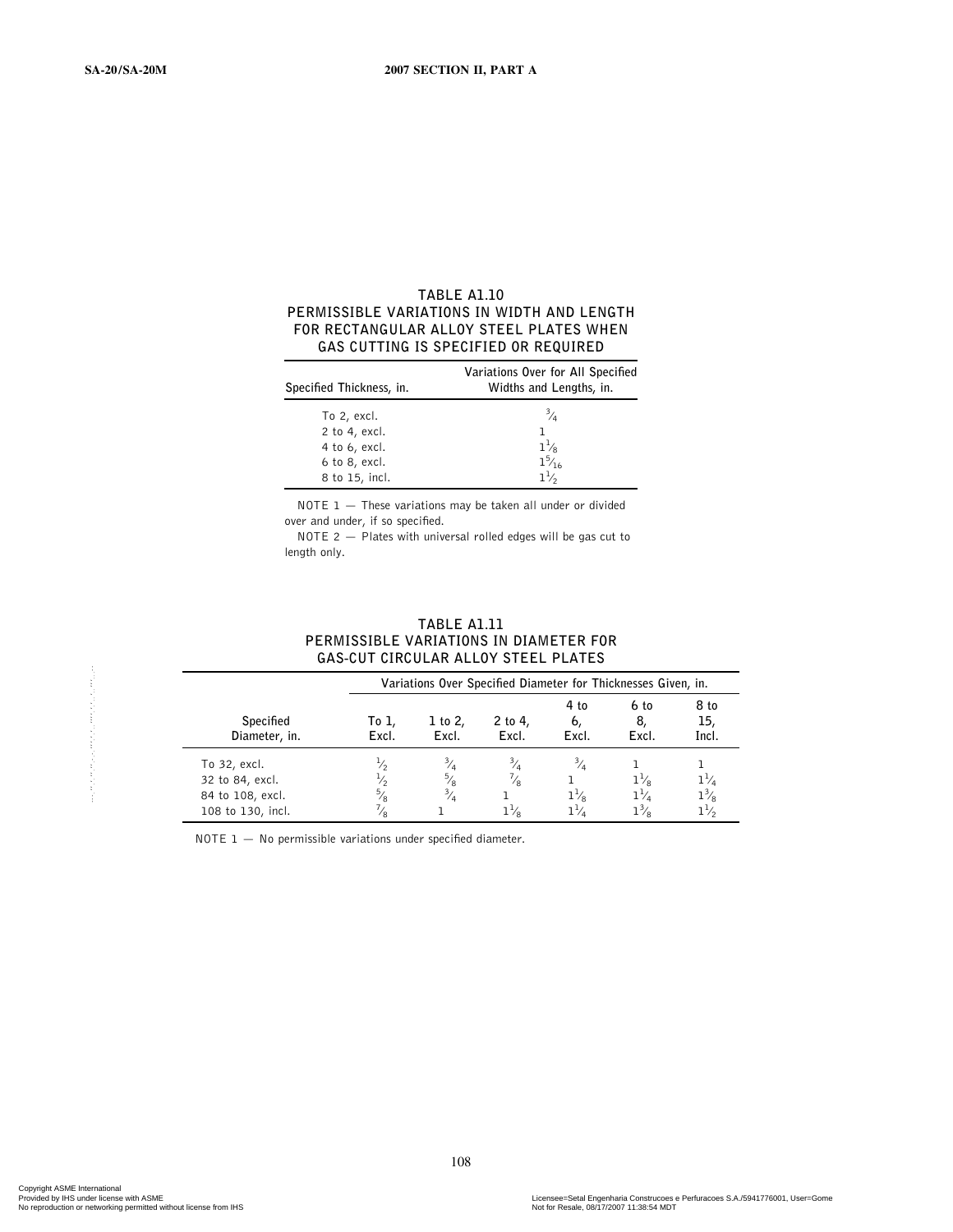|                                                                                                                                                                                                                                                                                                                               |                                        |                                                                         |                                                                                                                                                                                                                                                                                                                                                                                                                                        |                                                                                                                                                                                                                            |                                                                                                                            |                                                        | Variations From a Flat Surface for Specified Widths, in.                                                                                                                                                                                                                                                                                                                |                                                                                                                                                                                                                                                                                                                                                                                                                                                         |                           |                                                         |                                                     |
|-------------------------------------------------------------------------------------------------------------------------------------------------------------------------------------------------------------------------------------------------------------------------------------------------------------------------------|----------------------------------------|-------------------------------------------------------------------------|----------------------------------------------------------------------------------------------------------------------------------------------------------------------------------------------------------------------------------------------------------------------------------------------------------------------------------------------------------------------------------------------------------------------------------------|----------------------------------------------------------------------------------------------------------------------------------------------------------------------------------------------------------------------------|----------------------------------------------------------------------------------------------------------------------------|--------------------------------------------------------|-------------------------------------------------------------------------------------------------------------------------------------------------------------------------------------------------------------------------------------------------------------------------------------------------------------------------------------------------------------------------|---------------------------------------------------------------------------------------------------------------------------------------------------------------------------------------------------------------------------------------------------------------------------------------------------------------------------------------------------------------------------------------------------------------------------------------------------------|---------------------------|---------------------------------------------------------|-----------------------------------------------------|
| Thickness, in.<br>Specified                                                                                                                                                                                                                                                                                                   | Over 8<br>to 36,<br>Excl.              | 48, Excl.<br>36 <sub>to</sub>                                           | 60, Excl<br>48 to                                                                                                                                                                                                                                                                                                                                                                                                                      | 72, Excl<br>60t                                                                                                                                                                                                            | 84, Excl<br>72 to                                                                                                          | 96, Excl.<br>84 to                                     | <b>LO8, Excl</b><br>96 to                                                                                                                                                                                                                                                                                                                                               | 120, Excl<br>108 to                                                                                                                                                                                                                                                                                                                                                                                                                                     | 144, Excl<br>120 to       | 168, Excl<br>144 to                                     | 168 and<br><b>Over</b>                              |
| 10 to 12, excl<br>$12$ to $15$ , incl.<br>$4$ to $\frac{1}{2}$ <sub>8</sub> , excl<br>$\frac{1}{2}$ to $\frac{1}{2}$ excl<br>$\frac{1}{2}$ to $\frac{3}{4}$ , excl<br>8 to 10, excl<br>$\frac{1}{4}$ to 1, excl.<br>$t$ to $2$ , excl.<br>4 to 6, excl<br>$\Gamma$ o $\frac{1}{4}$ , excl.<br>2 to $4$ , excl<br>6 to 8, excl | $x^4$<br>$4\frac{10}{9}$ $\frac{1}{9}$ | $x_{\vec{A}}^{\text{tot}}$<br>$\frac{1}{2}$ $\frac{1}{2}$ $\frac{1}{2}$ | $\frac{1}{1} \sum_{j=1}^{N} \sum_{j=1}^{N} \sum_{j=1}^{N} \sum_{j=1}^{N}$<br>$\sum_{i=1}^{4}\sum_{j=1}^{4}\sum_{j=1}^{4}\sum_{j=1}^{4}\sum_{j=1}^{4}\sum_{j=1}^{4}\sum_{j=1}^{4}\sum_{j=1}^{4}\sum_{j=1}^{4}\sum_{j=1}^{4}\sum_{j=1}^{4}\sum_{j=1}^{4}\sum_{j=1}^{4}\sum_{j=1}^{4}\sum_{j=1}^{4}\sum_{j=1}^{4}\sum_{j=1}^{4}\sum_{j=1}^{4}\sum_{j=1}^{4}\sum_{j=1}^{4}\sum_{j=1}^{4}\sum_{j=1}^{4}\sum_{j=1}^{4}\sum_{j=1}^{4}\sum_{j$ | $\frac{1}{2}\frac{7}{8}\sum_{15/16}^{7}$<br>$\int_{\infty}^{\infty} \int_{\infty}^{\infty} \int_{\infty}^{\infty} \int_{\infty}^{\infty} \int_{\infty}^{\infty} \int_{\infty}^{\infty}$<br>$1\frac{\gamma_4}{\gamma_{16}}$ | $\frac{15}{7}$ / <sub>16</sub><br>$\frac{1}{2} \sum_{i=1}^{n} \sum_{j=1}^{n}$<br>$\frac{1}{4}$ $\frac{1}{8}$<br>シュー<br>ジェー | $\frac{15}{3}$ 16<br>21223<br>27427<br>ロロコロ<br>"ペ"ン"ン" | $\begin{picture}(120,115) \put(0,0){\line(1,0){15}} \put(15,0){\line(1,0){15}} \put(15,0){\line(1,0){15}} \put(15,0){\line(1,0){15}} \put(15,0){\line(1,0){15}} \put(15,0){\line(1,0){15}} \put(15,0){\line(1,0){15}} \put(15,0){\line(1,0){15}} \put(15,0){\line(1,0){15}} \put(15,0){\line(1,0){15}} \put(15,0){\line(1,0){15}} \put(15,0){\line$<br>822272<br>822772 | $\begin{array}{c}\n \mathbb{R} & \mathbb{R} & \mathbb{R} & \mathbb{R} & \mathbb{R} & \mathbb{R} & \mathbb{R} & \mathbb{R} & \mathbb{R} & \mathbb{R} & \mathbb{R} & \mathbb{R} & \mathbb{R} & \mathbb{R} & \mathbb{R} & \mathbb{R} & \mathbb{R} & \mathbb{R} & \mathbb{R} & \mathbb{R} & \mathbb{R} & \mathbb{R} & \mathbb{R} & \mathbb{R} & \mathbb{R} & \mathbb{R} & \mathbb{R} & \mathbb{R} & \mathbb{R} & \mathbb{R} & \math$<br>82482879<br>2248287 | 2272227<br>22722<br>ユココココ | $\frac{1}{2}$ $\frac{1}{2}$ $\frac{1}{4}$ $\frac{1}{4}$ | $\therefore \frac{1}{\infty}$<br>ると ユニココココ<br>ペンペンス |
| NOTE 1 — Flatness Tolerances for Length — The longer dimension specified is considered the length, and variation from a flat surface along the length shall not exceed the tabular amoun<br>for the specified width in plates up to 12 ft in length, or in<br>NOTE $2 -$ Flatness Tolerances for Width $-$ The flatne         |                                        |                                                                         |                                                                                                                                                                                                                                                                                                                                                                                                                                        | any 12 ft of longer plates.                                                                                                                                                                                                |                                                                                                                            |                                                        | ss variation across the width shall not exceed the tabular amount for the specified width                                                                                                                                                                                                                                                                               |                                                                                                                                                                                                                                                                                                                                                                                                                                                         |                           |                                                         |                                                     |

PERMISSIBLE VARIATIONS FROM FLATNESS FOR HIGH-STRENGTH LOW ALLOY STEEL AND ALLOY-STEEL PLATES PERMISSIBLE VARIATIONS FROM FLATNESS FOR HIGH-STRENGTH LOW ALLOY STEEL AND ALLOY-STEEL PLATES TABLE A1.12 **TABLE A1.12**

Copyright ASME International Provided by IHS under license with ASME Licensee=Setal Engenharia Construcoes e Perfuracoes S.A. No reproduction or networking permitted without license from IHS Not for Resale, 08/17/2007 11:38:54 MDT

#### **2007 SECTION II, PART A SA-20/SA-20M**

109

Licensee=Setal Engenharia Construcoes e Perfuracoes S.A. /5941776001, User=Gome<br>Not for Resale, 08/17/2007 11:38:54 MDT

tabular amount for the specified width.

NOTE 4 — This table and notes cover the tolerance for flatness of circular and sketch plates based on the maximum dimensions of those plates.

tabular amount for the specified width.<br>NOTE 4 — This table and notes cover the tolerance for flatness of circular and sketch plates based on the maximum dimensions of those plates.<br>NOTE 5 — Plates shall be in a horizontal

NOTE 5 — Plates shall be in a horizontal position on a flat surface when flatness is measured.

NOTE 3 — When the longer dimension is under 36 in., the variation shall not exceed 3⁄8 in. When the larger dimension is from 36 to 72 in., incl., the variation shall not exceed 75% of the

NOTE 3  $-$  When the longer dimension is under 36 in, the variation shall not exceed  $\frac{3}{6}$  in. When the larger dimension is from 36 to 72 in., incl., the variation shall not exceed 75% of the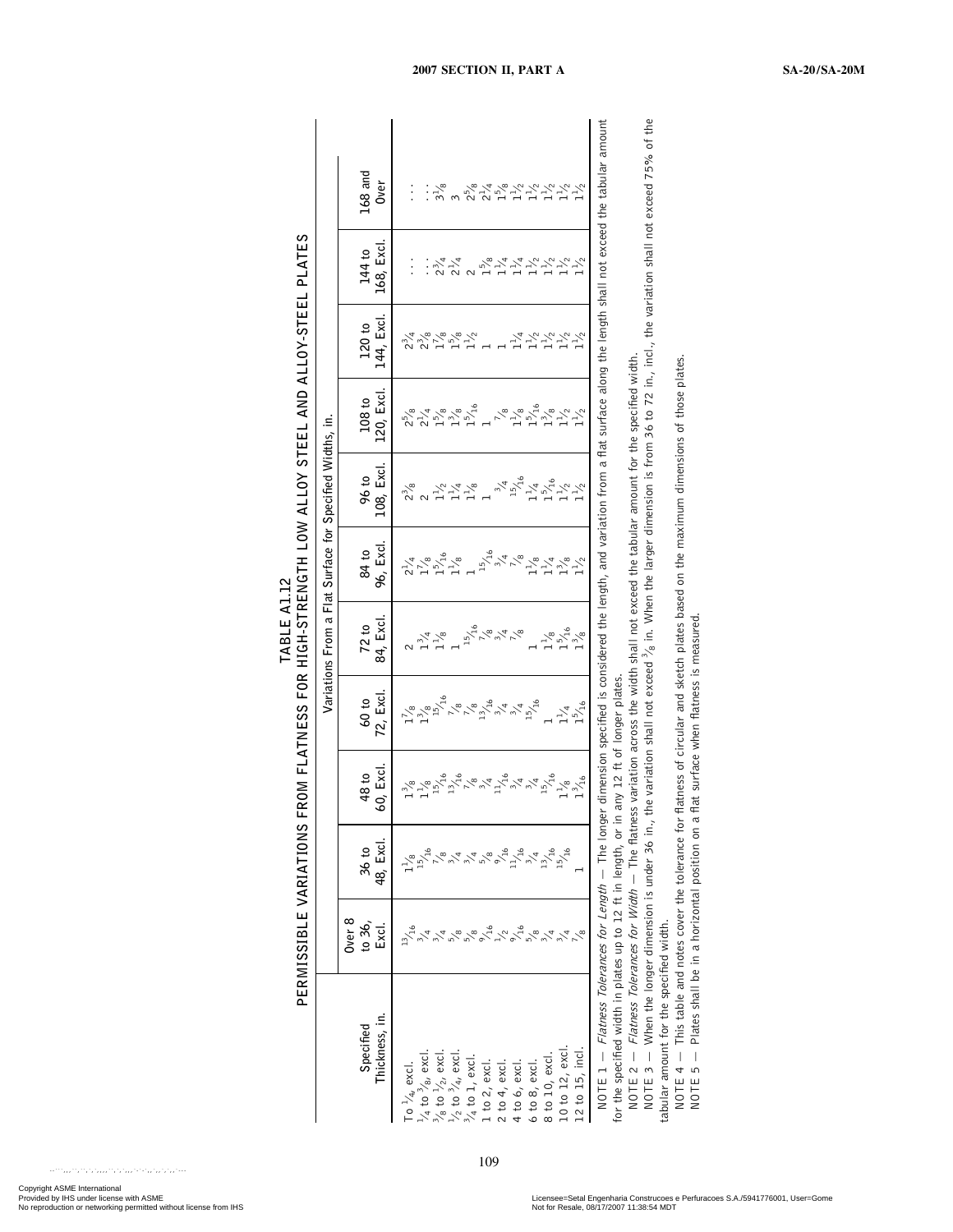**Flatness**

| Tolerance<br>from Tables                                                                                                                                                                                                                                                                                                                                                                                                                                                                                                                                           |                                                                                                                                                                                                                                                                                                                                                                                                                                                                                                                                |                                                                                                                                                                                                                                                                                                                                                                                                                                                                                                                                                                                                |                                                                                                                                                                                                                                                                                                                                                                                                                                                                                                                                                      | When Number of Waves in 12 ft is:                                                                                                                                                                                                                                                                                                                                                                                                                                                                              |                                                                                                                                                                                                                                                                                                                                                                                                                                                                                              |                                                                                                                                                                                                                                                                                                                                                                                                                                                                                      |                                                                                                                                                                                                                                                                                                                                                                                                                                                                                  |
|--------------------------------------------------------------------------------------------------------------------------------------------------------------------------------------------------------------------------------------------------------------------------------------------------------------------------------------------------------------------------------------------------------------------------------------------------------------------------------------------------------------------------------------------------------------------|--------------------------------------------------------------------------------------------------------------------------------------------------------------------------------------------------------------------------------------------------------------------------------------------------------------------------------------------------------------------------------------------------------------------------------------------------------------------------------------------------------------------------------|------------------------------------------------------------------------------------------------------------------------------------------------------------------------------------------------------------------------------------------------------------------------------------------------------------------------------------------------------------------------------------------------------------------------------------------------------------------------------------------------------------------------------------------------------------------------------------------------|------------------------------------------------------------------------------------------------------------------------------------------------------------------------------------------------------------------------------------------------------------------------------------------------------------------------------------------------------------------------------------------------------------------------------------------------------------------------------------------------------------------------------------------------------|----------------------------------------------------------------------------------------------------------------------------------------------------------------------------------------------------------------------------------------------------------------------------------------------------------------------------------------------------------------------------------------------------------------------------------------------------------------------------------------------------------------|----------------------------------------------------------------------------------------------------------------------------------------------------------------------------------------------------------------------------------------------------------------------------------------------------------------------------------------------------------------------------------------------------------------------------------------------------------------------------------------------|--------------------------------------------------------------------------------------------------------------------------------------------------------------------------------------------------------------------------------------------------------------------------------------------------------------------------------------------------------------------------------------------------------------------------------------------------------------------------------------|----------------------------------------------------------------------------------------------------------------------------------------------------------------------------------------------------------------------------------------------------------------------------------------------------------------------------------------------------------------------------------------------------------------------------------------------------------------------------------|
| A1.9 and<br>A1.12                                                                                                                                                                                                                                                                                                                                                                                                                                                                                                                                                  | 1                                                                                                                                                                                                                                                                                                                                                                                                                                                                                                                              | $\overline{c}$                                                                                                                                                                                                                                                                                                                                                                                                                                                                                                                                                                                 | 3                                                                                                                                                                                                                                                                                                                                                                                                                                                                                                                                                    | 4                                                                                                                                                                                                                                                                                                                                                                                                                                                                                                              | 5                                                                                                                                                                                                                                                                                                                                                                                                                                                                                            | 6                                                                                                                                                                                                                                                                                                                                                                                                                                                                                    | 7                                                                                                                                                                                                                                                                                                                                                                                                                                                                                |
| $\frac{5}{16}$<br>$\frac{3}{8}$<br>$\frac{7}{16}$<br>$\frac{1}{2}$<br>$\frac{9}{16}$<br>$\frac{5}{4}$ $\frac{11}{16}$<br>$\frac{3}{4}$<br>$^{13}/_{16}$<br>$\frac{7}{15/16}$<br>ı<br>$\frac{1}{8}$<br>$\mathbf{1}$<br>$1\frac{1}{4}$<br>$\begin{array}{ccc}\n & 1 & 3/8 \\ 1 & 1 & 2 \\ 1 & 5/8 \\ 1 & 2\n\end{array}$<br>$\frac{3}{4}$<br>$\mathbf{1}$<br>$\frac{7}{8}$<br>$\mathbf 1$<br>$\overline{c}$<br>$2\frac{1}{8}$<br>$\overline{c}$<br>$\frac{1}{4}$<br>$2^{3/8}$<br>$2\frac{1}{2}$<br>$\frac{2}{2}$ $\frac{5}{8}$<br>2 $\frac{3}{4}$<br>2 $\frac{7}{8}$ | $\frac{5}{16}$<br>$\frac{3}{8}$<br>$\frac{7}{16}$<br>$\frac{1}{2}$<br>$\frac{9}{16}$<br>$\frac{5}{8}$<br>$^{11}\!\!/_{\!16}$<br>$^{3}/_{4}$<br>$^{13}/_{16}$<br>$\frac{7}{8}$<br>$^{15}\!\!/_{\!16}$<br>1<br>$1~^{\mathrm{1}}\mathrm{\_8}$<br>$\frac{1}{4}$<br>$\mathbf{1}$<br>$1\frac{3}{8}$<br>$1\frac{1}{2}$<br>$1\frac{5}{8}$<br>$1\frac{3}{4}$<br>$1 \frac{7}{8}$<br>$\overline{c}$<br>$2\, ^{1}\!/_{\!8}$<br>$2\frac{1}{4}$<br>$2^{3}/_{8}$<br>$2^{1/2}$<br>$2^{5/8}$<br>$\frac{3}{4}$<br>$\overline{c}$<br>$2^{7}/_{8}$ | $\frac{1}{4}$<br>$\frac{5}{16}$<br>$^{5}\!\!/_{\!16}$<br>$^{3}/_{8}$<br>$\frac{7}{16}$<br>$\frac{1}{2}$<br>$\frac{1}{2}$<br>$\frac{9}{16}$<br>$\frac{5}{8}$<br>$^{11}$ /16<br>$^{11}\!\!/_{\!16}$<br>$\frac{3}{4}$<br>$\frac{7}{8}$<br>$^{15}\!\!/_{\!16}$<br>$\frac{1}{16}$<br>1<br>$\frac{1}{8}$<br>$\mathbf{1}$<br>$1\frac{1}{4}$<br>$1~^5\!\!/\!_{16}$<br>$1\,\frac{7}{16}$<br>$\frac{1}{1}$ $\frac{1}{2}$<br>$1\,$ $^{5}\!\! /_{8}$<br>$1^{11}\hspace{-3pt}/_{16}$<br>$1^{13}\hspace{-3pt}/_{16}$<br>$1 \frac{7}{8}$<br>$\overline{c}$<br>$2\,$ $\rm \mathit{l}_{16}$<br>$2 \frac{3}{16}$ | $\frac{3}{16}$<br>$\frac{3}{16}$<br>$\frac{1}{4}$<br>$\frac{5}{16}$<br>$\frac{5}{16}$<br>$\frac{3}{8}$<br>$\frac{3}{8}$<br>$\frac{7}{16}$<br>$\frac{7}{16}$<br>$\frac{1}{2}$ $\frac{1}{2}$<br>$\frac{9}{16}$<br>$\frac{5}{8}$<br>$^{11}\!\!/_{\!16}$<br>$^{3}/_{4}$<br>$\frac{7}{8}$<br>$^{15}/_{16}$<br>1<br>$1\phantom{.}^{\,1}\!\!/_{\!16}$<br>$\frac{1}{1}$ $\frac{1}{8}$<br>$\frac{3}{16}$<br>$\mathbf{1}$<br>$1 \frac{1}{4}$<br>$1\ ^5\!\!/_{\!16}$<br>1 $\frac{7}{16}$<br>1 $\frac{1}{2}$<br>$\frac{1}{1}$ % $\frac{9}{16}$<br>$1\frac{5}{8}$ | $\frac{1}{8}$<br>$\frac{3}{16}$<br>$\frac{3}{16}$<br>$\frac{3}{16}$<br>$\frac{1}{4}$<br>$\frac{1}{4}$ 5/ <sub>16</sub><br>$\frac{5}{16}$<br>$\frac{5}{16}$<br>$\frac{3}{8}$<br>$\frac{3}{4}$<br>$\frac{7}{16}$<br>$\frac{1}{2}$<br>$\frac{1}{2}$ $\frac{9}{16}$<br>$\frac{5}{8}$<br>$\frac{11}{16}$<br>$\frac{3}{4}$<br>$^{13}/_{16}$<br>$\frac{7}{8}$<br>$\frac{7}{15/16}$<br>1<br>$\frac{1}{16}$<br>$\mathbf 1$<br>$\frac{1}{8}$ $\frac{1}{8}$ $\frac{3}{16}$<br>$\mathbf{1}$<br>$\mathbf{1}$<br>$\mathbf 1$ | $\frac{1}{8}$<br>$\frac{1}{8}$<br>$\frac{1}{8}$<br>$\frac{3}{16}$<br>$\frac{3}{16}$<br>$\frac{3}{16}$<br>$\frac{3}{16}$<br>$\frac{1}{4}$<br>$\frac{1}{4}$<br>$\frac{1}{4}$<br>$\frac{5}{16}$<br>$\frac{5}{16}$<br>$\frac{3}{8}$<br>$\frac{3}{8}$<br>$\frac{7}{16}$<br>$\frac{1}{2}$<br>$\frac{1}{2}$<br>$\frac{9}{16}$<br>$\frac{9}{16}$<br>$\frac{5}{8}$<br>$^{11}$ / <sub>16</sub><br>$\frac{11}{16}$<br>$\frac{3}{4}$<br>$^{13}/_{16}$<br>$^{13}/_{16}$<br>$\frac{7}{8}$<br>$^{15}/_{16}$ | $\frac{1}{16}$<br>$\frac{1}{16}$<br>$\frac{1}{8}$<br>$\frac{1}{8}$<br>$\frac{1}{8}$ $\frac{1}{8}$<br>$\frac{3}{16}$<br>$\frac{3}{16}$<br>$\frac{3}{16}$<br>$\frac{3}{16}$<br>$\frac{1}{4}$<br>$\frac{1}{4}$<br>$\frac{1}{4}$<br>$\frac{5}{16}$<br>$\frac{5}{16}$<br>$\frac{3}{8}$<br>$\frac{3}{8}$<br>$\frac{7}{16}$<br>$\frac{7}{16}$<br>$\frac{1}{2}$<br>$\frac{1}{2}$ $\frac{9}{16}$<br>$\frac{9}{16}$<br>$\frac{9}{16}$<br>$\frac{5}{8}$<br>$\frac{5}{8}$<br>$^{11}\!\!/_{\!16}$ | $\frac{1}{16}$<br>$\frac{1}{16}$<br>$\frac{1}{1/16}$<br>$\frac{1}{8}$ $\frac{1}{8}$ $\frac{1}{8}$<br>$\frac{1}{8}$ $\frac{1}{8}$ $\frac{1}{8}$ $\frac{3}{16}$<br>$\frac{3}{16}$<br>$\frac{3}{16}$<br>$\frac{1}{4}$<br>$\frac{1}{4}$<br>$\frac{1}{4}$<br>$\frac{1}{4}$<br>$\frac{5}{16}$<br>$\frac{5}{16}$<br>$\frac{5}{16}$<br>$\frac{1}{3}$ /8<br>$\frac{3}{8}$ /8<br>$\frac{3}{8}$ /16<br>$\frac{7}{16}$<br>$\frac{7}{16}$<br>$\frac{1}{2}$<br>$\frac{1}{2}$<br>$\frac{9}{16}$ |
| $\begin{array}{c} 3 \\ 3 \end{array}$ $\begin{array}{c} 1 \\ 8 \end{array}$                                                                                                                                                                                                                                                                                                                                                                                                                                                                                        | 3<br>3 $\frac{1}{8}$                                                                                                                                                                                                                                                                                                                                                                                                                                                                                                           | $2\frac{1}{4}$<br>$2^{3/8}$                                                                                                                                                                                                                                                                                                                                                                                                                                                                                                                                                                    | $1^{11} / _{16}$ 1 $3 / _{4}$                                                                                                                                                                                                                                                                                                                                                                                                                                                                                                                        | $\frac{1}{4}$<br>$\mathbf 1$<br>$1\frac{5}{16}$                                                                                                                                                                                                                                                                                                                                                                                                                                                                | $^{15}/_{16}$<br>1                                                                                                                                                                                                                                                                                                                                                                                                                                                                           | $^{11}\!\!/_{\!16}$<br>$\frac{3}{4}$                                                                                                                                                                                                                                                                                                                                                                                                                                                 | $\frac{9}{16}$                                                                                                                                                                                                                                                                                                                                                                                                                                                                   |

#### **TABLE A1.13 WAVINESS TOLERANCES FOR RECTANGULAR PLATES, UNIVERSAL MILL PLATES, CIRCULAR PLATES, AND SKETCH PLATES**

NOTE 1 - Waviness denotes the deviation of the top or bottom surface from a horizontal line, when the plate is resting on a flat surface, as measured in an increment of less than 12 ft of length. The waviness tolerance is a function of the flatness tolerance as obtained from Tables A1.9 and A1.12.

#### **TABLE A1.14 VISIBLE EDGE INDICATIONS EXTENDING APPROXIMATELY PARALLEL TO ROLLED SURFACES**

| <b>Plate Specification</b>                                                                        | Acceptable                                                                  |                       | Remove by Grinding                                                                                                                                              |                                        | Acceptable on Edges<br>Cut in Fabrication                                  |                                  |
|---------------------------------------------------------------------------------------------------|-----------------------------------------------------------------------------|-----------------------|-----------------------------------------------------------------------------------------------------------------------------------------------------------------|----------------------------------------|----------------------------------------------------------------------------|----------------------------------|
| and Thickness                                                                                     | Depth                                                                       | Length $^\mathcal{A}$ | Depth                                                                                                                                                           | $L$ enath $^A$                         | Depth                                                                      | Length <sup><math>A</math></sup> |
| Column                                                                                            |                                                                             |                       | 3                                                                                                                                                               | 4                                      | ל                                                                          | 6                                |
| Other than killed, $^B$ to 2 in., incl.<br>Killed, $c$ to 6 in., incl.<br>Killed, $^c$ over 6 in. | $\frac{1}{2}$ in. max.<br>$\frac{1}{16}$ in. max.<br>$\frac{1}{2}$ in. max. | any<br>any<br>any     | over $\frac{1}{6}$ in. to $\frac{1}{4}$ in., incl.<br>over $\frac{1}{16}$ in. to $\frac{1}{8}$ in., incl.<br>over $\frac{1}{8}$ in. to $\frac{1}{2}$ in., incl. | over 1 in.<br>over 1 in.<br>over 1 in. | $\frac{1}{4}$ in. max.<br>$\frac{1}{8}$ in. max.<br>$\frac{1}{2}$ in. max. | any<br>any<br>any                |

 $A$  Laminar-type discontinuities 1 in. and less in length are acceptable and do not require exploration.

 $^B$  Specifications: A 285; A 433; A 442 in thicknesses to 1 in., incl.; or A 455.

 $c$  The specification in 1.1 of this standard, other than those listed in the above footnote  $B$ .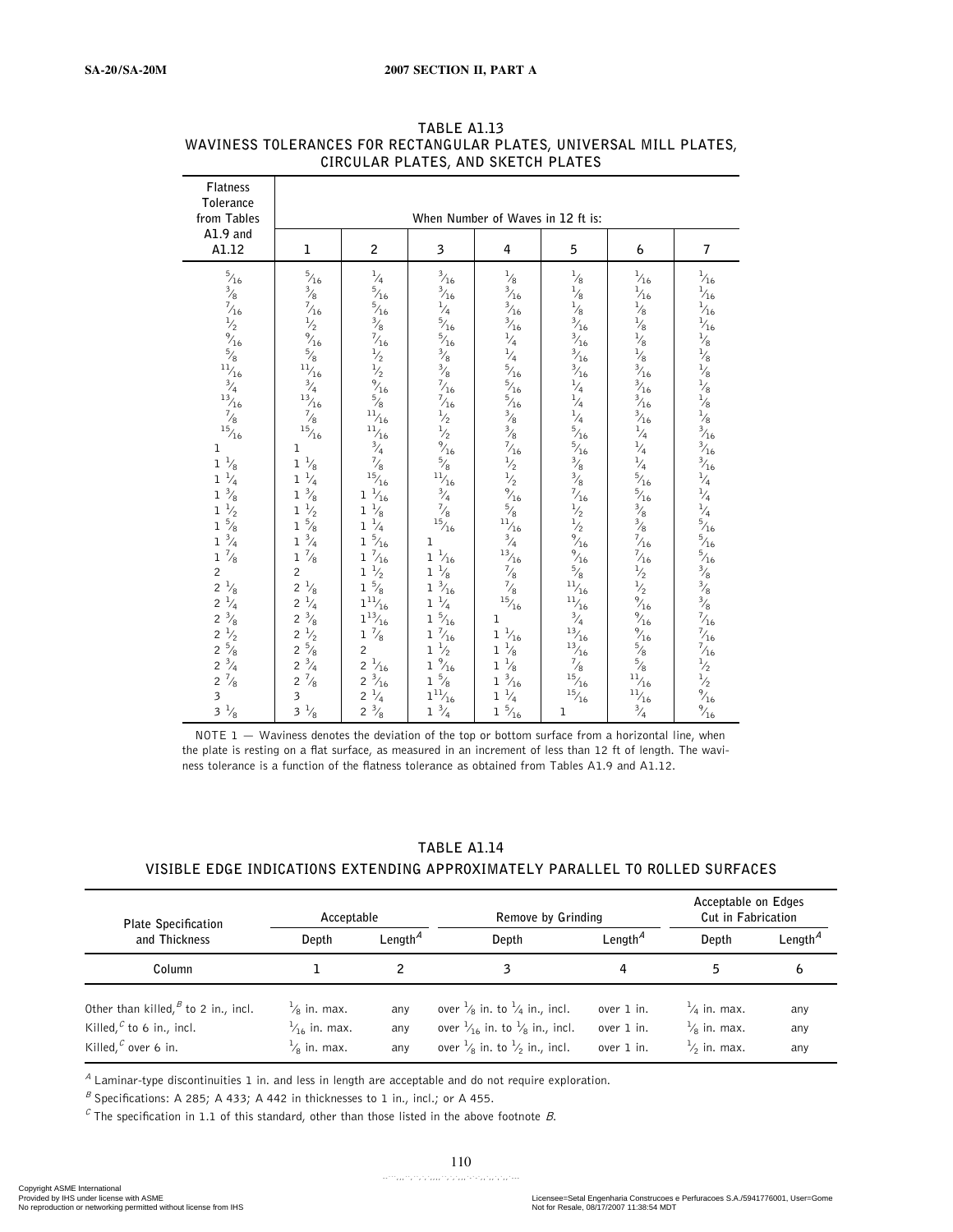TABLE A1.15<br>GENERALLY AVAILABLE GRADE-THICKNESS-MINIMUM TEST TEMPERATURE COMBINATIONS<br>MEETING CHARPY V-NOTCH REQUIREMENTS INDICATED (NORMALIZED OR QUENCHED AND TEMPERED CONDITION) MEETING CHARPY V-NOTCH REQUIREMENTS INDICATED (NORMALIZED OR QUENCHED AND TEMPERED CONDITION) **GENERALLY AVAILABLE GRADE-THICKNESS-MINIMUM TEST TEMPERATURE COMBINATIONS TABLE A1.15**

|           | Acceptance Criteria Charpy V-Notch                          |                                                    |                                                              |                    |                                                                                                                                                                                                                                                                                                                                                   | Test Temperature, °F for Plate Thicknesses |                                 |
|-----------|-------------------------------------------------------------|----------------------------------------------------|--------------------------------------------------------------|--------------------|---------------------------------------------------------------------------------------------------------------------------------------------------------------------------------------------------------------------------------------------------------------------------------------------------------------------------------------------------|--------------------------------------------|---------------------------------|
|           | Energy Absorption                                           | $\mathbf{I}$                                       |                                                              |                    |                                                                                                                                                                                                                                                                                                                                                   | (Unless Otherwise Agreed Upon)             |                                 |
| $Class^B$ | Minimum Average<br>For 3 Specimens <sup>c</sup><br>$ft-lbf$ | Minimum For<br>1 Specimen <sup>c</sup><br>$ft-lbf$ | Specification and Grade <sup>4</sup>                         | 1 in. and<br>Under | Over 1 in. to<br>2 in., Incl.                                                                                                                                                                                                                                                                                                                     | Over 2 in. to<br>$3$ in., Incl.            | Over $3$ in. to<br>5 in., Incl. |
|           | $\overline{a}$                                              | $\overline{ }$                                     | 285 Grade A<br>∢                                             | $+40$              | $-60$                                                                                                                                                                                                                                                                                                                                             | $\vdots$                                   | $\vdots$                        |
|           |                                                             |                                                    | A 285 Grade B                                                | $-50$              | $+70$                                                                                                                                                                                                                                                                                                                                             | $\vdots$                                   |                                 |
|           |                                                             |                                                    | A 285 Grade C                                                | $+60$              | $+80$                                                                                                                                                                                                                                                                                                                                             | $\vdots$                                   | $\vdots$                        |
| $\Box$    | $\frac{1}{2}$                                               | $\overline{10}$                                    | A 455                                                        | $+25$              | $\vdots$                                                                                                                                                                                                                                                                                                                                          | $\vdots$                                   |                                 |
| $\equiv$  | $\frac{2}{3}$                                               | $\overline{C}$                                     | 203 Grade A<br>∢                                             | $-90$              | $-90$                                                                                                                                                                                                                                                                                                                                             | $-75$                                      | $\vdots$                        |
|           |                                                             |                                                    | A 203 Grade D                                                | $-150$             | $-150$                                                                                                                                                                                                                                                                                                                                            | $-125$                                     | $\vdots$                        |
|           |                                                             |                                                    | A 442 Grade 55 $(1\frac{1}{2})$ in. max. thickness)          | $\vdots$           |                                                                                                                                                                                                                                                                                                                                                   | $\vdots$                                   | $\vdots$                        |
|           |                                                             |                                                    | 442 Grade 60 $(1\frac{1}{2})$ in. max. thickness)<br>$\prec$ | $\vdots$           |                                                                                                                                                                                                                                                                                                                                                   | $\vdots$                                   | $\vdots$                        |
|           |                                                             |                                                    | 516 Grade 55<br>∢                                            | $-60$              | $\begin{array}{c} 0 & 0 \\ 0 & 0 \\ 0 & 0 \\ 0 & 0 \\ 0 & 0 \\ 0 & 0 \\ 0 & 0 \\ 0 & 0 \\ 0 & 0 \\ 0 & 0 \\ 0 & 0 \\ 0 & 0 \\ 0 & 0 \\ 0 & 0 \\ 0 & 0 \\ 0 & 0 \\ 0 & 0 \\ 0 & 0 \\ 0 & 0 \\ 0 & 0 \\ 0 & 0 \\ 0 & 0 \\ 0 & 0 \\ 0 & 0 \\ 0 & 0 \\ 0 & 0 \\ 0 & 0 \\ 0 & 0 \\ 0 & 0 \\ 0 & 0 \\ 0 & 0 \\ 0 & 0 \\ 0 & 0 \\ 0 & 0 \\ 0 & 0 \\ 0 &$ | $-50$                                      | $-50$                           |
|           |                                                             |                                                    | 516 Grade 60<br>$\prec$                                      | $-60$              |                                                                                                                                                                                                                                                                                                                                                   | $-50$                                      |                                 |
|           |                                                             |                                                    | 516 Grade 65<br>$\prec$                                      | $-60$              | $-50$                                                                                                                                                                                                                                                                                                                                             | $-40$                                      | $-50$<br>$-25$                  |
|           |                                                             |                                                    | 537 Class 1 (Over $2^{1}/_{2}-4$ in.)<br>$\prec$             | $\vdots$           | $\frac{1}{2}$                                                                                                                                                                                                                                                                                                                                     | $-75$                                      | $-50$                           |
|           |                                                             |                                                    | A 662 Grade A                                                | $-75$              | $-75$                                                                                                                                                                                                                                                                                                                                             | $\vdots$                                   | $\ddot{\cdot}$                  |
|           |                                                             |                                                    | A 662 Grade B                                                | $-60$              | $-60$                                                                                                                                                                                                                                                                                                                                             | $\vdots$                                   | $\vdots$                        |
| $\geq$    | 15                                                          | 12                                                 | A 203 Grade B                                                | $-90$              | $-90$                                                                                                                                                                                                                                                                                                                                             |                                            | $\vdots$                        |
|           |                                                             |                                                    | A 203 Grade E                                                | $-150$             | $-150$                                                                                                                                                                                                                                                                                                                                            | $-75$<br>$-125$                            | $\vdots$                        |
|           |                                                             |                                                    | A 203 Grade F (4 in. max.)                                   | $\vdots$           | $\vdots$                                                                                                                                                                                                                                                                                                                                          | $-160$                                     | $-160$                          |
|           |                                                             |                                                    | 299<br>$\prec$                                               | $+20$              | $+30$                                                                                                                                                                                                                                                                                                                                             | $+30$                                      | $+40$                           |
|           |                                                             |                                                    | 516 Grade 70<br>$\prec$                                      | $-50$              | $-40$                                                                                                                                                                                                                                                                                                                                             |                                            | $-20$                           |
|           |                                                             |                                                    | 537 Class 1 $(2^{1/2}$ in. max.)<br>$\prec$                  | $-80$              | $-75$                                                                                                                                                                                                                                                                                                                                             | $-30$<br>$-75$<br>$-75$                    | $\vdots$                        |
|           |                                                             |                                                    | A 537 Class 2 (Over $2^{1}/2 - 4$ in.)                       | $\vdots$           | $\vdots$                                                                                                                                                                                                                                                                                                                                          |                                            | $-50$                           |
|           |                                                             |                                                    | A 662 Grade C                                                | $-50$              | $-50$                                                                                                                                                                                                                                                                                                                                             | $\vdots$                                   | $\vdots$                        |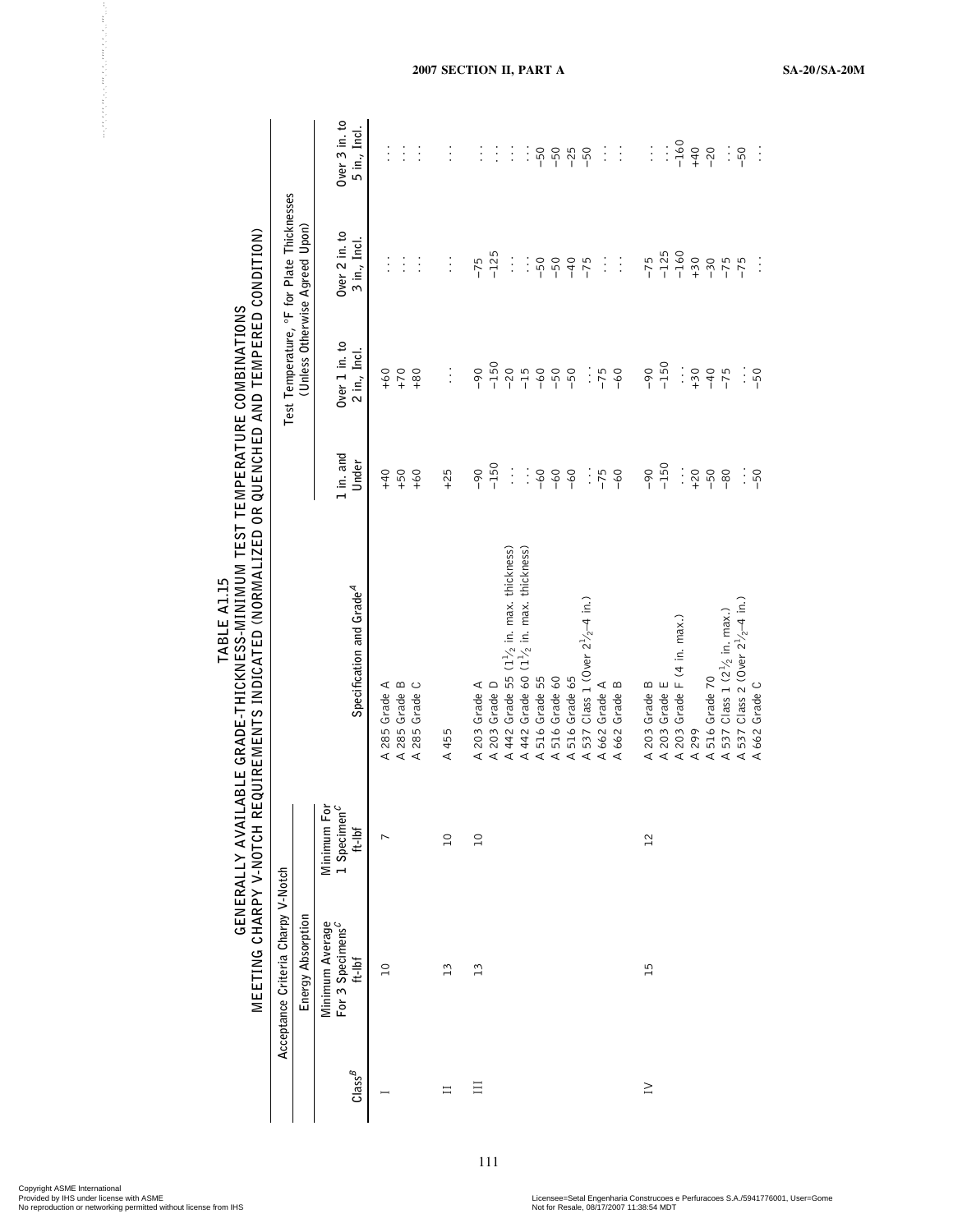|                | MEETING CHARPY V-NOTCH REQU                                                                                                                                                                                   | <b>GENERALLY AVAI</b>                            | REMENTS INDICATED (NORMALIZED OR QUENCHED AND TEMPERED CONDITION) (CONT'O)<br>LABLE GRADE-THICKNESS-MINIMUM TEST TEMPERATURE COMBINATIONS                                                                                                                                                                                                                                                                      |                                   |                                         |                                                 |                                            |
|----------------|---------------------------------------------------------------------------------------------------------------------------------------------------------------------------------------------------------------|--------------------------------------------------|----------------------------------------------------------------------------------------------------------------------------------------------------------------------------------------------------------------------------------------------------------------------------------------------------------------------------------------------------------------------------------------------------------------|-----------------------------------|-----------------------------------------|-------------------------------------------------|--------------------------------------------|
|                | Acceptance Criteria Charpy V-Notch                                                                                                                                                                            |                                                  |                                                                                                                                                                                                                                                                                                                                                                                                                |                                   |                                         | Test Temperature, °F for Plate Thicknesses      |                                            |
|                | Energy Absorption                                                                                                                                                                                             |                                                  |                                                                                                                                                                                                                                                                                                                                                                                                                |                                   |                                         | (Unless Otherwise Agreed Upon)                  |                                            |
| $Class^B$      | Minimum Average<br>For 3 Specimens <sup>c</sup><br>ft-Ibf                                                                                                                                                     | Minimum For<br>1 Specimen <sup>c</sup><br>ft-Ibf | Specification and Grade <sup>4</sup>                                                                                                                                                                                                                                                                                                                                                                           | 1 in. and<br>Under                | Over 1 in. to<br>2 in., Incl.           | Over 2 in. to<br>$3$ in., Incl.                 | Over $3$ in. to<br>5 in., Incl.            |
| $\geq$         | 20                                                                                                                                                                                                            | 15                                               | A 537 Class 2 (2 $\frac{1}{2}$ in. max.)<br>A 612<br>A 724 Grade A<br>Grade F<br>203<br>4                                                                                                                                                                                                                                                                                                                      | $-160$<br>$-50$<br>$-90$<br>$-50$ | $-160$<br>$\vdots$<br>$\vdots$<br>$-90$ | $\vdots$<br>$\ddot{\cdot}$<br>$\vdots$<br>$-90$ | $\vdots$<br>$\frac{1}{2}$<br>$\frac{1}{2}$ |
|                | Lateral Expansion<br>Transverse Test<br>Mils. Minimum<br>Each Specimen                                                                                                                                        |                                                  |                                                                                                                                                                                                                                                                                                                                                                                                                |                                   |                                         |                                                 |                                            |
| $\overline{z}$ |                                                                                                                                                                                                               | 15                                               |                                                                                                                                                                                                                                                                                                                                                                                                                | $-320$                            | $-320$                                  |                                                 |                                            |
|                |                                                                                                                                                                                                               |                                                  | $\begin{array}{l} \textsf{A} \hspace{0.1cm} \textsf{353} \hspace{0.1cm} \textsf{Type I} \ \textsf{A} \hspace{0.1cm} \textsf{553} \hspace{0.1cm} \textsf{Type II} \ \textsf{A} \hspace{0.1cm} \textsf{553} \hspace{0.1cm} \textsf{Type III} \ \textsf{A} \hspace{0.1cm} \textsf{645} \ \textsf{A} \hspace{0.1cm} \textsf{645} \ \textsf{A} \hspace{0.1cm} \textsf{517 all} \hspace{0.1cm} \textsf{127}_{2} \hs$ | $-320$                            | $-320$                                  | $\vdots$                                        | $\vdots$                                   |
|                |                                                                                                                                                                                                               |                                                  |                                                                                                                                                                                                                                                                                                                                                                                                                | $-275$<br>$-275$                  | $-275$                                  | $\vdots$                                        | $\vdots$                                   |
|                |                                                                                                                                                                                                               |                                                  |                                                                                                                                                                                                                                                                                                                                                                                                                |                                   | $-275$                                  | $\vdots$                                        | $\vdots$                                   |
|                |                                                                                                                                                                                                               |                                                  |                                                                                                                                                                                                                                                                                                                                                                                                                | $\triangledown$                   | ₹                                       | $\vdots$                                        | $\vdots$                                   |
|                |                                                                                                                                                                                                               |                                                  |                                                                                                                                                                                                                                                                                                                                                                                                                | $-50$                             | $\vdots$                                |                                                 |                                            |
|                | <sup>B</sup> Class I is <i>Other Than Killed</i> with a specified minimum tensile strength of 65 ksi or lower.<br><sup>4</sup> Testing temperature as specified in the purchase order but no higher than 32°F |                                                  | $\mathsf{NOTE}~1$ — The minimum temperatures listed are for longitudinal tests. For transverse tests, the available minimum temperature may be somewhat higher                                                                                                                                                                                                                                                 |                                   |                                         |                                                 |                                            |
|                | Class IV is Killed with a specified minimum tensile strength of over 65 ksi to 75 ksi<br>Class III is Killed with a specified minimum tensile strength of 65 ksi or lower.                                    |                                                  | Class V is Killed with a specified minimum tensile strength of over 75 ksi to but not including 95 ksi.<br>Class II is Other Than Killed with a specified minimum tensile strength of over 65 ksi to 75 ksi                                                                                                                                                                                                    |                                   |                                         |                                                 |                                            |
|                | Class VI is Killed with a specified minimum tensile strength of 95 ksi and over.<br>$^{\circ}$ Full size (10 by 10 mm) specimens.                                                                             |                                                  |                                                                                                                                                                                                                                                                                                                                                                                                                |                                   |                                         |                                                 |                                            |

**TABLE A1.15**

TABLE A1.15

**SA-20/SA-20M 2007 SECTION II, PART A**

Copyright ASME International Provided by IHS under license with ASME Licensee=Setal Engenharia Construcoes e Perfuracoes S.A. No reproduction or networking permitted without license from IHS Not for Resale, 08/17/2007 11:38:54 MDT

112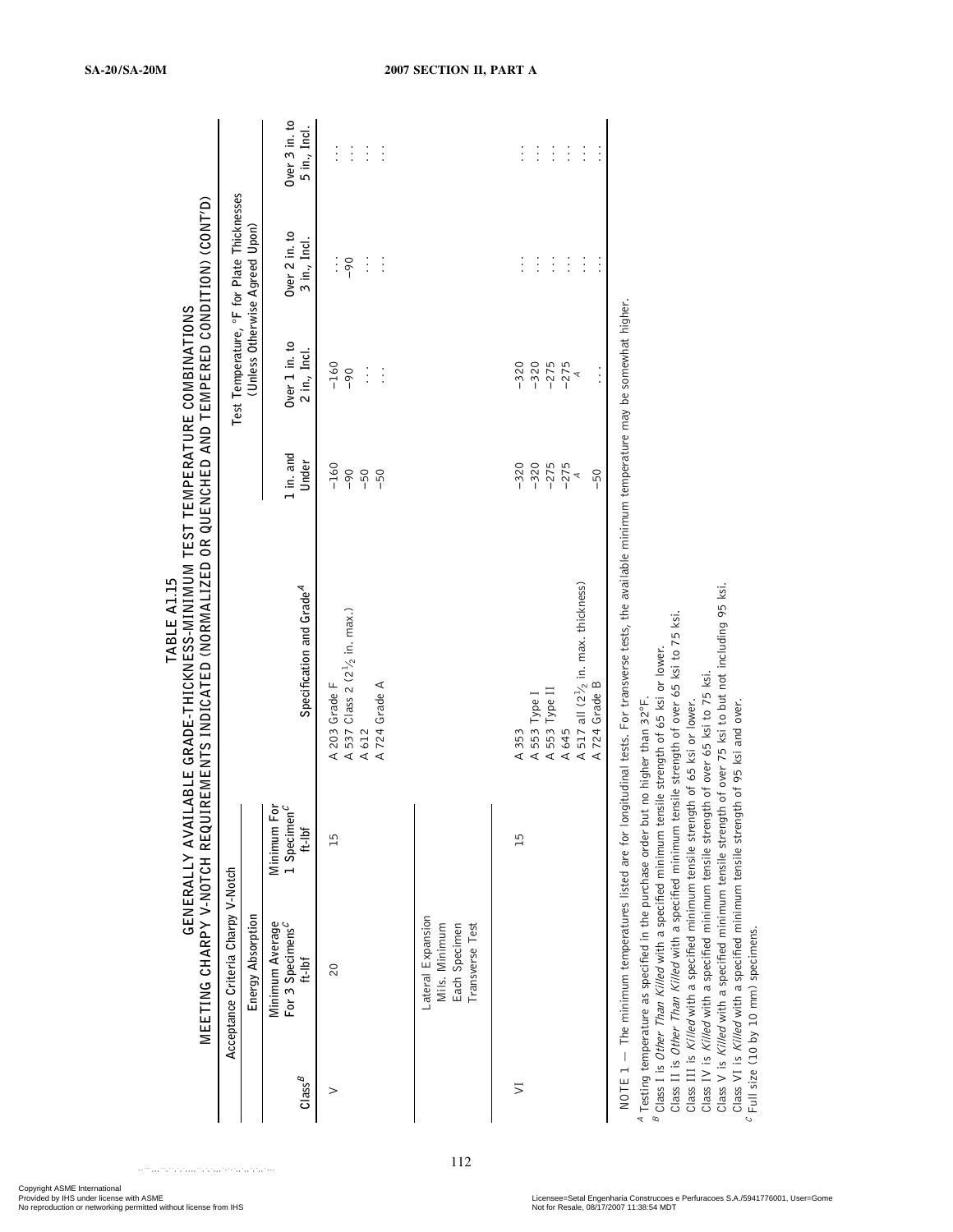|        | Full Size, 10 by<br>$10 \text{ mm}$ |        | $\frac{3}{4}$ Size, 10 by<br>$7.5 \text{ mm}$ |        | $\frac{2}{3}$ Size, 10 by<br>$6.7$ mm |        | $\frac{1}{2}$ Size, 10 by 5<br>mm |                | $\frac{1}{3}$ Size, 10 by<br>$3.3 \text{ mm}$ |                | $\frac{1}{4}$ Size, 10 by<br>$2.5 \text{ mm}$ |
|--------|-------------------------------------|--------|-----------------------------------------------|--------|---------------------------------------|--------|-----------------------------------|----------------|-----------------------------------------------|----------------|-----------------------------------------------|
| ft-Ibf | [J]                                 | ft-Ibf | [J]                                           | ft-Ibf | [J]                                   | ft-Ibf | [J]                               | ft-Ibf         | [J]                                           | ft-Ibf         | [J]                                           |
| 40     | [54]                                | 30     | [41]                                          | 27     | [37]                                  | 20     | [27]                              | 13             | [18]                                          | 10             | [14]                                          |
| 35     | [48]                                | 26     | [35]                                          | 23     | [31]                                  | 18     | [24]                              | 12             | [16]                                          | 9              | [12]                                          |
| 30     | [41]                                | 22     | [30]                                          | 20     | [27]                                  | 15     | [20]                              | 10             | [14]                                          | 8              | [11]                                          |
| 25     | [34]                                | 19     | [26]                                          | 17     | [23]                                  | 12     | [16]                              | 8              | [11]                                          | 6              | [8]                                           |
| 20     | [27]                                | 15     | [20]                                          | 13     | [18]                                  | 10     | [14]                              | 7              | [10]                                          | 5              | [7]                                           |
| 16     | [22]                                | 12     | [16]                                          | 11     | [15]                                  | 8      | [11]                              | 5              | 171                                           | 4              | [5]                                           |
| 15     | [20]                                | 11     | [15]                                          | 10     | [14]                                  | 8      | [11]                              | 5              | [7]                                           | 4              | [5]                                           |
| 13     | [18]                                | 10     | [14]                                          | 9      | [12]                                  | 6      | [8]                               | 4              | [5]                                           | 3              | [4]                                           |
| 12     | [16]                                | 9      | [12]                                          | 8      | [11]                                  | 6      | [8]                               | 4              | [5]                                           | 3              | $\lceil 4 \rceil$                             |
| 10     | [14]                                | 8      | [11]                                          | 7      | [10]                                  | 5      | [7]                               | 3              | [4]                                           | $\overline{2}$ | [3]                                           |
| 7      | [10]                                | 5      | [7]                                           | 5      | [7]                                   | 4      | [5]                               | $\overline{c}$ | [3]                                           | 2              | [3]                                           |

#### **TABLE A1.16 CHARPY V-NOTCH TEST ACCEPTANCE CRITERIA FOR VARIOUS SUBSIZE SPECIMENS<sup>A</sup>**

<sup>A</sup> Interpolation shall be made for specimens with widths intermediate of those listed. Interpolated values shall be rounded to the nearest whole number as prescribed in Practice E 29.

| TABLE A1.17                                |
|--------------------------------------------|
| PERMISSIBLE VARIATIONS IN WIDTH FOR MILL   |
| EDGE CARBON STEEL AND HIGH-STRENGTH LOW-   |
| ALLOY STEEL PLATES PRODUCED ON STRIP MILLS |

| Specified Width, in. | Variations<br>Over Specified<br>Width, in. <sup>4</sup> |
|----------------------|---------------------------------------------------------|
| To 14, excl.         | $\frac{7}{16}$                                          |
| 14 to 17, excl.      | $\frac{1}{2}$                                           |
| 17 to 19, excl.      | $\frac{9}{16}$                                          |
| 19 to 21, excl.      | $\frac{5}{8}$                                           |
| 21 to 24, excl.      | $^{11}\!\!/_{\!16}$                                     |
| 24 to 26, excl.      | $^{13}$ /16                                             |
| 26 to 28, excl.      | $^{15}\!\!/\!_{16}$                                     |
| 28 to 35, excl.      | $1\frac{1}{8}$                                          |
| 35 to 50, excl.      | $1\frac{1}{4}$                                          |
| 50 to 60, excl.      | $1\frac{1}{2}$                                          |
| 60 to 65, excl.      | $1\frac{5}{8}$                                          |
| 65 to 70, excl.      | $1\frac{3}{4}$                                          |
| 70 to 80, excl.      | $1\frac{7}{8}$                                          |
| 80 and over          | $\overline{c}$                                          |

NOTE 1 — Applies to plates produced from coils plates produced from plate-as-rolled.

--```,,,``,``,`,`,,,,``,`,`,,,`-`-`,,`,,`,`,,`---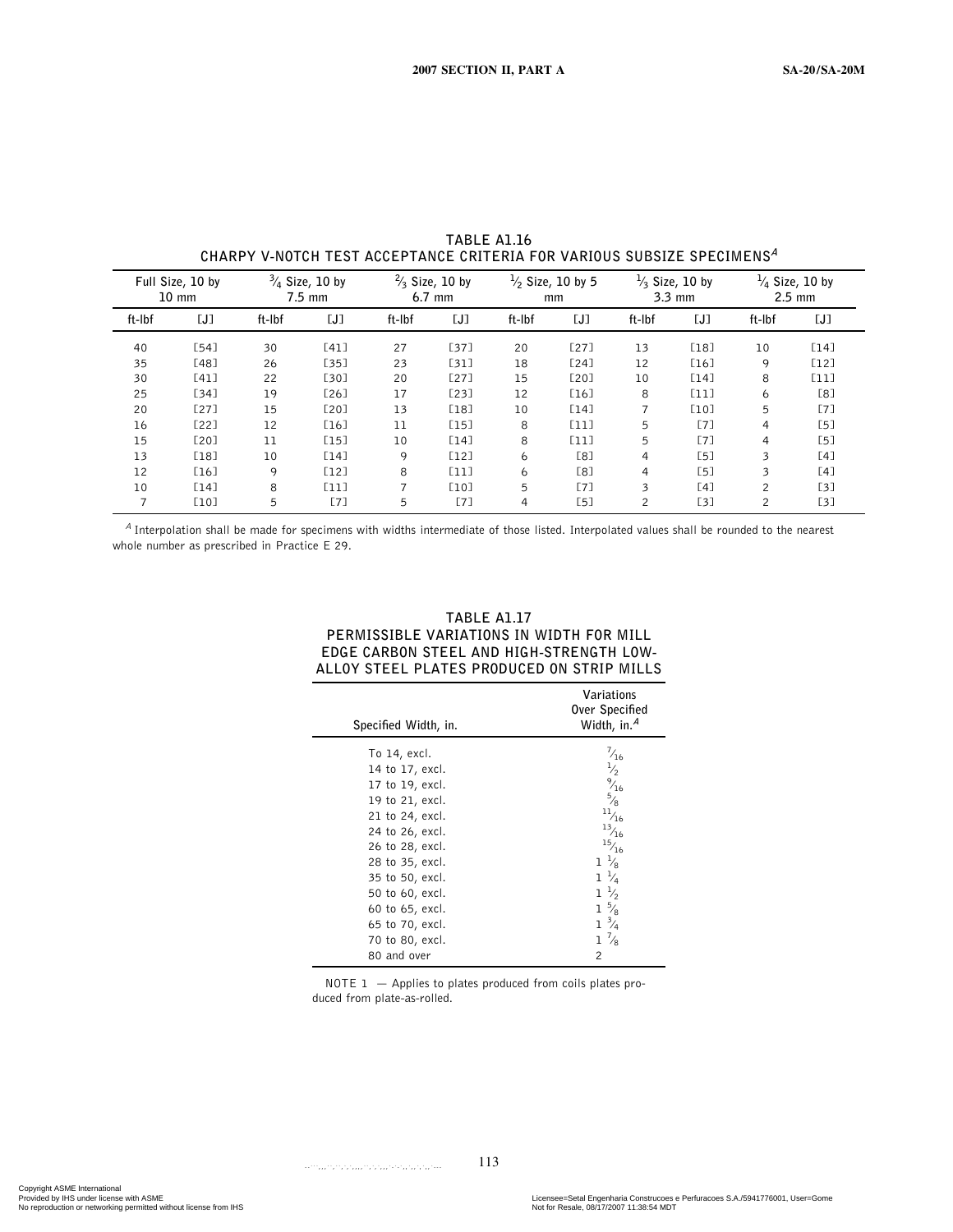#### **A2. PERMISSIBLE VARIATIONS IN DIMENSIONS, ETC. — SI UNITS**

**A2.1** Listed herein are permissible variations in dimensions, and notch toughness information, expressed in SI units.

|                               |                   |                                          |                           |                           |                           |                           | Tolerance Over Specified Thickness for Widths Given in Millimeters, mm |                           |                           |                           |                         |
|-------------------------------|-------------------|------------------------------------------|---------------------------|---------------------------|---------------------------|---------------------------|------------------------------------------------------------------------|---------------------------|---------------------------|---------------------------|-------------------------|
| Specified<br>Thickness,<br>mm | 1200 and<br>Under | <b>Over</b><br>1200 to<br>1500,<br>Excl. | 1500 to<br>1800,<br>Excl. | 1800 to<br>2100,<br>Excl. | 2100 to<br>2400,<br>Excl. | 2400 to<br>2700,<br>Excl. | 2700 to<br>3000,<br>Excl.                                              | 3000 to<br>3300,<br>Excl. | 3300 to<br>3600,<br>Excl. | 3600 to<br>4200,<br>Excl. | 4200 and<br><b>Over</b> |
| 5.0                           | 0.8               | 0.8                                      | 0.8                       | 0.8                       | 0.8                       | 0.8                       | 0.8                                                                    | 0.9                       | 1.0                       | .                         | $\ldots$                |
| 5.5                           | 0.8               | 0.8                                      | 0.8                       | 0.8                       | 0.8                       | 0.8                       | 0.8                                                                    | 0.9                       | 1.0                       | .                         | $\cdots$                |
| 6.0                           | 0.8               | 0.8                                      | 0.8                       | 0.8                       | 0.8                       | 0.8                       | 0.9                                                                    | 1.0                       | 1.1                       | 1.4                       | .                       |
| 7.0                           | 0.8               | 0.8                                      | 0.8                       | 0.8                       | 0.8                       | 0.8                       | 0.9                                                                    | 1.0                       | 1.2                       | 1.4                       | .                       |
| 8.0                           | 0.8               | 0.8                                      | 0.8                       | 0.8                       | 0.8                       | 0.8                       | 0.9                                                                    | 1.0                       | 1.2                       | 1.5                       | 1.7                     |
| 9.0                           | 0.8               | 0.8                                      | 0.8                       | 0.8                       | 0.8                       | 0.8                       | 1.0                                                                    | 1.0                       | 1.3                       | 1.5                       | 1.7                     |
| 10.0                          | 0.8               | 0.8                                      | 0.8                       | 0.8                       | 0.8                       | 0.8                       | 1.0                                                                    | 1.0                       | 1.3                       | 1.5                       | 1.8                     |
| 11.0                          | 0.8               | 0.8                                      | 0.8                       | 0.8                       | 0.8                       | 0.8                       | 1.0                                                                    | 1.0                       | 1.3                       | 1.5                       | 1.8                     |
| 12.0                          | 0.8               | 0.8                                      | 0.8                       | 0.8                       | 0.8                       | 0.9                       | 1.0                                                                    | 1.0                       | 1.3                       | 1.5                       | 1.8                     |
| 14.0                          | 0.8               | 0.8                                      | 0.8                       | 0.8                       | 0.9                       | 0.9                       | 1.0                                                                    | 1.1                       | 1.3                       | 1.5                       | 2.0                     |
| 16.0                          | 0.8               | 0.8                                      | 0.8                       | 0.8                       | 0.9                       | 0.9                       | 1.0                                                                    | 1.1                       | 1.3                       | 1.6                       | 2.0                     |
| 18.0                          | 0.8               | 0.8                                      | 0.8                       | 0.8                       | 0.9                       | 1.0                       | $1.1\,$                                                                | 1.2                       | 1.4                       | 1.6                       | 2.0                     |
| 20.0                          | 0.8               | 0.8                                      | 0.8                       | 0.8                       | 0.9                       | 1.0                       | 1.2                                                                    | 1.2                       | 1.4                       | 1.8                       | 2.2                     |
| 22.0                          | 0.8               | 0.9                                      | 0.9                       | 0.9                       | 1.0                       | 1.1                       | 1.3                                                                    | 1.3                       | 1.5                       | 1.8                       | 2.2                     |
| 25.0                          | 0.9               | 0.9                                      | 1.0                       | 1.0                       | 1.0                       | 1.2                       | 1.3                                                                    | 1.5                       | 1.5                       | 2.0                       | 2.4                     |
| 28.0                          | 1.0               | 1.0                                      | 1.1                       | 1.1                       | 1.1                       | 1.3                       | 1.4                                                                    | 1.8                       | 1.8                       | 2.1                       | 2.6                     |
| 30.0                          | 1.1               | 1.1                                      | 1.2                       | 1.2                       | 1.2                       | 1.4                       | 1.5                                                                    | 1.8                       | 1.8                       | 2.3                       | 2.8                     |
| 32.0                          | 1.2               | 1.2                                      | 1.3                       | 1.3                       | 1.3                       | 1.5                       | 1.6                                                                    | 2.0                       | 2.0                       | 2.5                       | 3.0                     |
| 35.0                          | 1.3               | 1.3                                      | 1.4                       | 1.4                       | 1.4                       | 1.6                       | 1.7                                                                    | 2.3                       | 2.3                       | 2.7                       | 3.3                     |
| 38.0                          | 1.4               | 1.4                                      | 1.5                       | 1.5                       | 1.5                       | 1.7                       | 1.8                                                                    | 2.3                       | 2.3                       | 2.8                       | 3.5                     |
| 40.0                          | 1.5               | 1.5                                      | 1.6                       | 1.6                       | 1.6                       | 1.8                       | 2.0                                                                    | 2.5                       | 2.5                       | 3.0                       | 3.8                     |
| 45.0                          | 1.6               | 1.6                                      | 1.7                       | 1.8                       | 1.8                       | 2.0                       | 2.3                                                                    | 2.8                       | 2.8                       | 3.3                       | 3.8                     |
| 50.0                          | 1.8               | 1.8                                      | 1.8                       | 2.0                       | 2.0                       | 2.3                       | 2.5                                                                    | 3.0                       | 3.0                       | 3.5                       | 4.0                     |
| 55.0                          | 2.0               | 2.0                                      | 2.0                       | 2.2                       | 2.2                       | 2.5                       | 2.8                                                                    | 3.3                       | 3.3                       | 3.8                       | 4.0                     |
| 60.0                          | 2.3               | 2.3                                      | 2.3                       | 2.4                       | 2.4                       | 2.8                       | 3.0                                                                    | 3.4                       | 3.4                       | 4.0                       | 4.0                     |
| 70.0                          | 2.5               | 2.5                                      | 2.5                       | 2.6                       | 2.6                       | 3.0                       | 3.3                                                                    | 3.5                       | 3.6                       | 4.0                       | 4.4                     |
| 80.0                          | 2.8               | 2.8                                      | 2.8                       | 2.8                       | 2.8                       | 3.3                       | 3.5                                                                    | 3.5                       | 3.6                       | 4.0                       | 4.4                     |
| 90.0                          | 3.0               | 3.0                                      | 3.0                       | 3.0                       | 3.0                       | 3.5                       | 3.5                                                                    | 3.5                       | 3.6                       | 4.4                       | 4.4                     |
| 100.0                         | 3.3               | 3.3                                      | 3.3                       | 3.3                       | 3.5                       | 3.8                       | 3.8                                                                    | 3.8                       | 3.8                       | 4.4                       | 4.8                     |
| 110.0                         | 3.5               | 3.5                                      | 3.5                       | 3.5                       | 3.5                       | 3.8                       | 3.8                                                                    | 3.8                       | 3.8                       | 4.8                       | 5.2                     |
| 120.0                         | 3.8               | 3.8                                      | 3.8                       | 3.8                       | 3.8                       | 3.8                       | 3.8                                                                    | 3.8                       | 3.8                       | 5.2                       | 5.6                     |
| 130.0                         | 4.0               | 4.0                                      | 4.0                       | 4.0                       | 4.0                       | 4.0                       | 4.0                                                                    | 4.0                       | 4.0                       | 5.6                       | 5.6                     |
| 140.0                         | 4.3               | 4.3                                      | 4.3                       | 4.3                       | 4.3                       | 4.3                       | 4.3                                                                    | 4.3                       | 4.3                       | 5.6                       | 5.6                     |
| 150.0                         | 4.5               | 4.5                                      | 4.5                       | 4.5                       | 4.5                       | 4.5                       | 4.5                                                                    | 4.5                       | 4.5                       | 5.6                       | 6.3                     |
| 160.0                         | 4.8               | 4.8                                      | 4.8                       | 4.8                       | 4.8                       | 4.8                       | 4.8                                                                    | 4.8                       | 4.8                       | 6.3                       | 7.0                     |
| 180.0                         | 5.4               | 5.4                                      | 5.4                       | 5.4                       | 5.4                       | 5.4                       | 5.4                                                                    | 5.4                       | 5.4                       | 7.0                       | 8.8                     |
| 200.0                         | 5.8               | 5.8                                      | 6.0                       | 6.0                       | 6.0                       | 6.0                       | 6.0                                                                    | 6.0                       | 6.0                       | 7.5                       | 9.0                     |
| 250.0                         | 7.5               | 7.5                                      | 7.5                       | 7.5                       | 7.5                       | 7.5                       | 7.5                                                                    | 7.5                       | 7.5                       | 9.0                       | .                       |
| 300.0                         | 7.5               | 7.5                                      | 9.0                       | 9.0                       | 9.0                       | 9.0                       | 9.0                                                                    | 9.0                       | 9.0                       | $\cdots$                  | $\cdots$                |

**TABLE A2.1 PERMISSIBLE VARIATIONS IN THICKNESS FOR RECTANGULAR PLATES**

NOTE 1 — Permissible variation under specified thickness, 0.3 mm.

NOTE 2 — Thickness shall be measured 10 to 20 mm from the longitudinal edge.

NOTE  $3$  – For specified thicknesses other than those shown, the tolerances for the next higher thickness shall apply.

NOTE  $4$  – For thickness measured at any location other than that specified in Note 2, the permissible maximum over tolerance shall be increased by 75%, rounded to the nearest 0.1 mm.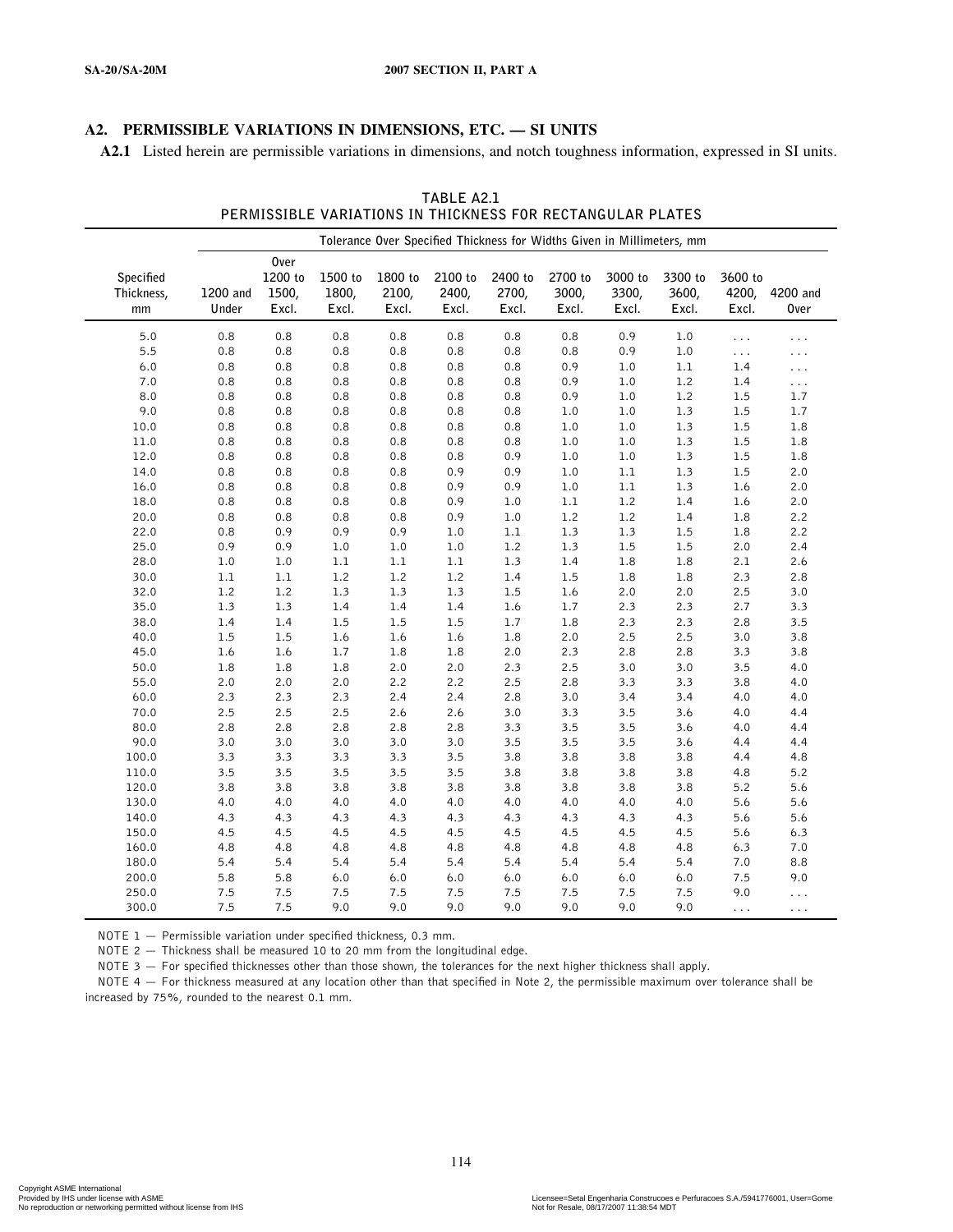|                         | Specified Dimensions, mm |       |              |       | Variations Over Specified Width and Length<br>for Thicknesses Given, mm |       |                 |       |                      |
|-------------------------|--------------------------|-------|--------------|-------|-------------------------------------------------------------------------|-------|-----------------|-------|----------------------|
|                         |                          |       | To 10, Excl. |       | 10 to 16, Excl.                                                         |       | 16 to 25, Excl. |       | 25 to 50, Incl. $^A$ |
| Length                  | Width                    | Width | Length       | Width | Length                                                                  | Width | Length          | Width | Length               |
| To 3,000 excl.          | To 1500, excl.           | 10    | 13           | 11    | 16                                                                      | 13    | 19              | 16    | 25                   |
|                         | 1500 to 2100, excl.      | 11    | 16           | 13    | 17                                                                      | 16    | 22              | 19    | 25                   |
|                         | 2100 to 2700, excl.      | 13    | 19           | 16    | 22                                                                      | 19    | 25              | 25    | 29                   |
|                         | 2700 and over            | 16    | 22           | 19    | 25                                                                      | 22    | 29              | 29    | 32                   |
| 3,000 to 6,000 excl.    | To 1500, excl.           | 10    | 19           | 13    | 22                                                                      | 16    | 25              | 19    | 29                   |
|                         | 1500 to 2100, excl.      | 13    | 19           | 16    | 22                                                                      | 19    | 25              | 22    | 32                   |
|                         | 2100 to 2700, excl.      | 14    | 22           | 17    | 24                                                                      | 21    | 29              | 25    | 35                   |
|                         | 2700 and over            | 16    | 25           | 19    | 29                                                                      | 22    | 32              | 29    | 35                   |
| 6,000 to 9,000, excl.   | To 1500, excl.           | 10    | 25           | 13    | 29                                                                      | 16    | 32              | 19    | 38                   |
|                         | 1500 to 2100, excl.      | 13    | 25           | 16    | 29                                                                      | 19    | 32              | 22    | 38                   |
|                         | 2100 to 2700, excl.      | 14    | 25           | 17    | 32                                                                      | 22    | 35              | 25    | 38                   |
|                         | 2700 and over            | 17    | 29           | 22    | 32                                                                      | 25    | 35              | 32    | 44                   |
| 9,000 to 12,000, excl.  | To 1500, excl.           | 11    | 29           | 13    | 32                                                                      | 16    | 35              | 19    | 41                   |
|                         | 1500 to 2100, excl.      | 13    | 32           | 16    | 35                                                                      | 19    | 38              | 22    | 41                   |
|                         | 2100 to 2700, excl.      | 14    | 32           | 19    | 35                                                                      | 22    | 38              | 25    | 48                   |
|                         | 2700 and over            | 19    | 35           | 22    | 38                                                                      | 25    | 41              | 32    | 48                   |
| 12,000 to 15,000, excl. | To 1500, excl.           | 11    | 32           | 13    | 38                                                                      | 16    | 41              | 19    | 48                   |
|                         | 1500 to 2100, excl.      | 13    | 35           | 16    | 38                                                                      | 19    | 41              | 22    | 48                   |
|                         | 2100 to 2700, excl.      | 16    | 35           | 19    | 38                                                                      | 22    | 41              | 25    | 48                   |
|                         | 2700 and over            | 19    | 38           | 22    | 41                                                                      | 25    | 44              | 32    | 48                   |
| 15,000 to 18,000, excl. | To 1500, excl.           | 13    | 44           | 16    | 48                                                                      | 19    | 48              | 22    | 57                   |
|                         | 1500 to 2100, excl.      | 16    | 44           | 19    | 48                                                                      | 22    | 48              | 25    | 57                   |
|                         | 2100 to 2700, excl.      | 16    | 44           | 19    | 48                                                                      | 22    | 48              | 29    | 57                   |
|                         | 2700 and over            | 22    | 44           | 25    | 51                                                                      | 29    | 57              | 32    | 64                   |
| 18,000 and over         | To 1500, excl.           | 14    | 51           | 19    | 54                                                                      | 22    | 57              | 25    | 70                   |
|                         | 1500 to 2100, excl.      | 19    | 51           | 22    | 54                                                                      | 25    | 57              | 29    | 70                   |
|                         | 2100 to 2700, excl.      | 19    | 51           | 22    | 54                                                                      | 25    | 57              | 32    | 70                   |
|                         | 2700 and over            | 25    | 51           | 29    | 60                                                                      | 32    | 64              | 35    | 76                   |

#### **TABLE A2.2 PERMISSIBLE VARIATIONS OVER IN WIDTH AND LENGTH FOR SHEARED PLATES (NOTE 1) AND LENGTH ONLY FOR UNIVERSAL MILL PLATES (NOTE 2)**

NOTE 1 - Carbon steel and high-strength low-alloy steel plates 40 mm and under in thickness. Alloy steel plates 30 mm and under in thickness.

NOTE 2 - Carbon steel and high-strength low-alloy steel plates 65 mm and under in thickness. Alloy steel plates 50 mm and under in thickness.

NOTE 3 — Permissible variation under in specified width and length: 6 mm.

<sup>A</sup> Permissible variations in length apply also to carbon-steel and high-strength low-alloy steel universal mill plates up to 300 mm in width for thicknesses over 50 to 65 mm, incl.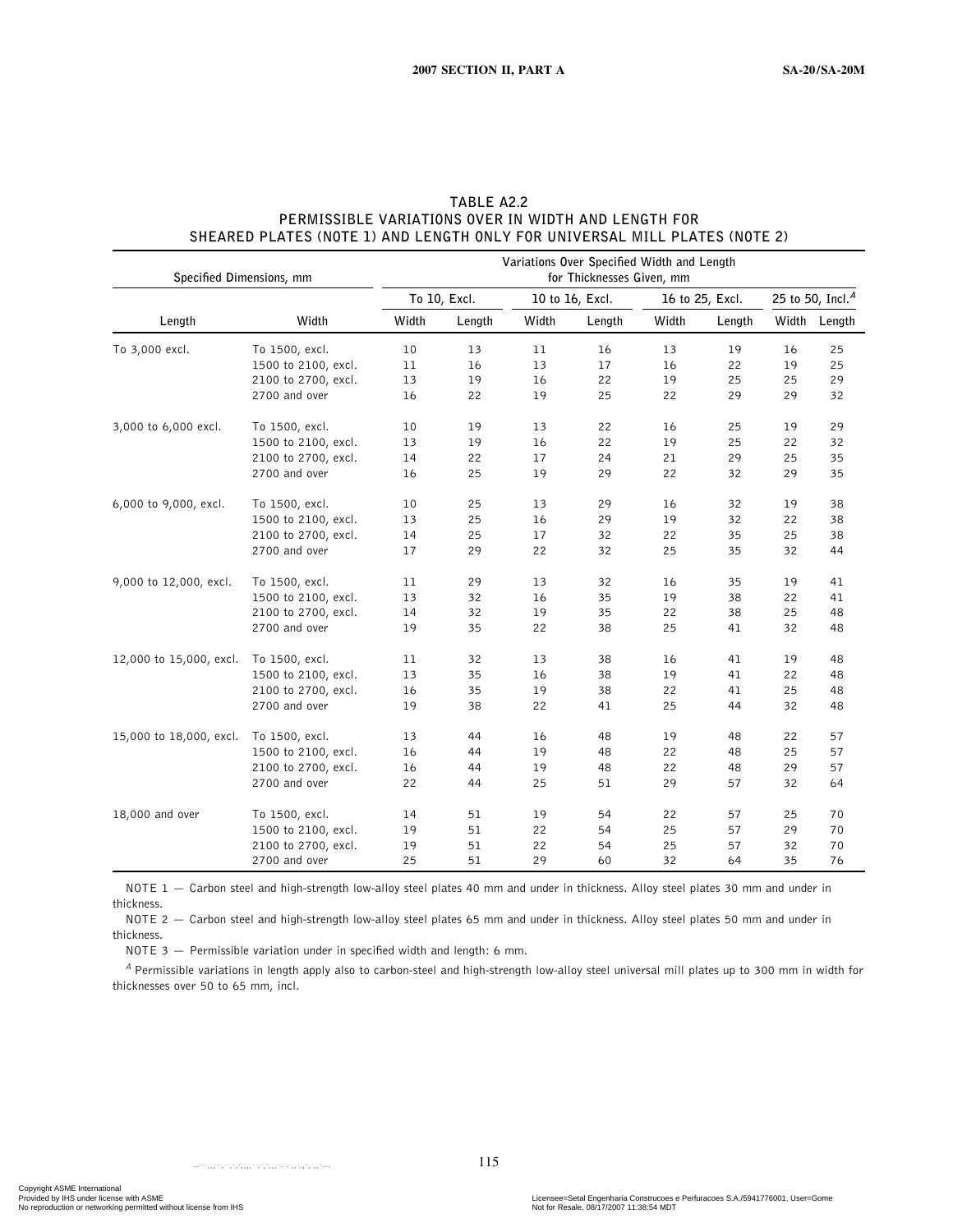| TABLE A2.3                                               |
|----------------------------------------------------------|
| PERMISSIBLE VARIATIONS IN ROLLED WIDTH FOR UNIVERSAL     |
| MILL CARBON-STEEL, HIGH-STRENGTH LOW ALLOY STEEL PLATES, |
| AND ALLOY STEEL PLATES 400 MM AND UNDER IN THICKNESS     |

|                                                             |                 | Variations Over Specified Width for Thickness Given, mm |                       |                         |                                |                                 |
|-------------------------------------------------------------|-----------------|---------------------------------------------------------|-----------------------|-------------------------|--------------------------------|---------------------------------|
| Specified Width,<br>mm                                      | To 10,<br>Excl. | 10 to<br>16,<br>Excl.                                   | 16 to<br>25,<br>Excl. | $25$ to<br>50,<br>Excl. | Over<br>50 to<br>250,<br>Incl. | Over<br>250 to<br>400,<br>Incl. |
| Over 200 to 500, excl.<br>500 to 900, excl.<br>900 and over | 3<br>5.<br>8    | 3<br>6<br>10                                            | 5<br>8<br>ו ו         | 6<br>10<br>13           | 10<br>11<br>14                 | 13<br>14<br>16                  |

GENERAL NOTE: Permissible variation under specified width shall be 3 mm.

#### **TABLE A2.4 PERMISSIBLE VARIATIONS IN DIAMETER FOR SHEARED CIRCULAR CARBON STEEL, HIGH-STRENGTH LOW-ALLOY STEEL AND ALLOY-STEEL PLATES 25 MM AND UNDER IN THICKNESS**

|                            | <b>Permissible Variations</b><br>Over Specified Diameter<br>for Thicknesses Given, mm |                    |                    |  |  |  |  |  |
|----------------------------|---------------------------------------------------------------------------------------|--------------------|--------------------|--|--|--|--|--|
| Specified<br>Diameters, mm | To 10,<br>Excl.                                                                       | 10 to<br>16, Excl. | 16 to 25,<br>Incl. |  |  |  |  |  |
| To 800, excl.              | 6                                                                                     | 10                 | 13                 |  |  |  |  |  |
| 800 to 2100, excl.         | 8                                                                                     | 11                 | 14                 |  |  |  |  |  |
| 2100 to 2700, excl.        | 10                                                                                    | 13                 | 16                 |  |  |  |  |  |
| 2700 to 3300, excl.        | 11                                                                                    | 14                 | 17                 |  |  |  |  |  |
| 3300 and over              | 13                                                                                    | 16                 | 19                 |  |  |  |  |  |

GENERAL NOTE: No permissible variations under specified diameter.

#### **TABLE A2.5 PERMISSIBLE VARIATIONS IN WIDTH AND LENGTH FOR RECTANGULAR CARBON STEEL AND HIGH-STRENGTH LOW-ALLOY STEEL PLATES WHEN GAS CUTTING IS SPECIFIED OR REQUIRED**

| Specified Thickness, mm                                                    | Variations Over for All Specified<br>Widths or Lengths, mm |
|----------------------------------------------------------------------------|------------------------------------------------------------|
| To 50, excl.<br>50 to 100, excl.<br>100 to 150, excl.<br>150 to 200, excl. | 13<br>16<br>19<br>22                                       |
| 200 to 400, incl.                                                          | 25                                                         |

NOTE 1 — These variations may be taken all under or divided over and under, if so specified.

NOTE 2 — Plates with universal rolled edges will be gas cut to length only.

#### **TABLE A2.6 PERMISSIBLE VARIATIONS IN DIAMETER FOR GAS-CUT CIRCULAR CARBON-STEEL AND HIGH-STRENGTH LOW-ALLOY STEEL PLATES**

|                               |            |    |      | Variations Over Specified Diameter<br>for Thicknesses Given, mm |             |                                          |
|-------------------------------|------------|----|------|-----------------------------------------------------------------|-------------|------------------------------------------|
| Specified<br>Diameters,<br>mm | To 25, 50, |    | 100, | 150,<br>Excl. Excl. Excl. Excl. Excl. Excl.                     | <b>200.</b> | 25 to 50 to 100 to 150 to 200 to<br>400, |
| To 800, excl.                 | 10         | 10 | 13   | 13                                                              | 16          | 19                                       |
| 800 to 2100, excl.            | 10         | 13 | 13   | 16                                                              | 19          | 22                                       |
| 2100 to 2700, excl.           | 13         | 14 | 16   | 19                                                              | 22          | 25                                       |
| 2700 to 3300, excl.           | 13         | 14 | 17   | 22                                                              | 25          | 29                                       |
| 3300 and over                 | 16         | 19 | 22   | 25                                                              | 29          | 32                                       |

GENERAL NOTE: No permissible variations under specified diameter.

#### **TABLE A2.7 PERMISSIBLE CAMBER FOR CARBON STEEL SHEARED OR GAS-CUT RECTANGULAR PLATES ALL THICKNESSES**

| Maximum permissible camber, $mm = length$ |  |
|-------------------------------------------|--|
| in millimeters/500                        |  |

GENERAL NOTE: Camber, as it relates to plates, is the horizontal edge curvature in the length, measured over the entire length of the plate in the flat position.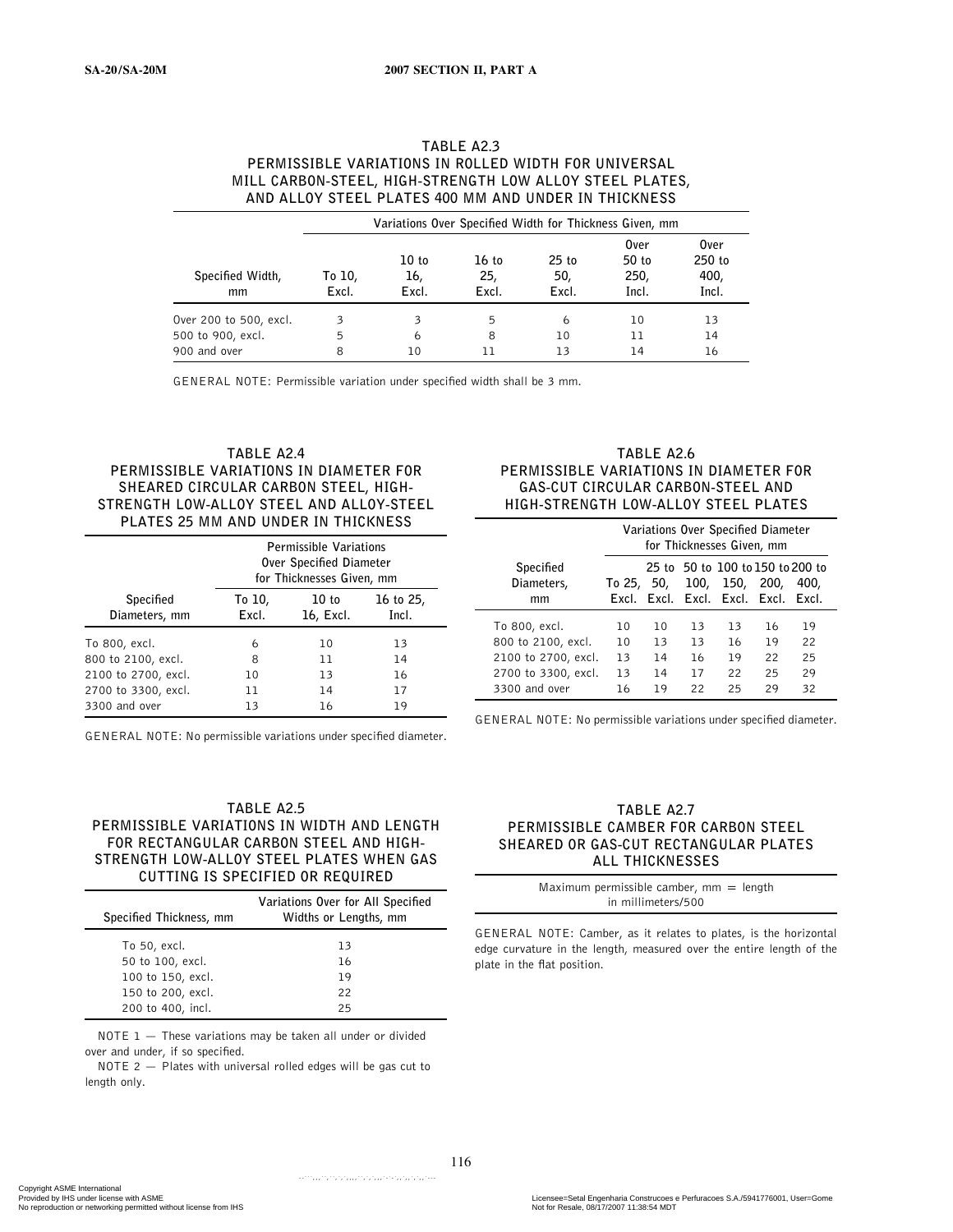#### **TABLE A2.8 PERMISSIBLE CAMBER FOR CARBON STEEL, HIGH-STRENGTH LOW-ALLOY STEEL AND ALLOY STEEL UNIVERSAL MILL PLATES AND HIGH-STRENGTH LOW-ALLOY STEEL AND ALLOY STEEL SHEARED OR GAS-CUT RECTANGULAR PLATES**

| Width, mm        | Camber for Width<br>Given, mm |
|------------------|-------------------------------|
| To 750, incl.    | Length/300                    |
| Over 750 to 1500 | Length/250                    |

GENERAL NOTE: Camber, as it relates to plates, is the horizontal edge curvature in the length, measured over the entire length of the plate in the flat position.

|                                                              | TABLE A2.9 |  |
|--------------------------------------------------------------|------------|--|
| PERMISSIBLE VARIATIONS FROM FLATNESS FOR CARBON STEEL PLATES |            |  |

|                            | Permissible Variations from a Flat Surface for Specified Widths, mm |                |                 |                 |                 |                 |                 |                 |                 |                 |                         |
|----------------------------|---------------------------------------------------------------------|----------------|-----------------|-----------------|-----------------|-----------------|-----------------|-----------------|-----------------|-----------------|-------------------------|
| Specified Thickness,<br>mm | To 900,<br>Excl.                                                    | 900 to<br>1200 | 1200 to<br>1500 | 1500 to<br>1800 | 1800 to<br>2100 | 2100 to<br>2400 | 2400 to<br>2700 | 2700 to<br>3000 | 3000 to<br>3600 | 3600 to<br>4200 | 4200 and<br><b>Over</b> |
| To 6, excl.                | 14                                                                  | 19             | 24              | 32              | 35              | 38              | 41              | 44              | 48              | $\cdots$        | $\cdots$                |
| 6 to 10, excl.             | 13                                                                  | 16             | 19              | 24              | 29              | 32              | 35              | 38              | 41              | $\cdots$        | $\cdots$                |
| 10 to 12, excl.            | 13                                                                  | 14             | 16              | 16              | 19              | 22              | 25              | 29              | 32              | 48              | 54                      |
| 12 to 20, excl.            | 11                                                                  | 13             | 14              | 16              | 16              | 19              | 25              | 25              | 29              | 38              | 51                      |
| 20 to 25, excl.            | 11                                                                  | 13             | 14              | 16              | 16              | 16              | 19              | 22              | 25              | 35              | 44                      |
| 25 to 50, excl.            | 10                                                                  | 13             | 13              | 14              | 14              | 16              | 16              | 16              | 18              | 29              | 38                      |
| 50 to 100, excl.           | 8                                                                   | 10             | 11              | 13              | 13              | 13              | 13              | 14              | 16              | 22              | 29                      |
| 100 to 150, excl.          | 10                                                                  | 11             | 13              | 13              | 14              | 14              | 16              | 19              | 22              | 22              | 25                      |
| 150 to 200, excl.          | 11                                                                  | 13             | 13              | 16              | 18              | 19              | 22              | 22              | 25              | 25              | 25                      |
| 200 to 250, excl.          | 13                                                                  | 13             | 16              | 18              | 19              | 21              | 22              | 24              | 25              | 25              | 25                      |
| 250 to 300, excl.          | 13                                                                  | 16             | 19              | 21              | 22              | 24              | 25              | 25              | 25              | 25              | 25                      |
| 300 to 400, incl.          | 16                                                                  | 19             | 21              | 22              | 24              | 25              | 25              | 25              | 25              | 25              | $\cdots$                |

NOTE  $1 -$  Flatness Variations for Length  $-$  The longer dimension specified is considered the length, and variation in flatness along the length shall not exceed the tabular amount for the specified width in plates up to 4000 mm in length, or in any 4000 mm of longer plates.

NOTE  $2$  – Flatness Variations for Width – The flatness variation across the width shall not exceed the tabular amount for the specified width.

NOTE 3 - When the longer dimension is under 900 mm, the variation in flatness along the length and across the width shall not exceed 6 mm in each direction. When the longer dimension is from 900 to 1800 mm, inclusive, the flatness variation shall not exceed 75% of the tabular amount for the specified width, but in no case less than 6 mm.

NOTE  $4 -$  The tolerances given in this table apply to plates that have a minimum specified tensile strength not over 415 MPa or comparable chemistry or hardness. For plates specified to a higher minimum tensile strength or comparable chemistry or hardness, the limits given in the table are increased to  $1\frac{1}{2}$  times the amounts in the above table. ⁄

NOTE 5 - This table and notes cover the flatness tolerances of circular and sketch plates, based on the maximum dimensions of those plates.

NOTE 6 - Plates shall be in a horizontal position on a flat surface when flatness is measured.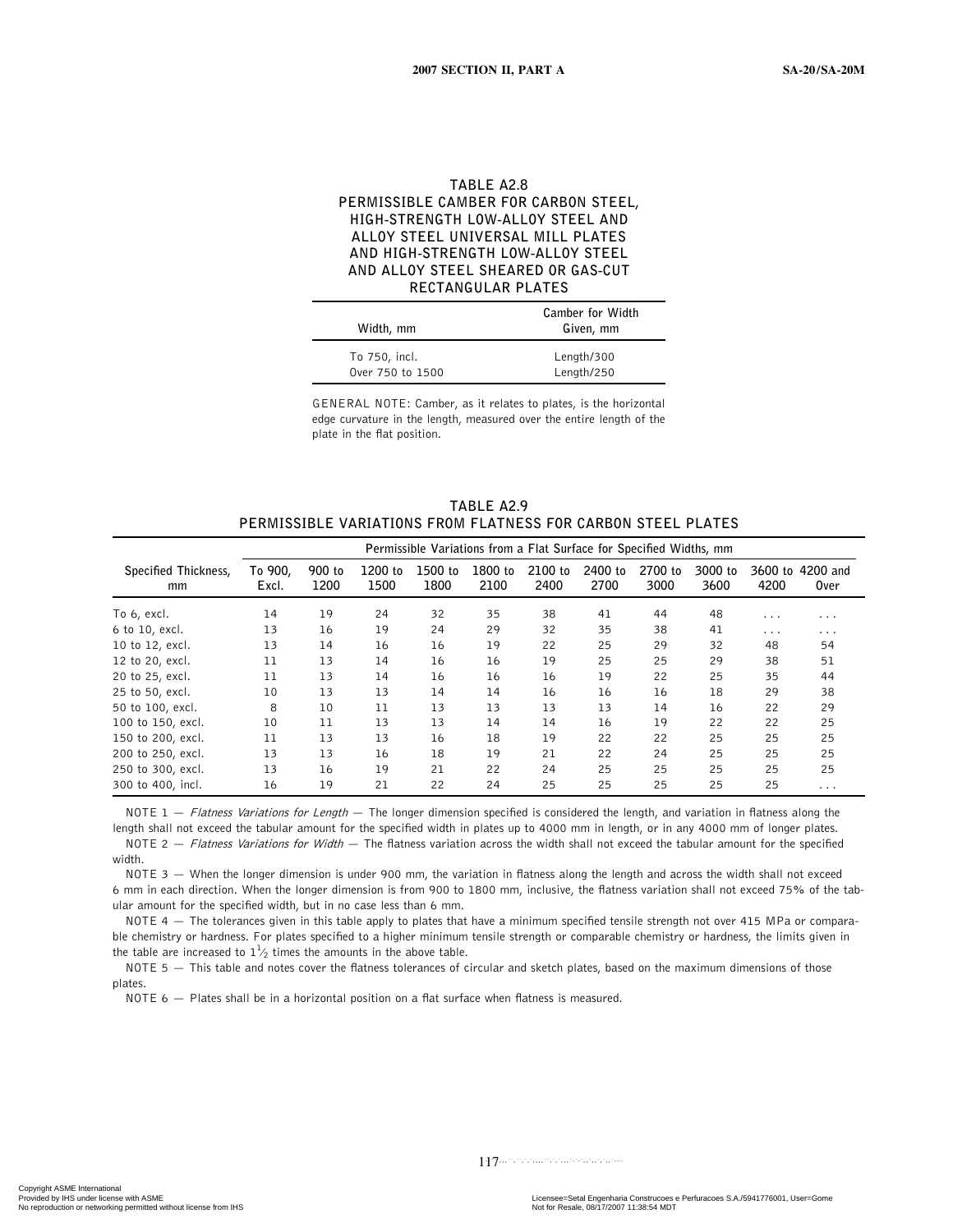#### **TABLE A2.10 PERMISSIBLE VARIATIONS IN WIDTH AND LENGTH FOR RECTANGULAR ALLOY STEEL PLATES WHEN GAS CUTTING IS SPECIFIED OR REQUIRED**

| Specified Thickness, mm | Variations Over for All Specified<br>Widths and Lengths, mm |
|-------------------------|-------------------------------------------------------------|
| To 50, excl.            | 19                                                          |
| 50 to 100, excl.        | 25                                                          |
| 100 to 150, excl.       | 29                                                          |
| 150 to 200, excl.       | 33                                                          |
| 200 to 400, incl.       | 38                                                          |

NOTE 1 — These variations may be taken all under or divided over and under, if so specified.

NOTE 2 — Plates with universal rolled edges will be gas cut to length only.

#### **TABLE A2.11 PERMISSIBLE VARIATIONS IN DIAMETER FOR GAS CUT CIRCULAR ALLOY STEEL PLATES**

|                           | Variations Over Specified Diameter for<br>Thicknesses Given, mm |              |               |                                                           |               |               |  |  |
|---------------------------|-----------------------------------------------------------------|--------------|---------------|-----------------------------------------------------------|---------------|---------------|--|--|
| Specified<br>Diameter, mm | To 25, <br>Excl.                                                | 50,<br>Excl. | 100,<br>Excl. | 25 to   50 to   100 to   150 to   200 to<br>150,<br>Excl. | 200,<br>Excl. | 400,<br>Incl. |  |  |
| To 800, excl.             | 13                                                              | 13           | 19            | 19                                                        | 25            | 25            |  |  |
| 800 to 2100, excl.        | 13                                                              | 16           | 22            | 25                                                        | 29            | 32            |  |  |
| 2100 to 2700, excl.       | 16                                                              | 19           | 25            | 29                                                        | 32            | 35            |  |  |
| 2700 to 3300, incl.       | 22                                                              | 25           | 29            | 32                                                        | 35            | 38            |  |  |

GENERAL NOTE: No permissible variations under specified diameter.

| TABLE A2.12                                                                |
|----------------------------------------------------------------------------|
| PERMISSIBLE VARIATIONS FROM FLATNESS FOR HIGH-STRENGTH LOW-ALLOY STEEL AND |
| ALLOY STEEL PLATES                                                         |

|                            | Flatness Tolerances for Specified Widths, mm |                |                 |                 |                 |                 |                 |                 |                 |          |                                 |
|----------------------------|----------------------------------------------|----------------|-----------------|-----------------|-----------------|-----------------|-----------------|-----------------|-----------------|----------|---------------------------------|
| Specified Thickness,<br>mm | To 900,<br>Excl.                             | 900 to<br>1200 | 1200 to<br>1500 | 1500 to<br>1800 | 1800 to<br>2100 | 2100 to<br>2400 | 2400 to<br>2700 | 2700 to<br>3000 | 3000 to<br>3600 | 4200     | 3600 to 4200 and<br><b>Over</b> |
| To 6, excl.                | 21                                           | 29             | 35              | 48              | 51              | 57              | 60              | 67              | 70              | $\cdots$ | $\cdots$                        |
| 6 to 10, excl.             | 19                                           | 24             | 29              | 35              | 44              | 48              | 51              | 57              | 60              | $\cdots$ | $\cdots$                        |
| 10 to 12, excl.            | 19                                           | 22             | 24              | 24              | 29              | 33              | 38              | 41              | 48              | 70       | 79                              |
| 12 to 20, excl.            | 16                                           | 19             | 21              | 22              | 25              | 29              | 32              | 35              | 41              | 57       | 76                              |
| 20 to 25, excl.            | 16                                           | 19             | 22              | 22              | 24              | 25              | 29              | 33              | 38              | 51       | 67                              |
| 25 to 50, excl.            | 14                                           | 16             | 19              | 21              | 22              | 24              | 25              | 25              | 25              | 41       | 57                              |
| 50 to 100, excl.           | 13                                           | 14             | 18              | 19              | 19              | 19              | 19              | 22              | 25              | 32       | 41                              |
| 100 to 150, excl.          | 14                                           | 18             | 19              | 19              | 22              | 22              | 24              | 29              | 32              | 32       | 38                              |
| 150 to 200, excl.          | 16                                           | 19             | 19              | 24              | 25              | 29              | 32              | 33              | 38              | 38       | 38                              |
| 200 to 250, excl.          | 19                                           | 21             | 24              | 25              | 29              | 32              | 33              | 35              | 38              | 38       | 38                              |
| 250 to 300, excl.          | 19                                           | 24             | 29              | 32              | 33              | 35              | 38              | 38              | 38              | 38       | 38                              |
| 300 to 400, incl.          | 22                                           | 25             | 30              | 33              | 35              | 38              | 38              | 38              | 38              | 38       | 38                              |

NOTE  $1 -$  Flatness Tolerances for Length – The longer dimension specified is considered the length and variations from a flat surface along the length shall not exceed the tabular amount for the specified width in plates up to 4000 mm in length, or in any 4000 mm of longer plates.

NOTE  $2 -$  Flatness Tolerances for Width  $-$  The flatness variation across the width shall not exceed the tabular amount for the specified width.

NOTE 3 – When the longer dimension is under 900 mm, the variation shall not exceed 10 mm. When the larger dimension is from 900 to 1800 mm, incl, the variation shall not exceed 75% of the tabular amount for the specified width.

NOTE 4 - This table and notes cover the tolerances for flatness of circular and sketch plates, based on the maximum dimensions of those plates.

NOTE 5 — Plates shall be in a horizontal position on a flat surface when flatness is measured.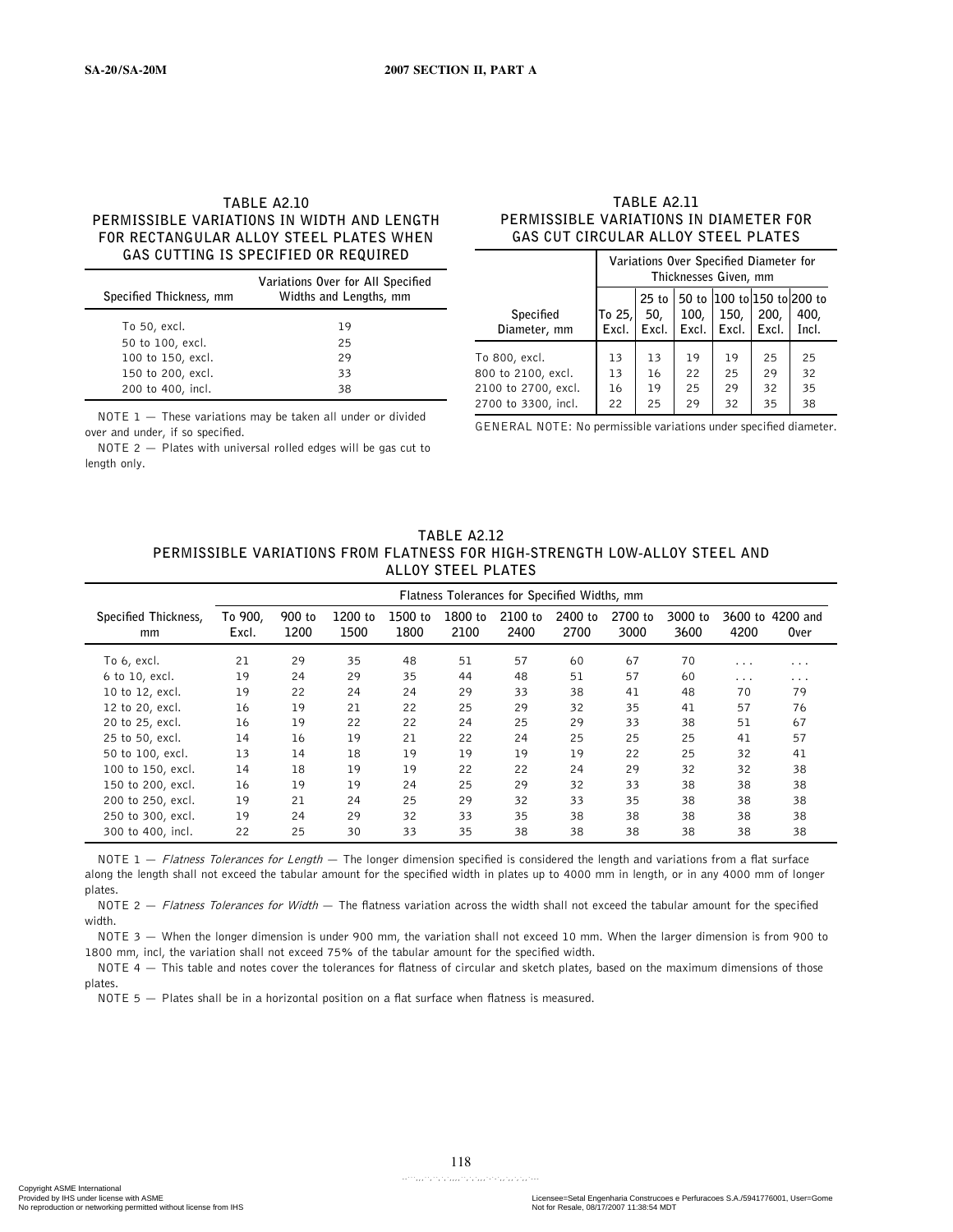| TABLE A2.13                                               |
|-----------------------------------------------------------|
| WAVINESS TOLERANCES FOR RECTANGULAR PLATES,               |
| UNIVERSAL MILL PLATES, CIRCULAR PLATES, AND SKETCH PLATES |

| <b>Flatness</b><br><b>Tolerance</b><br>from Tables |    |                |                         | When Number of Waves in 4000 mm is: |                         |                |                |
|----------------------------------------------------|----|----------------|-------------------------|-------------------------------------|-------------------------|----------------|----------------|
| $A2.9$ and<br>A2.12                                | ı  | $\overline{c}$ | $\overline{\mathbf{3}}$ | 4                                   | 5                       | 6              | $\overline{7}$ |
| 8                                                  | 8  | 6              | 5                       | $\overline{\mathbf{3}}$             | 3                       | $\overline{c}$ | $\overline{c}$ |
| 10                                                 | 10 | 8              | 5                       | 5                                   | 3                       | $\overline{c}$ | $\overline{c}$ |
| 11                                                 | 11 | 8              | 6                       | 5                                   | $\overline{\mathbf{3}}$ | 3              | $\overline{c}$ |
| 13                                                 | 13 | 10             | 8                       | 5                                   | 5                       | 3              | $\overline{c}$ |
| 14                                                 | 14 | 11             | 8                       | 6                                   | 5                       | 3              | $\overline{c}$ |
| 16                                                 | 16 | 13             | 10                      | 6                                   | 5                       | 3              | $\overline{c}$ |
| 17                                                 | 17 | 13             | 10                      | 8                                   | 5                       | 5              | $\overline{c}$ |
| 19                                                 | 19 | 14             | 11                      | 8                                   | 6                       | 5              | $\overline{c}$ |
| 21                                                 | 21 | 16             | 11                      | 8                                   | 6                       | 5              | $\overline{c}$ |
| 22                                                 | 22 | 17             | 13                      | 10                                  | 6                       | 5              | $\overline{c}$ |
| 24                                                 | 24 | 17             | 13                      | 10                                  | 8                       | 6              | 5              |
| 25                                                 | 25 | 19             | 14                      | 11                                  | 8                       | 6              | 5              |
| 29                                                 | 29 | 22             | 16                      | 13                                  | 10                      | 6              | 5              |
| 32                                                 | 32 | 24             | 17                      | 13                                  | 10                      | 8              | 6              |
| 35                                                 | 35 | 27             | 19                      | 14                                  | 11                      | 8              | 6              |
| 38                                                 | 38 | 29             | 22                      | 16                                  | 13                      | 10             | 6              |
| 41                                                 | 41 | 32             | 24                      | 17                                  | 13                      | 10             | 8              |
| 44                                                 | 44 | 33             | 25                      | 19                                  | 14                      | 11             | 8              |
| 48                                                 | 48 | 37             | 27                      | 21                                  | 14                      | 11             | 8              |
| 51                                                 | 51 | 38             | 29                      | 22                                  | 16                      | 13             | 10             |
| 54                                                 | 54 | 41             | 30                      | 22                                  | 17                      | 13             | 10             |
| 57                                                 | 57 | 43             | 32                      | 24                                  | 17                      | 14             | 10             |
| 60                                                 | 60 | 46             | 33                      | 25                                  | 19                      | 14             | 11             |
| 64                                                 | 64 | 48             | 37                      | 27                                  | 21                      | 14             | 11             |
| 67                                                 | 67 | 51             | 38                      | 29                                  | 21                      | 16             | 11             |
| 70                                                 | 70 | 52             | 40                      | 29                                  | 22                      | 16             | 13             |
| 73                                                 | 73 | 56             | 41                      | 30                                  | 24                      | 17             | 13             |
| 76                                                 | 76 | 57             | 43                      | 32                                  | 24                      | 17             | 14             |
| 79                                                 | 79 | 60             | 44                      | 33                                  | 25                      | 19             | 14             |

GENERAL NOTE: Waviness denotes the deviation of the top or bottom surface from a horizontal line, when the plate is resting on a flat surface, as measured in an increment of less than 4000 mm of length. The waviness tolerance is a function of the flatness tolerance as obtained from Tables A2.9 and A2.12.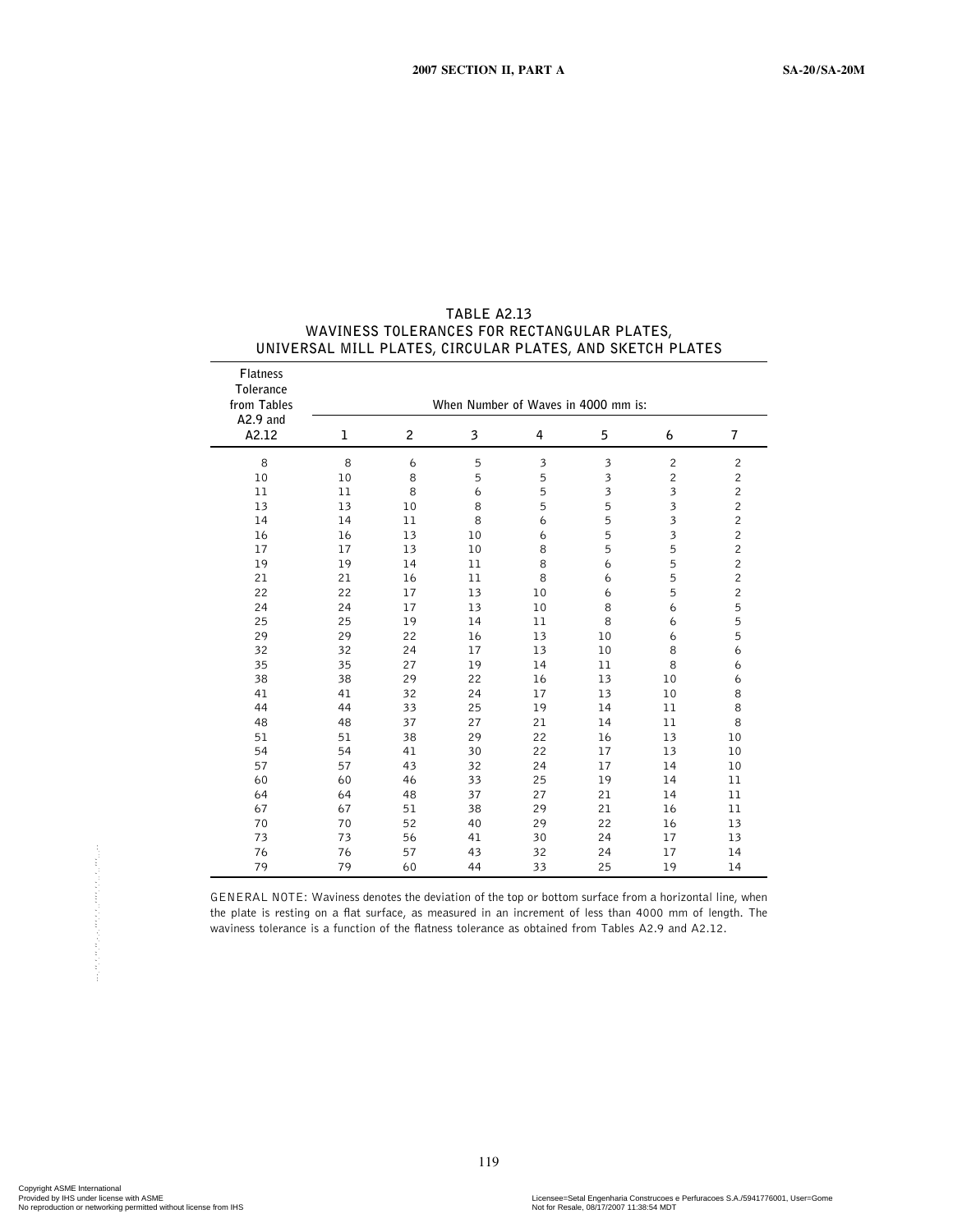#### **TABLE A2.14 VISIBLE EDGE INDICATIONS EXTENDING APPROXIMATELY PARALLEL TO ROLLED SURFACES**

| <b>Plate Specification</b>                                                                                       | Acceptable                             |                   | Remove by Grinding                                                       |                                        | Acceptable on Edges<br>Cut in Fabrication |                                  |
|------------------------------------------------------------------------------------------------------------------|----------------------------------------|-------------------|--------------------------------------------------------------------------|----------------------------------------|-------------------------------------------|----------------------------------|
| and Thickness                                                                                                    | Depth                                  | $L$ ength $A$     | Depth                                                                    | $L$ ength $A$                          | Depth                                     | Length <sup><math>A</math></sup> |
| Column                                                                                                           |                                        |                   |                                                                          |                                        |                                           |                                  |
| Other than killed, $^B$ to 50 mm, incl.<br>Killed, $\epsilon$ to 150 mm, incl.<br>Killed, $\epsilon$ over 150 mm | 3 mm, max.<br>2 mm, max.<br>3 mm, max. | any<br>any<br>any | over 3 to 6 mm, incl.<br>over 2 to 3 mm, incl.<br>over 3 to 13 mm, incl. | over 25 mm<br>over 25 mm<br>over 25 mm | 6 mm max.<br>3 mm max.<br>13 mm max.      | any<br>any<br>any                |

 $A$  Laminar-type discontinuities 25 mm and less in length are acceptable and do not require exploration.

 $^{\text{\tiny{\textregistered}}}$  Specifications: A 285; A 433; A 442 in thicknesses to 25 mm, incl., or A 455.

 $^c$  The specifications in 1.1 of this standard other than those listed in the above footnote  $B$ .

| TABLE A2.15 |  |
|-------------|--|
|-------------|--|

#### **GENERALLY AVAILABLE GRADE-THICKNESS-MINIMUM TEST TEMPERATURE COMBINATIONS MEETING CHARPY V-NOTCH REQUIREMENTS INDICATED (NORMALIZED OR QUENCHED AND TEMPERED CONDITION)**

| Acceptance Criteria Charpy V-Notch |                                                        |                                                    | Test Temperature, °C, for Plate Thicknesses |                         |                                            |                                            |                                      |
|------------------------------------|--------------------------------------------------------|----------------------------------------------------|---------------------------------------------|-------------------------|--------------------------------------------|--------------------------------------------|--------------------------------------|
| <b>Energy Absorption</b>           |                                                        |                                                    |                                             |                         |                                            | (Unless Otherwise Agreed Upon)             |                                      |
| Class <sup>A</sup>                 | Minimum Average<br>For 3 Specimens <sup>B</sup> ,<br>J | Minimum<br>for $1$<br>Specimen <sup>B</sup> ,<br>J | Specification and Grade                     | $25$ mm<br>and<br>Under | <b>Over</b><br>25 mm to<br>50 mm,<br>Incl. | <b>Over</b><br>50 mm to<br>75 mm,<br>Incl. | Over<br>75 mm to<br>125 mm,<br>Incl. |
| $\bf{I}$                           | 14                                                     | 10                                                 | A 285 Grade A                               | $+4$                    | $+16$                                      | $\sim$ $\sim$ $\sim$                       | .                                    |
|                                    |                                                        |                                                    | A 285 Grade B                               | $+10$                   | $+21$                                      | $\cdots$                                   | .                                    |
|                                    |                                                        |                                                    | A 285 Grade C                               | $+16$                   | $+27$                                      | $\cdots$                                   | .                                    |
| $_{\rm II}$                        | 18                                                     | 14                                                 | A 455                                       | $-4$                    | $\sim$ $\sim$ $\sim$                       | $\sim$ $\sim$ $\sim$                       | $\cdots$                             |
| III                                | 18                                                     | 14                                                 | A 203 Grade A                               | $-68$                   | $-68$                                      | $-60$                                      | .                                    |
|                                    |                                                        |                                                    | A 203 Grade D                               | $-101$                  | $-101$                                     | $-87$                                      | .                                    |
|                                    |                                                        | A 442 Grade 55 (38 mm<br>max. thickness)           |                                             | $-29$                   |                                            |                                            |                                      |
|                                    |                                                        | A 442 Grade 60 (38 mm                              | $\cdots$                                    |                         | $\sim$ $\sim$ $\sim$                       | $\cdots$                                   |                                      |
|                                    |                                                        |                                                    | max. thickness)                             | $\sim$ $\sim$ $\sim$    | $-26$                                      | $\ddotsc$                                  | $\ddotsc$                            |
|                                    |                                                        |                                                    | A 516 Grade 55                              | $-51$                   | $-51$                                      | $-46$                                      | $-46$                                |
|                                    |                                                        |                                                    | A 516 Grade 60                              | $-51$                   | $-46$                                      | $-46$                                      | $-46$                                |
|                                    |                                                        |                                                    | A 516 Grade 65                              | $-51$                   | $-46$                                      | $-40$                                      | $-32$                                |
|                                    |                                                        |                                                    | A 537 Class 1 (Over 64-100                  |                         |                                            |                                            |                                      |
|                                    |                                                        |                                                    | mm)                                         | $\sim$ $\sim$ $\sim$    | $\sim$ $\sim$ $\sim$                       | $-60$                                      | $-46$                                |
|                                    |                                                        |                                                    | A 662 Grade A                               | $-60$                   | $-60$                                      | $\ddotsc$                                  | $\cdots$                             |
|                                    |                                                        |                                                    | A 662 Grade B                               | $-51$                   | $-51$                                      | $\sim$ $\sim$ $\sim$                       | $\cdots$                             |
| IV                                 | 20                                                     | 16                                                 | A 203 Grade B                               | $-68$                   | $-68$                                      | $-60$                                      | .                                    |
|                                    |                                                        |                                                    | A 203 Grade E                               | $-101$                  | $-101$                                     | $-87$                                      | $\cdots$                             |
|                                    |                                                        |                                                    | A 203 Grade F (100 mm                       |                         |                                            |                                            |                                      |
|                                    |                                                        |                                                    | $max.$ )                                    | $\sim$ $\sim$ $\sim$    | $\sim$ $\sim$ $\sim$                       | $-107$                                     | $-107$                               |
|                                    |                                                        |                                                    | A 299                                       | $-7$                    | $^{-1}$                                    | $-1$                                       | $+4$                                 |
|                                    |                                                        |                                                    | A 516 Grade 70                              | $-46$                   | $-40$                                      | $-35$                                      | $-29$                                |
|                                    |                                                        |                                                    | A 537 Class 1 (64 mm max.)                  | $-62$                   | $-60$                                      | $-60$                                      | $\sim$ $\sim$ $\sim$                 |
|                                    |                                                        |                                                    | A 537 Class 2 (Over 64-100                  |                         |                                            |                                            |                                      |
|                                    |                                                        |                                                    | mm)                                         | $\cdots$                | $\sim$ $\sim$ $\sim$                       | $-60$                                      | $-46$                                |
|                                    |                                                        |                                                    | A 662 Grade C                               | $-46$                   | $-46$                                      | $\ldots$ .                                 | $\cdots$                             |

Copyright ASME International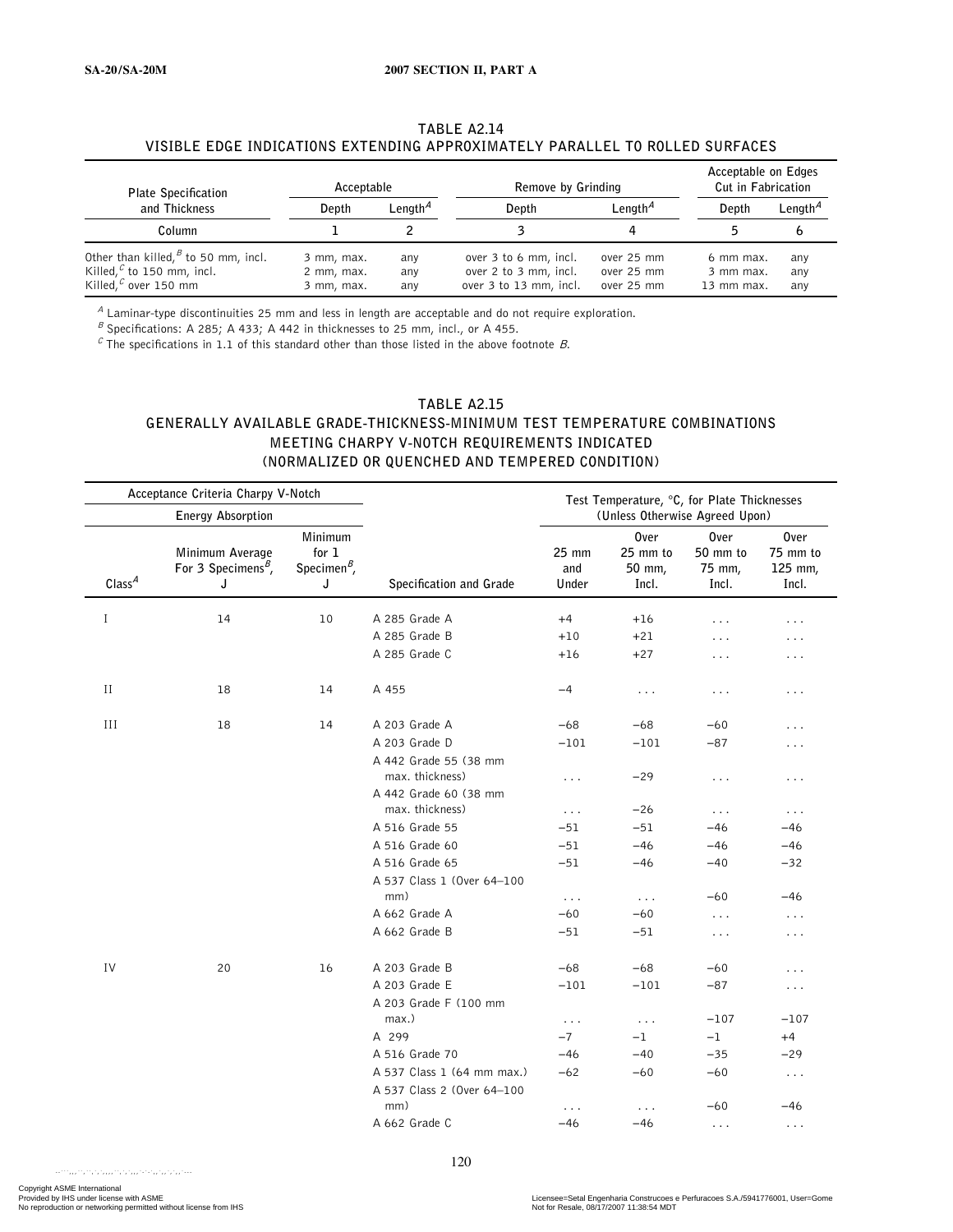#### **TABLE A2.15 GENERALLY AVAILABLE GRADE-THICKNESS-MINIMUM TEST TEMPERATURE COMBINATIONS MEETING CHARPY V-NOTCH REQUIREMENTS INDICATED (NORMALIZED OR QUENCHED AND TEMPERED CONDITION) (CONT'D)**

| Acceptance Criteria Charpy V-Notch |                                                                |                                                                 |                                                                                        |                                           | Test Temperature, °C for Plate Thicknesses |                                            |                                                          |  |
|------------------------------------|----------------------------------------------------------------|-----------------------------------------------------------------|----------------------------------------------------------------------------------------|-------------------------------------------|--------------------------------------------|--------------------------------------------|----------------------------------------------------------|--|
| <b>Energy Absorption</b>           |                                                                |                                                                 |                                                                                        |                                           | (Unless Otherwise Agreed Upon)             |                                            |                                                          |  |
| Class <sup>A</sup>                 | Minimum Average<br>For 3 Specimens <sup>B</sup> ,              | Minimum<br>for $1$<br>Specimen <sup><math>B</math></sup> ,<br>J | Specification and Grade                                                                | $25 \text{ mm}$<br>and<br>Under           | Over<br>25 mm to<br>50 mm,<br>Incl.        | Over<br>50 mm to<br>75 mm,<br>Incl.        | Over<br>75 mm to<br>125 mm,<br>Incl.                     |  |
| V                                  | 27<br>20                                                       |                                                                 | A 203 Grade F<br>A 537 Class 2 (64 mm max.)<br>A 612<br>A 724 Grade A                  | $-107$<br>$-68$<br>$-46$<br>$-46$         | $-107$<br>$-68$<br>$\cdots$<br>$\ddotsc$   | $\cdots$<br>$-68$<br>$\cdots$<br>$\cdots$  | $\cdots$<br>$\cdots$<br>$\cdots$<br>$\cdots$             |  |
|                                    | Lateral Expansion mm, Minimum<br>Each Specimen Transverse Test |                                                                 |                                                                                        |                                           |                                            |                                            |                                                          |  |
| VI                                 | 0.38                                                           | $\ddotsc$                                                       | A 353<br>A 553 Type I<br>A 553 Type II<br>A 645<br>A 517 all (64 mm max.<br>thickness) | $-196$<br>$-196$<br>$-170$<br>$-170$<br>C | $-196$<br>$-196$<br>$-170$<br>$-170$<br>С  | .<br>$\cdots$<br>.<br>$\cdots$<br>$\cdots$ | $\cdots$<br>$\cdots$<br>$\cdots$<br>$\cdots$<br>$\cdots$ |  |
|                                    |                                                                |                                                                 | A 724 Grade B                                                                          | $-46$                                     | $\cdots$                                   | $\cdots$                                   | $\ddotsc$                                                |  |

GENERAL NOTE: The minimum temperatures listed are for longitudinal tests. For transverse tests, the available minimum temperature may be somewhat higher.

#### NOTES:

 $A$  Class I is *Other Than Killed* with a specified minimum tensile strength of 450 MPa or lower.

Class II is Other Than Killed with a specified minimum tensile strength of over 450 to 520 MPa, incl.

Class III is Killed with a specified minimum tensile strength of 450 MPa or lower.

Class IV is Killed with a specified minimum tensile strength of over 450 to 520 MPa, incl.

Class V is Killed with a specified minimum tensile strength of over 520 MPa to but not including 655 MPa.

Class VI is Killed with a specified minimum tensile strength of 655 MPa and over.

 $B$  Full size (10 by 10 mm) specimens.

 $c$  Testing temperature as specified in the purchase order, but no higher than 0°C.

--```,,,``,``,`,`,,,,``,`,`,,,`-`-`,,`,,`,`,,`---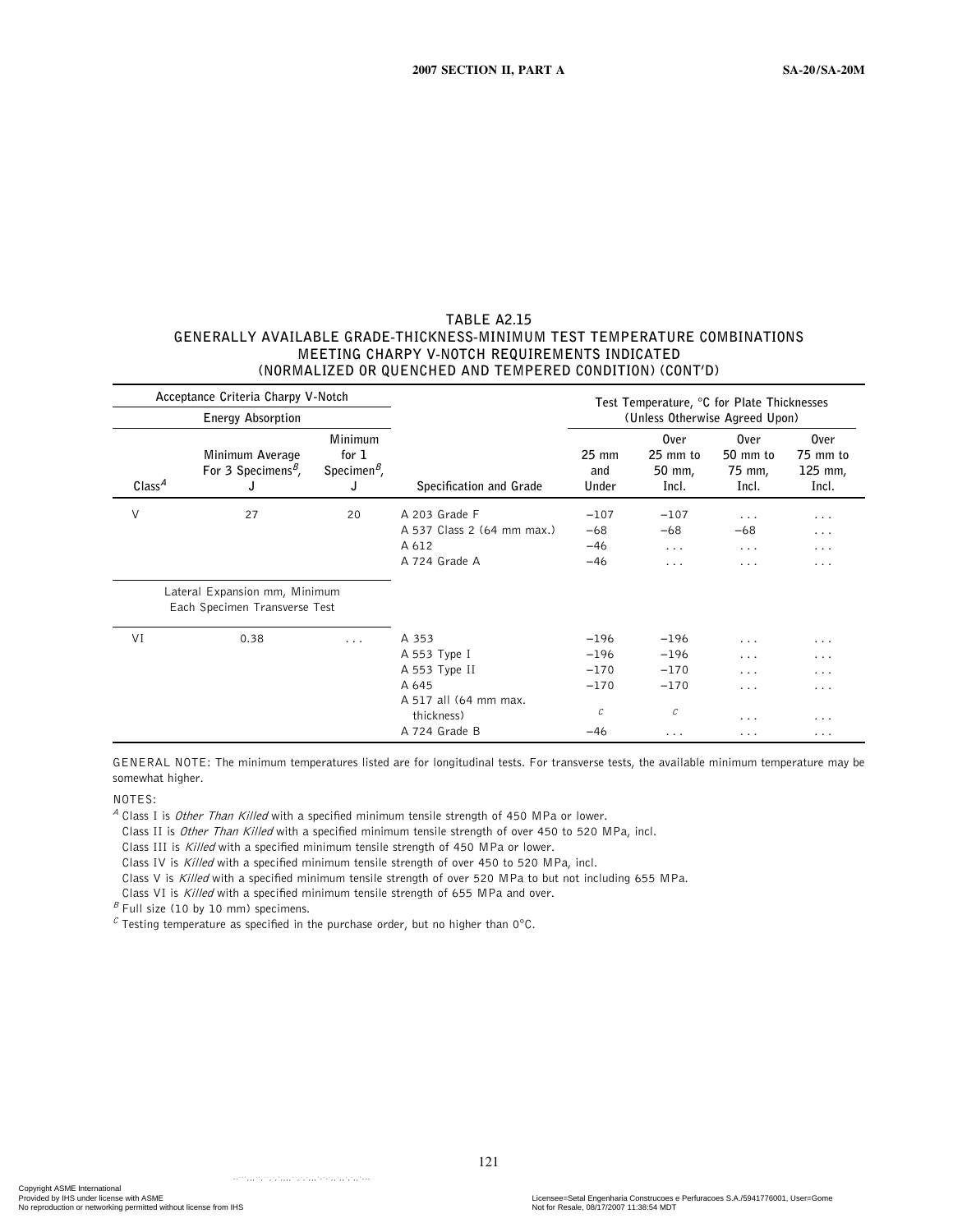#### **TABLE A2.16 PERMISSIBLE VARIATIONS IN WIDTH FOR MILL EDGE CARBON STEEL AND HIGH-STRENGTH LOW-ALLOY STEEL PLATES PRODUCED ON STRIP MILLS**

| Specified Width, mm | Variations Over<br>Specified Width,<br>mm <sup>A</sup> |
|---------------------|--------------------------------------------------------|
| To 360, excl.       | 11                                                     |
| 360 to 430, excl.   | 13                                                     |
| 430 to 480, excl.   | 14                                                     |
| 480 to 530, excl.   | 16                                                     |
| 530 to 610, excl.   | 17                                                     |
| 610 to 660, excl.   | 21                                                     |
| 660 to 710, excl.   | 24                                                     |
| 710 to 890, excl.   | 29                                                     |
| 890 to 1270, excl.  | 32                                                     |
| 1270 to 1520, excl. | 38                                                     |
| 1520 to 1650, excl. | 41                                                     |
| 1650 to 1780, excl. | 44                                                     |
| 1780 to 2030, excl. | 47                                                     |
| 2030 and over       | 51                                                     |

NOTE — Applies to plates produced from coil and plates produced from plate-as-rolled.

 $A$  No permissible variation under specified width.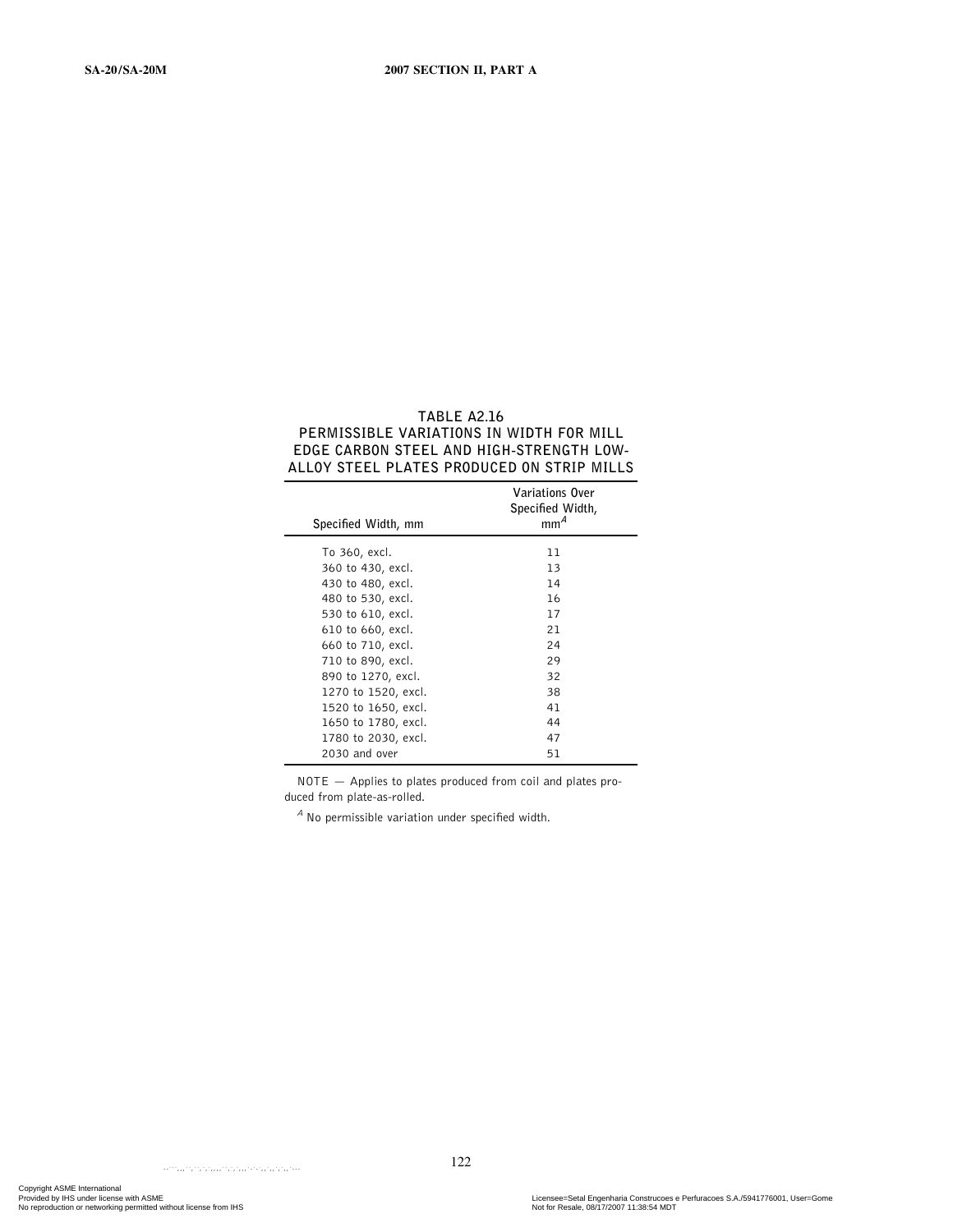#### **APPENDICES**

#### **(Nonmandatory Information)**

#### **X1. COILED STEEL**

**X1.1** Continuous wide hot strip rolling mills are normally equipped with coilers. Regardless of the different types of systems employed during or following the rolling operations, it is common for the steel to be reeled into the coiler at temperatures in the stress-relieving range. In general, such temperatures are higher as the steel thickness increases. The coils subsequently cool to ambient temperature with outer and inner laps cooling more rapidly than central laps. The difference in cooling rate can result in measurable differences in the mechanical properties throughout a coil. Data confirm reduced yield and tensile strength, and increased percent elongation, for the product with slower cooling rates from the coiling temperature to ambient. Such differences are in addition to the effects on mechanical properties caused by differences in heat analysis and chemical segregation.

#### **X2. VARIATION OF TENSILE PROPERTIES IN PLATE-AS-ROLLED**

**X2.1** The tension requirements of this general requirements specification are intended only to characterize the tensile properties of a plate-as-rolled for determination of conformance to the requirements of the applicable product specifications. Such testing procedures are not intended to define the upper or lower limits of tensile properties at all possible test locations within a plate-as-rolled. It is well known and documented that tensile properties vary within a plate-as-rolled or individual piece of steel as a function of chemical composition, processing, testing procedure, and other factors. It is, therefore, incumbent on designers and engineers to use sound engineering judgment when using tension test results shown on mill test reports. The testing procedures of this general requirements specification have been found to provide plate adequate for normal pressure vessel design criteria.

**X2.2** A survey of the variation to be expected in tensile properties obtained from plates and structural shapes was conducted by the American Iron and Steel Institute (AISI). The results of this survey are contained in a *Contributions to the Metallurgy of Steel* entitled "The Variation of Product Analysis and Tensile Properties — Carbon Steel Plates, and Wide Flange Shapes" (SU/18, SU/19, and SU/20), published in September 1974. The data are presented in tables of probability that tensile properties at other than the official location may differ from those of the reported test location.

**X2.3** This general requirements specification contains no requirements applicable to product tension tests; conformance to the applicable product specifications is determined on the basis of tests performed at the place of manufacture or processing prior to shipment, unless otherwise specified.

**X2.4** A Task Group of ASTM Subcommittee A01.11 has determined, based on review of the AISI data (SU20), that the variation in tensile properties within a plate-asrolled can be expressed as a function of specified requirements; one standard deviation equals approximately 3% of required tensile strength, 5% of required yield strength, and 3 percentage points of required elongation.

#### **X3. VARIATION IN CHARPY V-NOTCH TESTS**

**X3.1** A survey of the variation to be expected in Charpy V-Notch test results obtained from three common fine grain plate steels was conducted by the American Iron and Steel Institute (AISI). The results of the survey are contained in a *Contributions to the Metallurgy of Steel* entitled, "The Variations of Charpy V-Notch Impact Test Properties in Steel Plates," (SU/24), published January 1979. The survey data consists of test values obtained from six locations in addition to the locations specified in 12.1.3 of this specification. The plate conditions tested involved as-rolled, normalized, and quench and tempered. Sufficient full-size specimens were taken from each sample so that three longitudinal and three transverse specimens could be broken at three test temperatures defined for each grade. The data is presented in tables of probability that impact properties at other than the official location which may differ from those of the reported test location. Additional data of the same type, but utilizing samples from thicker plates, was published by AISI as SU/27.

#### **X4. RADIUS FOR COLD BENDING**

**X4.1** Suggested minimum inside bend radii for cold forming are referenced to group Designations A through F as defined in Table X4.1. The suggested radii listed in Table X4.2 should be used as minimums in typical shop fabrication. Material that does not form satisfactorily when fabricated in accordance with Table X4.2 may be subject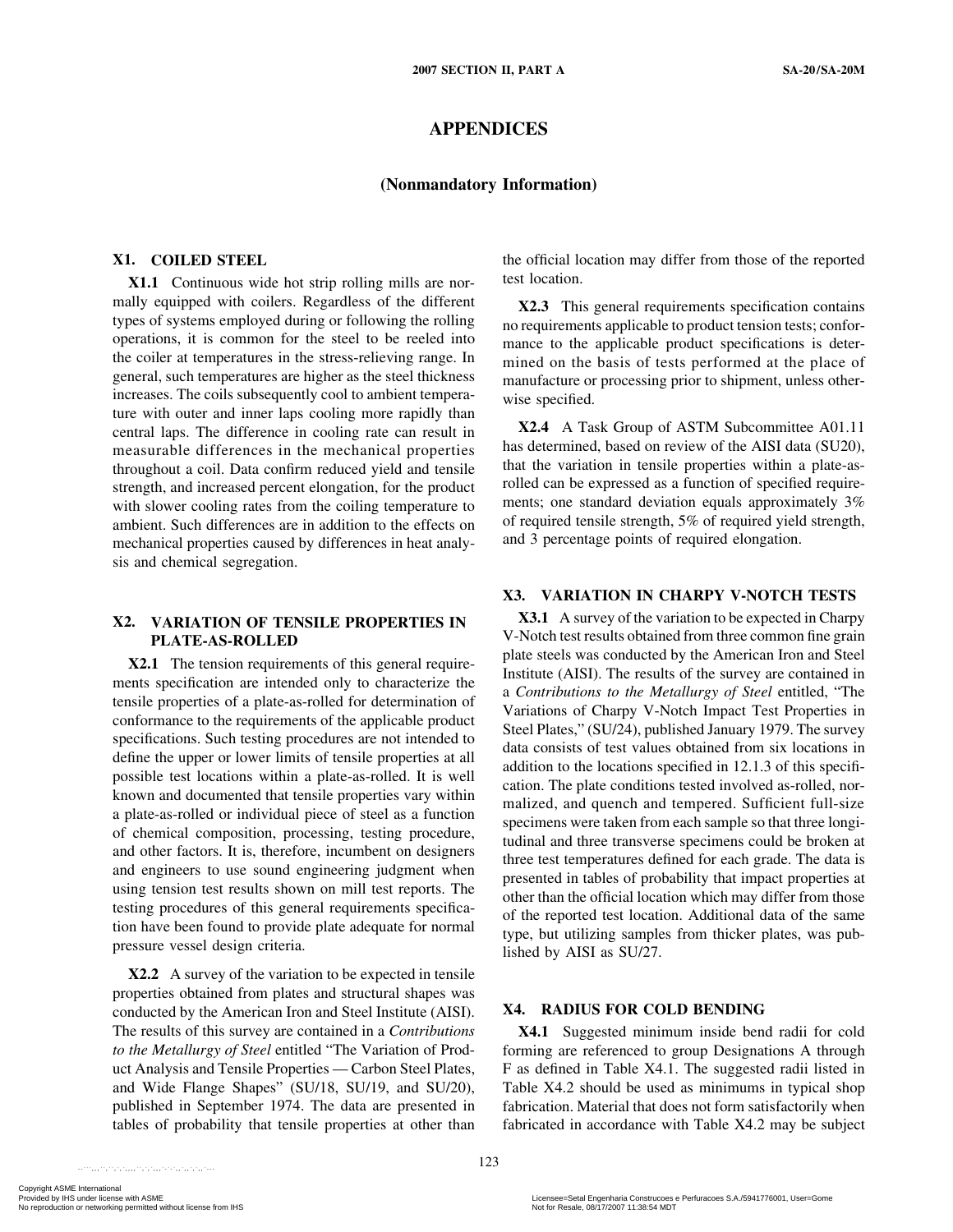to rejection pending negotiation with the steel supplier. When tighter bends are required, the manufacturer should be consulted.

**X4.2** The bend radius and the radius of the male die should be as liberal as the finished part will permit. The width across the shoulders of the female die should be at least 8 times the plate thickness. Higher strength steels require larger die openings. The surface of the dies in the area of radius should be smooth.

**X4.3** Since cracks in cold bending commonly originate from the outside edges, shear burrs and gas cut edges should be removed by grinding. Sharp corners on edges and on punched or gas cut holes should be removed by chamfering or grinding to a radius.

**X4.4** If possible, parts should be formed such that the bend line is perpendicular to the direction of final rolling. If it is necessary to bend with the bend line parallel to the direction of final rolling, a more generous radius is suggested  $(1\frac{1}{2})$  times applicable value given in Table X4.2 ⁄ for bend lines perpendicular to the direction of rolling.

#### **X4.5 DELETED**